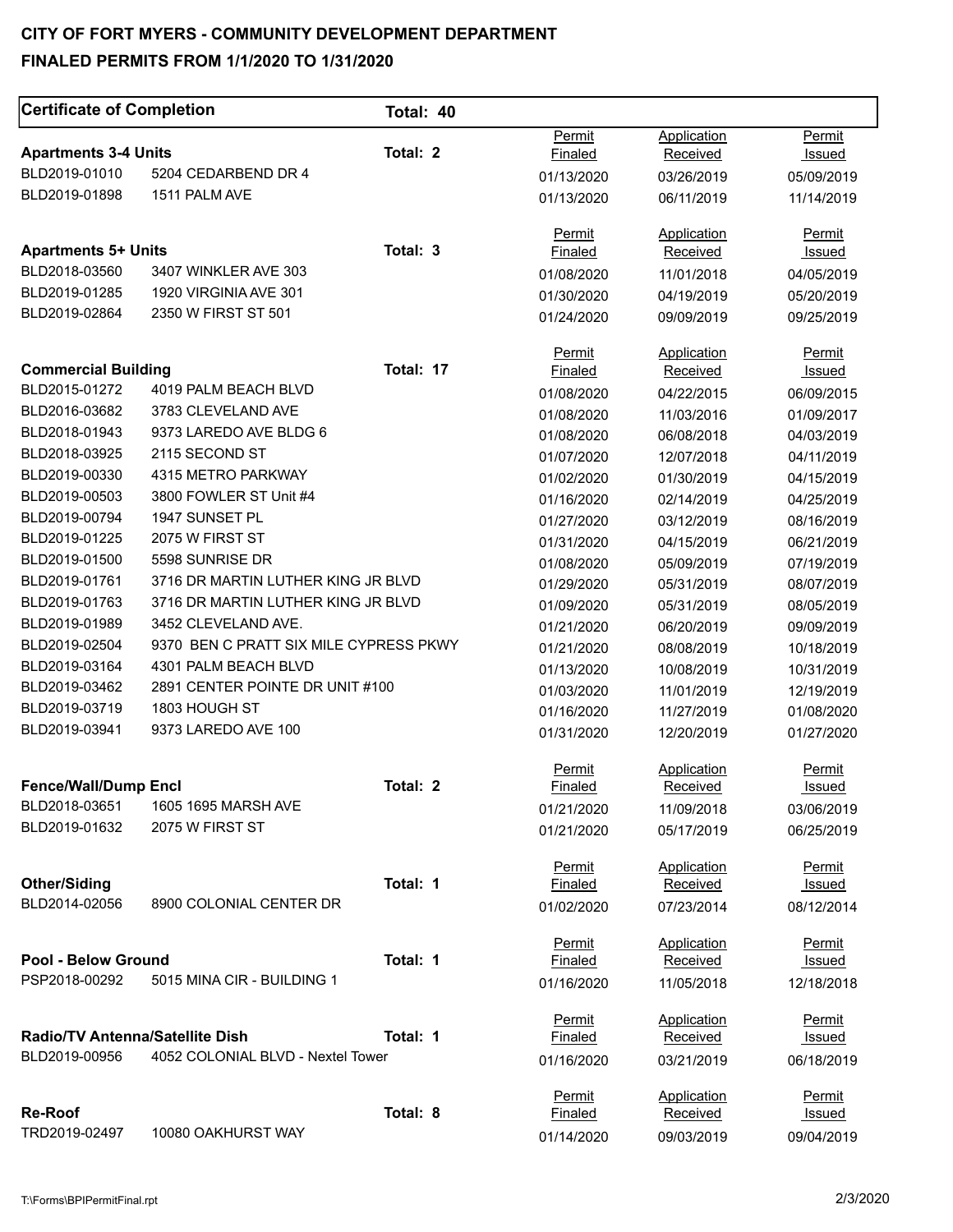| <b>Certificate of Completion</b> |                            | Total: 40 |                |                    |            |
|----------------------------------|----------------------------|-----------|----------------|--------------------|------------|
|                                  |                            |           | Permit         | Application        | Permit     |
| <b>Re-Roof</b>                   |                            | Total: 8  | Finaled        | Received           | Issued     |
| TRD2019-03044                    | 9031 PROSPERITY WAY        |           | 01/07/2020     | 10/22/2019         | 10/22/2019 |
| TRD2019-03045                    | 9035 PROSPERITY WAY        |           | 01/07/2020     | 10/22/2019         | 10/22/2019 |
| TRD2019-03188                    | 10332 WHISPERING PALMS DR  |           | 01/10/2020     | 11/04/2019         | 11/04/2019 |
| TRD2019-03189                    | 10344 WHISPERING PALMS DR  |           | 01/28/2020     | 11/04/2019         | 11/04/2019 |
| TRD2019-03190                    | 10351 WHISPFRING PAI MS DR |           | 01/27/2020     | 11/04/2019         | 11/04/2019 |
| TRD2019-03192                    | 10339 WHISPERING PALMS DR  |           | 01/09/2020     | 11/04/2019         | 11/04/2019 |
| TRD2019-03670                    | 9291 INDEPENDENCE WAY      |           | 01/15/2020     | 12/17/2019         | 12/17/2019 |
|                                  |                            |           | Permit         | <b>Application</b> | Permit     |
| <b>Single Family</b>             |                            | Total: 3  | Finaled        | Received           | Issued     |
| BLD2018-02445                    | 1362 STADLER DR            |           | 01/30/2020     | 07/13/2018         | 08/15/2018 |
| BLD2018-03179                    | 3138 SECOND ST             |           | 01/21/2020     | 09/21/2018         | 12/03/2018 |
| BLD2019-02419                    | 3843 LORA ST               |           | 01/27/2020     | 07/31/2019         | 09/03/2019 |
|                                  |                            |           | Permit         | Application        | Permit     |
| <b>Windows/Doors/Shutters</b>    |                            | Total: 2  | <u>Finaled</u> | Received           | Issued     |
| BLD2019-03030                    | 1910 VIRGINIA AVE 401      |           | 01/24/2020     | 09/24/2019         | 10/15/2019 |
| BLD2019-03845                    | 2244 WINKLER AVE 105       |           | 01/22/2020     | 12/12/2019         | 12/20/2019 |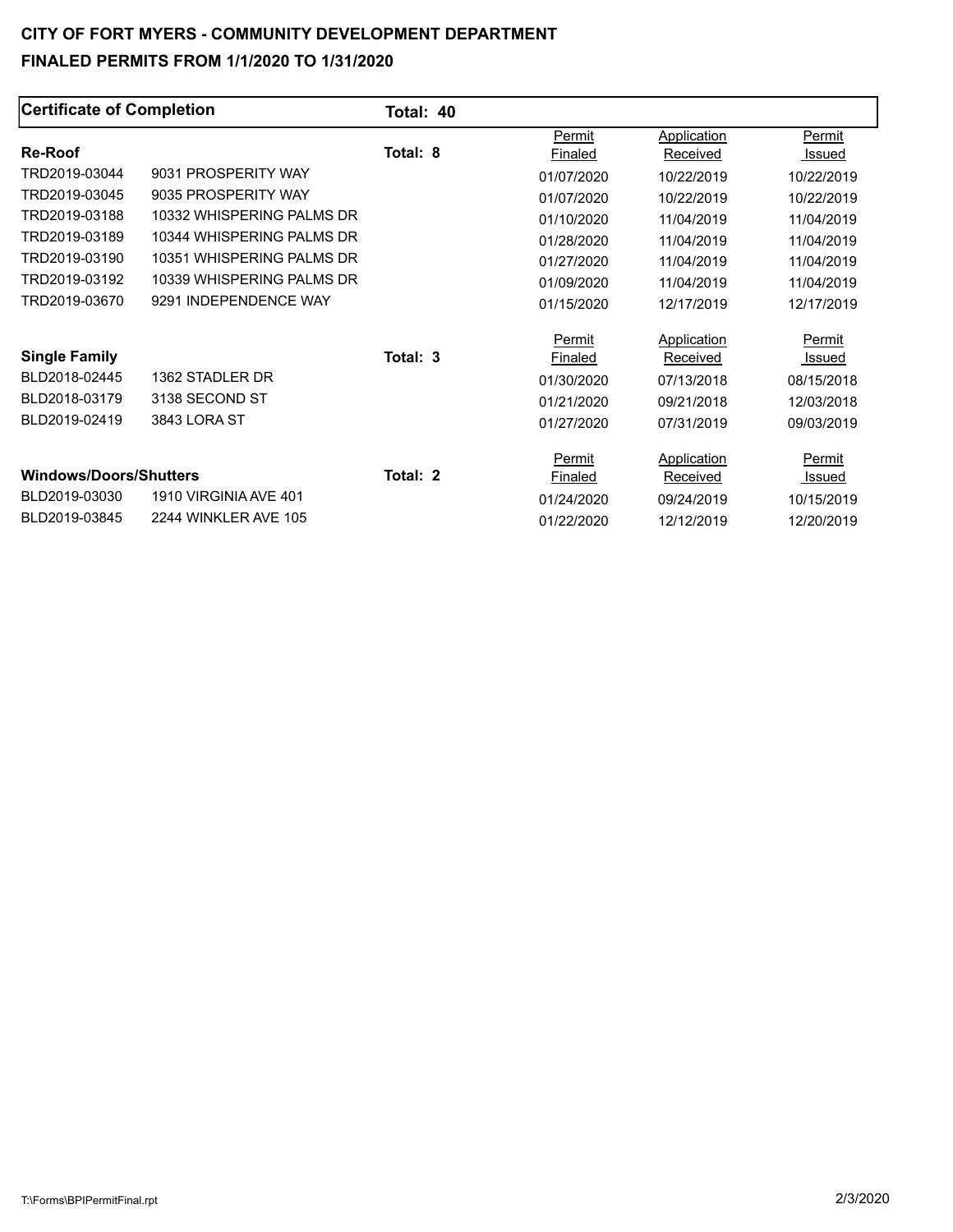| Certificate of Occupancy(P)                 |                                                             | Total: 89 |                          |                          |                          |
|---------------------------------------------|-------------------------------------------------------------|-----------|--------------------------|--------------------------|--------------------------|
| <b>Apartments 3-4 Units</b>                 |                                                             | Total: 2  | Permit                   | Application              | Permit                   |
| BLD2019-01146                               | 10513 CASELLA WAY Building 22                               |           | Finaled                  | Received                 | <b>Issued</b>            |
| BLD2019-01378                               | 11883 ARBORETUM RUN DR                                      |           | 01/27/2020<br>01/31/2020 | 04/08/2019<br>04/26/2019 | 06/03/2019<br>07/02/2019 |
|                                             |                                                             |           |                          |                          |                          |
|                                             |                                                             |           | Permit                   | Application              | Permit                   |
| <b>Apartments 5+ Units</b><br>BLD2017-01906 | 4150 AMBROSIA DR                                            | Total: 3  | Finaled                  | Received                 | Issued                   |
| BLD2018-00682                               | 5045 MINA CIR - BUILDING 3                                  |           | 01/23/2020               | 07/03/2017               | 08/01/2018               |
| BLD2019-01383                               | 11785 GRAND BELVEDERE WAY                                   |           | 01/23/2020               | 03/12/2018               | 08/23/2018               |
|                                             |                                                             |           | 01/29/2020               | 04/26/2019               | 06/17/2019               |
|                                             |                                                             |           | Permit                   | <b>Application</b>       | Permit                   |
| <b>Commercial Building</b><br>BLD2017-03401 | 5065 SOLEADO WAY - GARAGE 2                                 | Total: 7  | Finaled                  | Received                 | <u>Issued</u>            |
|                                             |                                                             |           | 01/08/2020               | 12/19/2017               | 08/29/2018               |
| BLD2017-03402<br>BLD2017-03415              | 5061 PIMLICO LN - GARAGE 3<br>5027 PIMLICO LN - MAINT. BLDG |           | 01/07/2020               | 12/19/2017               | 08/29/2018               |
| BLD2019-00457                               | 3369 DR MARTIN LUTHER KING JR BLVD                          |           | 01/02/2020               | 12/19/2017               | 08/30/2018               |
|                                             | 10680 COLONIAL BLVD                                         |           | 01/24/2020               | 02/11/2019               | 07/12/2019               |
| BLD2019-00673<br>BLD2019-02800              | 7977 DANI DR Suite 120                                      |           | 01/23/2020               | 03/01/2019               | 06/26/2019               |
|                                             |                                                             |           | 01/29/2020               | 09/04/2019               | 10/17/2019               |
| BLD2019-03105                               | 9373 LAREDO AVE 100                                         |           | 01/09/2020               | 10/03/2019               | 11/18/2019               |
|                                             |                                                             |           | Permit                   | <b>Application</b>       | Permit                   |
| Garage/Carport                              |                                                             | Total: 3  | Finaled                  | Received                 | <u>Issued</u>            |
| BLD2018-02642                               | 1419 CARLETON PALM CT                                       |           | 01/23/2020               | 07/31/2018               | 08/29/2018               |
| BLD2018-02644                               | 1419 CARLETON PALM CT                                       |           | 01/23/2020               | 07/31/2018               | 08/29/2018               |
| BLD2019-02477                               | 1561 LINHART AVE                                            |           | 01/17/2020               | 08/07/2019               | 09/04/2019               |
|                                             |                                                             |           | Permit                   | Application              | Permit                   |
| <b>Sheds/Utility Structure</b>              |                                                             | Total: 1  | Finaled                  | Received                 | Issued                   |
| BLD2018-00681                               | 5027 MINA CIR - BUILDING 2                                  |           | 01/16/2020               | 03/09/2018               | 08/23/2018               |
|                                             |                                                             |           | <b>Permit</b>            | Application              | <b>Permit</b>            |
| <b>Single Family</b>                        |                                                             | Total: 56 | Finaled                  | Received                 | Issued                   |
| BLD2018-02308                               | 11511 MEADOWRUN CIR                                         |           | 01/08/2020               | 07/02/2018               | 07/24/2018               |
| BLD2018-02888                               | 2852 ROYAL GARDENS AVE                                      |           | 01/10/2020               | 08/22/2018               | 08/30/2018               |
| BLD2019-00289                               | 1270 PLUMOSA DR                                             |           | 01/31/2020               | 01/25/2019               | 06/04/2019               |
| BLD2019-00558<br>BLD2019-00619              | 11541 RIVERSTONE LN<br>2262 FOUNTAIN ST                     |           | 01/08/2020               | 02/20/2019               | 07/10/2019               |
| BLD2019-00641                               | 3146 BIRCHIN LN                                             |           | 01/23/2020               | 02/26/2019               | 05/03/2019               |
| BLD2019-00862                               | 1606 ARDMORE RD                                             |           | 01/02/2020               | 02/27/2019               | 03/08/2019               |
| BLD2019-00873                               | 10462 PRATO DR                                              |           | 01/07/2020               | 03/14/2019               | 04/04/2019               |
| BLD2019-00925                               | 2275 FRENCH ST                                              |           | 01/22/2020               | 03/15/2019               | 04/16/2019               |
| BLD2019-01024                               | 10269 LIVORNO DR                                            |           | 01/23/2020               | 03/20/2019               | 07/19/2019               |
| BLD2019-01031                               | 10470 PRATO DR                                              |           | 01/29/2020               | 03/27/2019               | 04/09/2019               |
| BLD2019-01046                               | 4264 WOODSIDE AVE                                           |           | 01/30/2020               | 03/27/2019               | 04/16/2019               |
| BLD2019-01047                               | 4274 WOODSIDE AVE                                           |           | 01/27/2020               | 03/28/2019               | 05/13/2019               |
| BLD2019-01055                               | 10265 LIVORNO DR                                            |           | 01/27/2020               | 03/28/2019               | 05/13/2019               |
| BLD2019-01232                               | 4178 LEMONGRASS DR                                          |           | 01/15/2020               | 03/29/2019               | 04/09/2019               |
| BLD2019-01234                               | 4155 LEMONGRASS DR                                          |           | 01/02/2020               | 04/16/2019               | 06/24/2019               |
| BLD2019-01235                               | 4283 BLUEGRASS DR                                           |           | 01/27/2020               | 04/16/2019               | 06/24/2019               |
| BLD2019-01374                               | 11934 BAY OAK DR                                            |           | 01/08/2020               | 04/16/2019               | 06/24/2019               |
|                                             |                                                             |           | 01/30/2020               | 04/26/2019               | 06/18/2019               |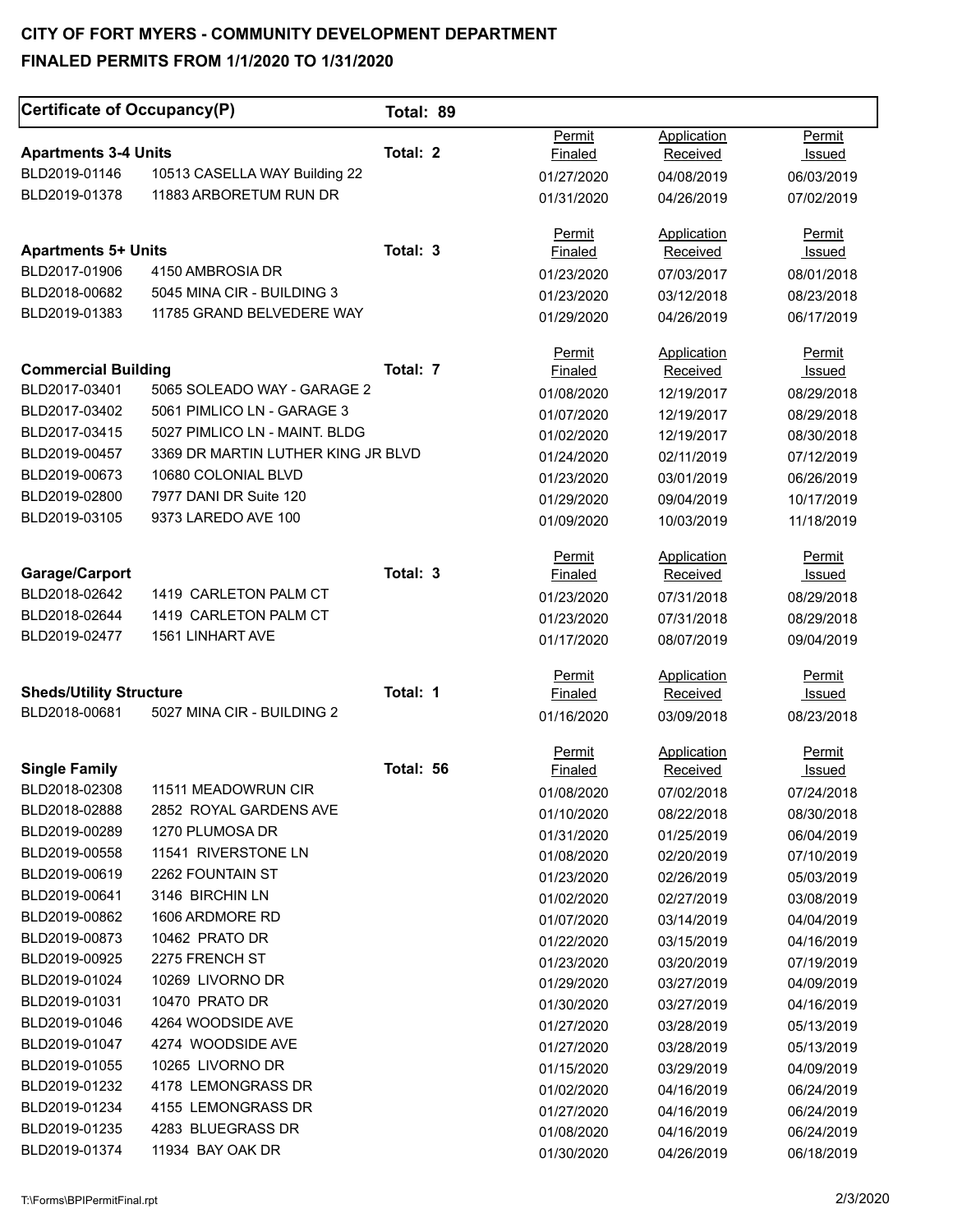| Certificate of Occupancy(P)   |                            | Total: 89 |               |                    |               |
|-------------------------------|----------------------------|-----------|---------------|--------------------|---------------|
|                               |                            |           | Permit        | Application        | Permit        |
| <b>Single Family</b>          |                            | Total: 56 | Finaled       | <b>Received</b>    | Issued        |
| BLD2019-01375                 | 11954 BAY OAK DR           |           | 01/29/2020    | 04/26/2019         | 06/18/2019    |
| BLD2019-01377                 | 11929 BAY OAK DR           |           | 01/24/2020    | 04/26/2019         | 06/18/2019    |
| BLD2019-01405                 | 11658 KATI FALLS LN        |           | 01/15/2020    | 04/29/2019         | 07/10/2019    |
| BLD2019-01408                 | 10127 CHESAPEAKE BAY DR    |           | 01/08/2020    | 04/29/2019         | 07/30/2019    |
| BLD2019-01430                 | 3335 KATHERINE ST          |           | 01/17/2020    | 05/01/2019         | 06/11/2019    |
| BLD2019-01437                 | 11915 BAY OAK DR           |           | 01/27/2020    | 05/01/2019         | 06/04/2019    |
| BLD2019-01643                 | 1360 ALHAMBRA DR           |           | 01/23/2020    | 05/17/2019         | 07/08/2019    |
| BLD2019-01752                 | 10221 LIVORNO DR           |           | 01/29/2020    | 05/31/2019         | 07/29/2019    |
| BLD2019-01753                 | 10225 LIVORNO DR           |           | 01/28/2020    | 05/31/2019         | 07/29/2019    |
| BLD2019-01755                 | 10315 FONTANELLA DR        |           | 01/03/2020    | 05/31/2019         | 07/01/2019    |
| BLD2019-01819                 | 11623 LAKEWOOD PRESERVE PL |           | 01/15/2020    | 06/05/2019         | 07/16/2019    |
| BLD2019-02011                 | 11942 BAY OAK DR           |           | 01/07/2020    | 06/24/2019         | 07/15/2019    |
| BLD2019-02012                 | 11837 ARBOR TRACE DR       |           | 01/23/2020    | 06/24/2019         | 07/23/2019    |
| BLD2019-02019                 | 11833 ARBOR TRACE DR       |           | 01/23/2020    | 06/24/2019         | 08/05/2019    |
| BLD2019-02020                 | 11946 BAY OAK DR           |           | 01/17/2020    | 06/25/2019         | 08/05/2019    |
| BLD2019-02022                 | 4307 TEABERRY LN           |           | 01/27/2020    | 06/25/2019         | 07/18/2019    |
| BLD2019-02116                 | 10508 PISTOIA DR           |           | 01/29/2020    | 06/28/2019         | 07/30/2019    |
| BLD2019-02155                 | 3349 HIGHLAND AVE          |           | 01/16/2020    | 07/03/2019         | 07/26/2019    |
| BLD2019-02229                 | 3031 MARKET ST             |           | 01/24/2020    | 07/11/2019         | 07/25/2019    |
| BLD2019-02235                 | 11864 CANTANZARO CT        |           | 01/14/2020    | 07/12/2019         | 07/30/2019    |
| BLD2019-02239                 | 11828 ARBOR TRACE DR       |           | 01/24/2020    | 07/12/2019         | 08/05/2019    |
| BLD2019-02242                 | 11860 ARBOR TRACE DR       |           | 01/29/2020    | 07/12/2019         | 08/28/2019    |
| BLD2019-02296                 | 11334 TIVERTON TRCE        |           | 01/22/2020    | 07/17/2019         | 08/07/2019    |
| BLD2019-02298                 | 11411 BATTERSEA PL         |           | 01/10/2020    | 07/17/2019         | 08/09/2019    |
| BLD2019-02302                 | 11240 CARLINGFORD RD       |           | 01/16/2020    | 07/17/2019         | 08/09/2019    |
| BLD2019-02377                 | 2889 ROYAL GARDENS AVE     |           | 01/10/2020    | 07/26/2019         | 08/21/2019    |
| BLD2019-02378                 | 2865 ROYAL GARDENS AVE     |           | 01/24/2020    | 07/26/2019         | 08/21/2019    |
| BLD2019-02444                 | 4736 CRESTED EAGLE LN      |           | 01/02/2020    | 08/02/2019         | 08/21/2019    |
| BLD2019-02478                 | 11829 ARBOR TRACE DR       |           | 01/30/2020    | 08/07/2019         | 08/28/2019    |
| BLD2019-02479                 | 11877 ARBOR TRACE DR       |           | 01/27/2020    | 08/07/2019         | 08/28/2019    |
| BLD2019-02534                 | 11418 BATTERSEA PL         |           | 01/16/2020    | 08/12/2019         | 08/28/2019    |
| BLD2019-02595                 | 11244 CARLINGFORD RD       |           | 01/09/2020    | 08/15/2019         | 08/28/2019    |
| BLD2019-02599                 | 11261 CARLINGFORD RD       |           | 01/15/2020    | 08/15/2019         | 08/28/2019    |
| BLD2019-02605                 | 11322 TIVERTON TRCE        |           | 01/14/2020    | 08/16/2019         | 09/04/2019    |
| BLD2019-02689                 | 4109 WOODSIDE AVE          |           | 01/17/2020    | 08/21/2019         | 09/30/2019    |
| BLD2019-02788                 | 11296 THURSTON CHASE       |           | 01/10/2020    | 09/03/2019         | 09/26/2019    |
| BLD2019-02790                 | 11283 THURSTON CHASE       |           | 01/22/2020    | 09/03/2019         | 09/26/2019    |
| BLD2019-02792                 | 11256 CARLINGFORD RD       |           | 01/31/2020    | 09/03/2019         | 09/26/2019    |
|                               |                            |           | <b>Permit</b> | <b>Application</b> | <u>Permit</u> |
| <b>Single Family Attached</b> |                            | Total: 17 | Finaled       | <b>Received</b>    | <u>Issued</u> |
| BLD2018-02945                 | 4407 DUTCHESS PARK RD      |           | 01/09/2020    | 08/27/2018         | 09/05/2018    |
| BLD2018-02946                 | 4403 DUTCHESS PARK RD      |           | 01/22/2020    | 08/27/2018         | 09/05/2018    |
| BLD2018-03359                 | 4410 DUTCHESS PARK RD      |           | 01/29/2020    | 10/10/2018         | 11/06/2018    |
| BLD2018-03360                 | 4414 DUTCHESS PARK RD      |           | 01/08/2020    | 10/10/2018         | 11/06/2018    |
| BLD2018-03891                 | 4418 DUTCHESS PARK RD      |           | 01/23/2020    | 12/05/2018         | 12/24/2018    |
| BLD2018-03892                 | 4422 DUTCHESS PARK RD      |           | 01/29/2020    | 12/05/2018         | 12/24/2018    |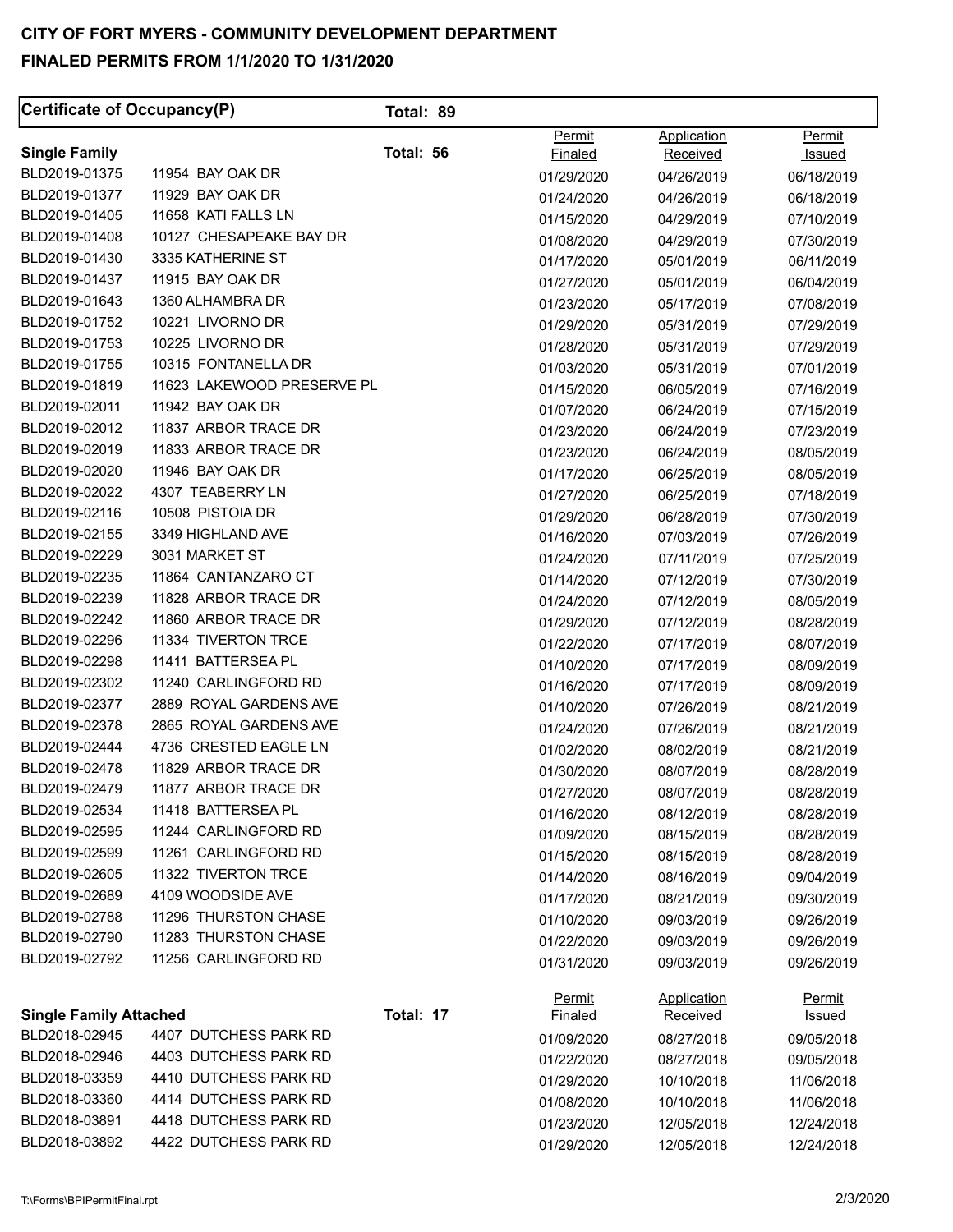| Certificate of Occupancy(P)   |                       | Total: 89 |            |             |            |
|-------------------------------|-----------------------|-----------|------------|-------------|------------|
|                               |                       |           | Permit     | Application | Permit     |
| <b>Single Family Attached</b> |                       | Total: 17 | Finaled    | Received    | Issued     |
| BLD2019-01013                 | 10328 PRATO DR        |           | 01/22/2020 | 03/27/2019  | 06/18/2019 |
| BLD2019-01014                 | 10332 PRATO DR        |           | 01/22/2020 | 03/27/2019  | 06/18/2019 |
| BLD2019-01179                 | 10336 PRATO DR        |           | 01/23/2020 | 04/10/2019  | 07/03/2019 |
| BLD2019-01180                 | 10340 PRATO DR        |           | 01/21/2020 | 04/10/2019  | 06/25/2019 |
| BLD2019-01233                 | 4191 BISQUE LN        |           | 01/17/2020 | 04/16/2019  | 06/24/2019 |
| BLD2019-01236                 | 4187 BISQUE LN        |           | 01/17/2020 | 04/16/2019  | 05/08/2019 |
| BLD2019-01786                 | 6556 GOOD LIFE ST     |           | 01/07/2020 | 06/03/2019  | 06/20/2019 |
| BLD2019-02244                 | 4235 LEMONGRASS DR    |           | 01/27/2020 | 07/12/2019  | 07/31/2019 |
| BLD2019-02245                 | LEMONGRASS DR<br>4231 |           | 01/27/2020 | 07/12/2019  | 07/31/2019 |
| BLD2019-02567                 | 6560 GOOD LIFE ST     |           | 01/07/2020 | 08/14/2019  | 09/12/2019 |
| BLD2019-02568                 | 6558 GOOD LIFE ST     |           | 01/07/2020 | 08/14/2019  | 09/12/2019 |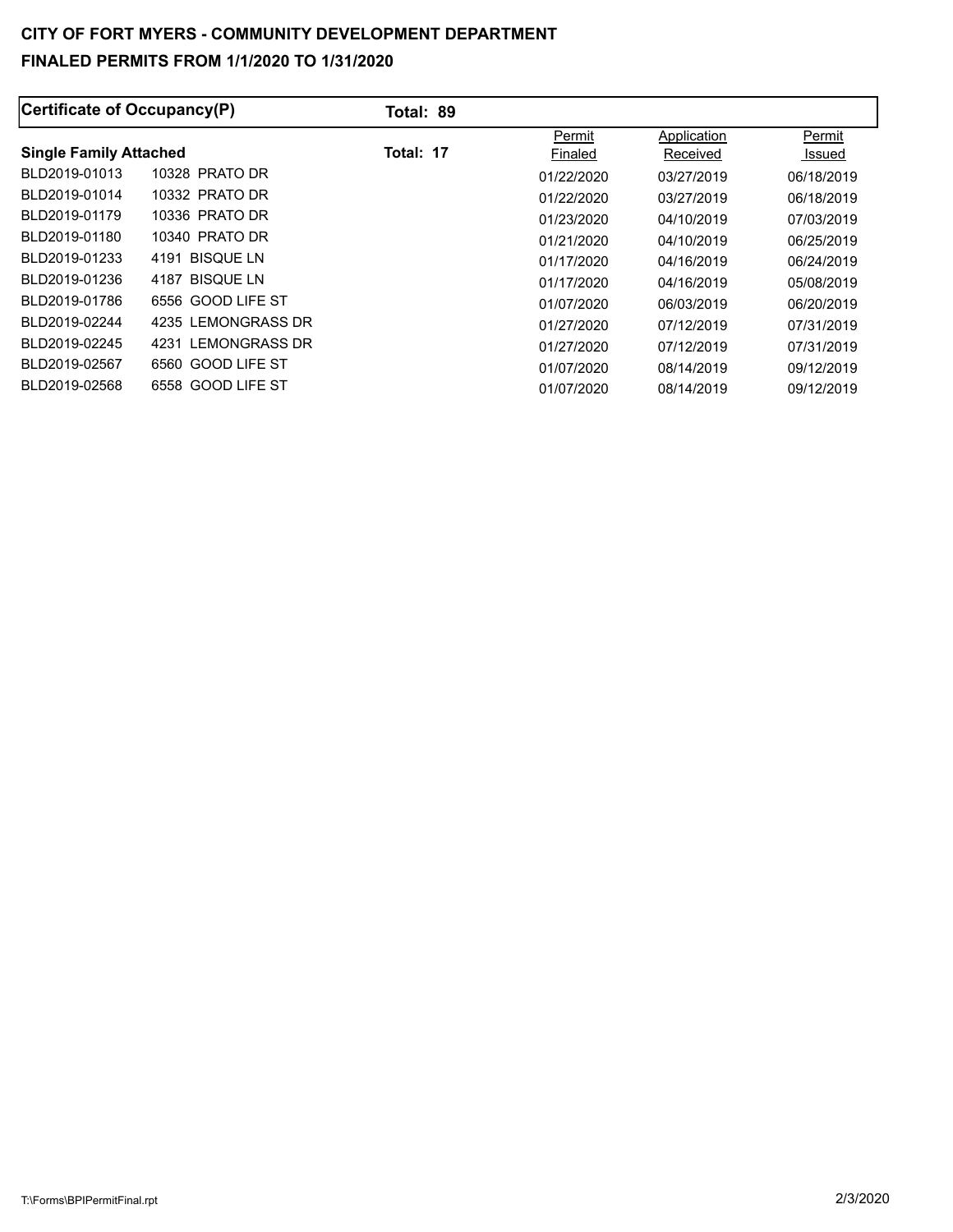| <b>Finaled (No CO or CC)</b> |                                  | <b>Total: 614</b> |                          |                         |                  |
|------------------------------|----------------------------------|-------------------|--------------------------|-------------------------|------------------|
| <b>Aluminum Structure</b>    |                                  | Total: 39         | Permit<br><u>Finaled</u> | Application<br>Received | Permit<br>Issued |
| BLD2019-00791                | 170 SIESTA LN                    |                   | 01/14/2020               | 03/11/2019              | 04/17/2019       |
| BLD2019-02208                | 9947 HORSE CREEK RD              |                   | 01/22/2020               | 07/10/2019              | 08/07/2019       |
| BLD2019-02295                | 3405 METRO PARKWAY FUEL BUILDING |                   | 01/16/2020               | 07/17/2019              | 12/17/2019       |
| BLD2019-02920                | 4407 DUTCHESS PARK RD            |                   | 01/03/2020               | 09/16/2019              | 09/27/2019       |
| BLD2019-02921                | 4403 DUTCHESS PARK RD            |                   | 01/03/2020               | 09/16/2019              | 09/27/2019       |
| BLD2019-03007                | 4414 DUTCHESS PARK RD            |                   | 01/03/2020               | 09/24/2019              | 10/07/2019       |
| BLD2019-03011                | 4410 DUTCHESS PARK RD            |                   | 01/03/2020               | 09/24/2019              | 10/01/2019       |
| BLD2019-03020                | 4418 DUTCHESS PARK RD            |                   | 01/22/2020               | 09/24/2019              | 10/01/2019       |
| BLD2019-03025                | 4422 DUTCHESS PARK RD            |                   | 01/22/2020               | 09/24/2019              | 10/02/2019       |
| BLD2019-03035                | 11981 FIVE WATERS CIR            |                   | 01/22/2020               | 09/25/2019              | 10/07/2019       |
| BLD2019-03036                | 11977 FIVE WATERS CIR            |                   | 01/13/2020               | 09/25/2019              | 10/08/2019       |
| BLD2019-03048                | 11316 REFLECTION ISLES BLVD      |                   | 01/24/2020               | 09/26/2019              | 10/07/2019       |
| BLD2019-03096                | 11127 SIERRA PALM CT             |                   | 01/13/2020               | 10/02/2019              | 10/16/2019       |
| BLD2019-03112                | 2876 ROYAL GARDENS AVE           |                   | 01/16/2020               | 10/03/2019              | 10/15/2019       |
| BLD2019-03186                | 46 TIMBERLAND CIR S              |                   | 01/13/2020               | 10/09/2019              | 10/18/2019       |
| BLD2019-03188                | 10614 PISTOIA DR                 |                   | 01/21/2020               | 10/09/2019              | 10/24/2019       |
| BLD2019-03195                | 10261 LIVORNO DR                 |                   | 01/03/2020               | 10/10/2019              | 10/21/2019       |
| BLD2019-03259                | 4415 DUTCHESS PARK RD            |                   | 01/24/2020               | 10/14/2019              | 10/22/2019       |
| BLD2019-03264                | 4411 DUTCHESS PARK RD            |                   | 01/24/2020               | 10/14/2019              | 10/22/2019       |
| BLD2019-03310                | 11929 BAY OAK DR                 |                   | 01/10/2020               | 10/17/2019              | 12/02/2019       |
| BLD2019-03332                | 3908 KING EDWARDS ST             |                   | 01/07/2020               | 10/21/2019              | 10/30/2019       |
| BLD2019-03343                | 11419 BATTERSEA PL               |                   | 01/13/2020               | 10/22/2019              | 10/31/2019       |
| BLD2019-03344                | 11411 BATTERSEA PL               |                   | 01/07/2020               | 10/22/2019              | 10/31/2019       |
| BLD2019-03355                | 11334 TIVERTON TRCE              |                   | 01/21/2020               | 10/23/2019              | 11/05/2019       |
| BLD2019-03456                | 11821 LAKEWOOD PRESERVE PL       |                   | 01/13/2020               | 11/01/2019              | 11/20/2019       |
| BLD2019-03490                | 11815 LAKEWOOD PRESERVE PL       |                   | 01/13/2020               | 11/05/2019              | 11/20/2019       |
| BLD2019-03517                | 11418 BATTERSEA PL               |                   | 01/03/2020               | 11/07/2019              | 11/15/2019       |
| BLD2019-03601                | 12120 CORCORAN PL                |                   | 01/21/2020               | 11/15/2019              | 12/04/2019       |
| BLD2019-03644                | 11954 BAY OAK DR                 |                   | 01/10/2020               | 11/19/2019              | 12/02/2019       |
| BLD2019-03666                | 11834 CLIFTON TER                |                   | 01/28/2020               | 11/20/2019              | 12/02/2019       |
| BLD2019-03672                | 3921 SPOTTED EAGLE WAY           |                   | 01/28/2020               | 11/21/2019              | 12/02/2019       |
| BLD2019-03673                | 11332 PASEO DR                   |                   | 01/27/2020               | 11/21/2019              | 12/02/2019       |
| BLD2019-03697                | 11820 CLIFTON TER                |                   | 01/23/2020               | 11/26/2019              | 12/04/2019       |
| BLD2019-03733                | 10470 PRATO DR                   |                   | 01/22/2020               | 12/02/2019              | 12/12/2019       |
| BLD2019-03745                | 11159 RIVER TRENT CT             |                   | 01/09/2020               | 12/03/2019              | 12/12/2019       |
| BLD2019-03767                | 11292 THURSTON CHASE             |                   | 01/13/2020               | 12/05/2019              | 12/18/2019       |
| BLD2019-03774                | 11256 CARLINGFORD RD             |                   | 01/13/2020               | 12/05/2019              | 12/13/2019       |
| BLD2019-03786                | 10573 PISTOIA DR                 |                   | 01/23/2020               | 12/06/2019              | 12/17/2019       |
| BLD2019-03793                | 9316 INDEPENDENCE WAY            |                   | 01/09/2020               | 12/09/2019              | 12/18/2019       |
|                              |                                  |                   | Permit                   | <b>Application</b>      | Permit           |
| <b>Aluminum Structures</b>   |                                  | Total: 23         | Finaled                  | Received                | Issued           |
| BLD2019-00377                | 10410 CAROLINA WILLOW DR         |                   | 01/02/2020               | 02/04/2019              | 06/24/2019       |
| BLD2019-01131                | 10355 CAROLINA WILLOW DR         |                   | 01/22/2020               | 04/05/2019              | 05/20/2019       |
| BLD2019-01749                | 11105 ESTEBAN DR                 |                   | 01/21/2020               | 05/31/2019              | 06/24/2019       |
| BLD2019-02255                | 10434 BLUE BEECH LN              |                   | 01/13/2020               | 07/15/2019              | 07/29/2019       |
| BLD2019-02362                | 10220 PRATO DR                   |                   | 01/03/2020               | 07/25/2019              | 08/01/2019       |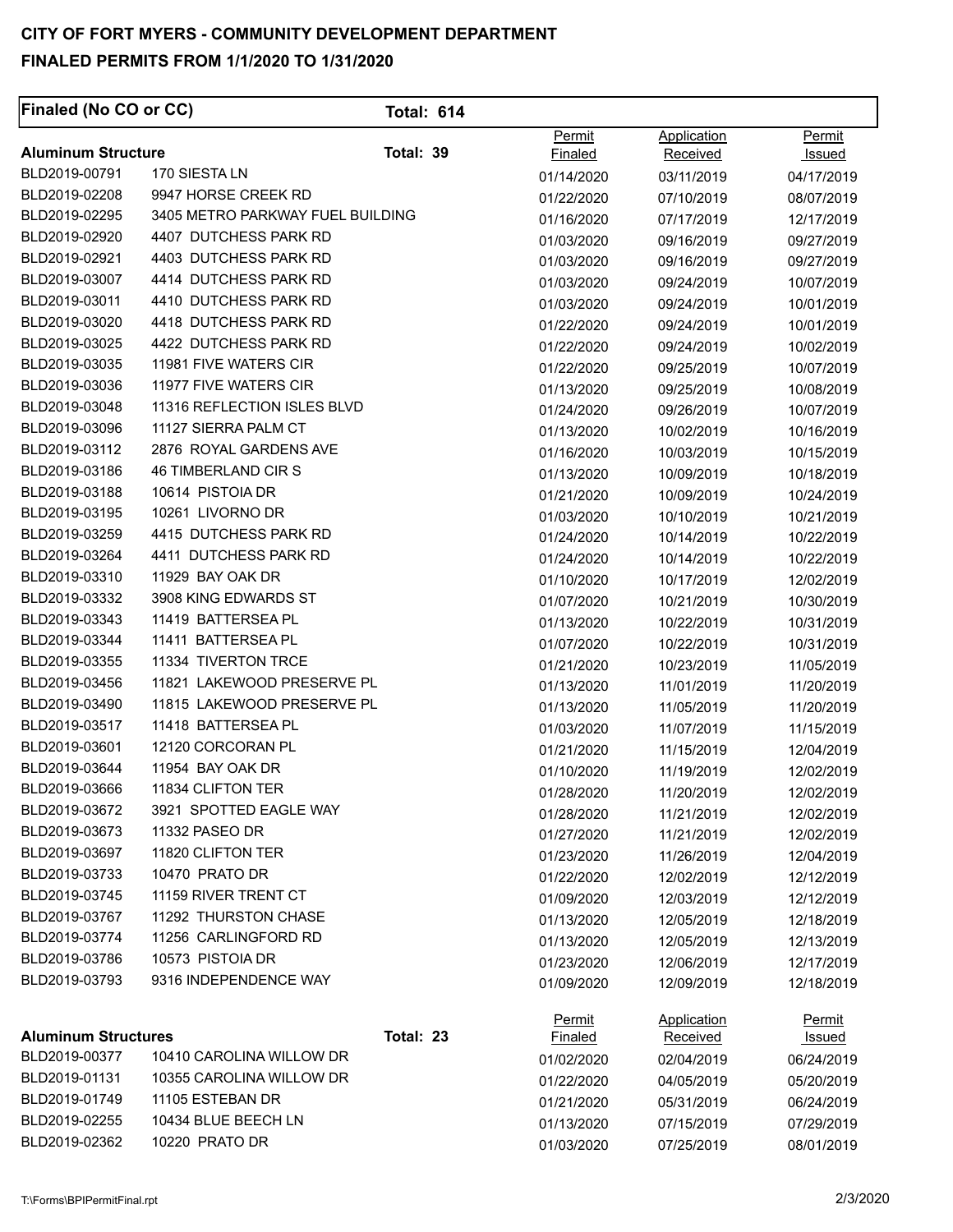| Finaled (No CO or CC)                       |                                        | <b>Total: 614</b> |                          |                         |                         |
|---------------------------------------------|----------------------------------------|-------------------|--------------------------|-------------------------|-------------------------|
| <b>Aluminum Structures</b>                  |                                        | Total: 23         | Permit<br><b>Finaled</b> | Application<br>Received | Permit<br><b>Issued</b> |
| BLD2019-02543                               | 10023 COLONIAL COUNTRY CLUB BLVD       |                   | 01/07/2020               | 08/12/2019              | 08/23/2019              |
| BLD2019-02694                               | 11901 SILVER COBBLESTONE WAY           |                   | 01/09/2020               | 08/21/2019              | 09/04/2019              |
| BLD2019-03027                               | 10641 CARENA CIR                       |                   | 01/29/2020               | 09/24/2019              | 10/07/2019              |
| BLD2019-03064                               | 10087 WINDY POINTE CT                  |                   | 01/28/2020               | 09/27/2019              | 10/08/2019              |
| BLD2019-03292                               | 4202 AVIAN AVE                         |                   | 01/27/2020               | 10/16/2019              | 10/25/2019              |
| BLD2019-03301                               | 11616 SHADY BLOSSOM DR                 |                   | 01/23/2020               | 10/17/2019              | 10/31/2019              |
| BLD2019-03338                               | 10570 PISTOIA DR                       |                   | 01/27/2020               | 10/22/2019              | 11/01/2019              |
| BLD2019-03412                               | 10603 CAMARELLE CIR                    |                   | 01/02/2020               | 10/30/2019              | 11/13/2019              |
| BLD2019-03507                               | 11570 RIVERSTONE LN                    |                   | 01/22/2020               | 11/06/2019              | 11/20/2019              |
| BLD2019-03789                               | 11244 RED BLUFF LN                     |                   | 01/27/2020               | 12/06/2019              | 01/06/2020              |
| BLD2019-03818                               | 11837 ARBOR TRACE DR                   |                   | 01/22/2020               | 12/10/2019              | 12/20/2019              |
| BLD2019-03911                               | 10269 LIVORNO DR                       |                   | 01/27/2020               | 12/18/2019              | 12/26/2019              |
| BLD2019-03916                               | 11283 THURSTON CHASE                   |                   | 01/21/2020               | 12/19/2019              | 12/30/2019              |
| BLD2019-03917                               | 11322 TIVERTON TRCE                    |                   | 01/10/2020               | 12/19/2019              | 12/30/2019              |
| BLD2019-03961                               | 11829 ARBOR TRACE DR                   |                   | 01/23/2020               | 12/24/2019              | 01/02/2020              |
| BLD2019-03986                               | 10913 CHERRY LAUREL DR                 |                   | 01/22/2020               | 12/31/2019              | 01/15/2020              |
| BLD2020-00038                               | 11860 ARBOR TRACE DR                   |                   | 01/23/2020               | 01/06/2020              | 01/15/2020              |
| BLD2020-00071                               | 10508 PISTOIA DR                       |                   | 01/22/2020               | 01/09/2020              | 01/15/2020              |
|                                             |                                        |                   | Permit                   | Application             | Permit                  |
| <b>Apartments 5+ Units</b>                  |                                        | Total: 1          | <b>Finaled</b>           | Received                | <u>Issued</u>           |
| BLD2019-03060                               | 4622 DELEON ST B106                    |                   | 01/27/2020               | 09/26/2019              | 12/04/2019              |
| Awning                                      |                                        | Total: 1          | Permit<br><b>Finaled</b> | Application<br>Received | Permit                  |
| BLD2019-03729                               | 9370 BEN C PRATT SIX MILE CYPRESS PKWY |                   |                          |                         | <u>Issued</u>           |
|                                             |                                        |                   | 01/03/2020               | 12/02/2019              | 12/12/2019              |
|                                             |                                        |                   | Permit                   | Application             | Permit                  |
| <b>Commercial Building</b><br>BLD2018-01579 | 1150 POLK ST                           | Total: 4          | <b>Finaled</b>           | Received                | <u>Issued</u>           |
| BLD2018-03896                               | 3019 MICHIGAN AVE                      |                   | 01/23/2020               | 05/17/2018              | 09/12/2018              |
| BLD2019-03584                               | 2562 COLONIAL BLVD                     |                   | 01/24/2020               | 12/05/2018              | 05/09/2019              |
| BLD2020-00095                               | 3412 CLEVELAND AVE                     |                   | 01/09/2020               | 11/14/2019              | 12/09/2019              |
|                                             |                                        |                   | 01/31/2020               | 01/13/2020              | 01/27/2020              |
|                                             |                                        |                   | Permit                   | Application             | Permit                  |
| <b>Concrete Slab</b>                        |                                        | Total: 2          | Finaled                  | Received                | <b>Issued</b>           |
| BLD2019-02648                               | 11900 SILVER COBBLESTONE WAY           |                   | 01/21/2020               | 08/20/2019              | 08/29/2019              |
| BLD2019-02679                               | 4401 LAZIO WAY 101                     |                   | 01/14/2020               | 08/21/2019              | 09/11/2019              |
|                                             |                                        |                   | Permit                   | Application             | Permit                  |
| <b>Demolition</b>                           |                                        | Total: 3          | Finaled                  | Received                | <u>Issued</u>           |
| BLD2019-03423                               | 219 MARIA ST                           |                   | 01/09/2020               | 10/30/2019              | 11/19/2019              |
| BLD2019-03512                               | 1248 SHADOW LN                         |                   | 01/08/2020               | 11/06/2019              | 12/10/2019              |
| BLD2019-03649                               | 1672 LINHART AVE                       |                   | 01/09/2020               | 11/19/2019              | 12/09/2019              |
|                                             |                                        |                   | Permit                   | Application             | Permit                  |
| Driveway/Sidewalk (on Property)             |                                        | Total: 6          | <b>Finaled</b>           | Received                | <u>Issued</u>           |
| SIT2019-00046                               | 3005 MCGREGOR BLVD                     |                   | 01/08/2020               | 02/22/2019              | 03/13/2019              |
| SIT2019-00108                               | 1210 SUNBURY DR                        |                   | 01/08/2020               | 04/08/2019              | 05/08/2019              |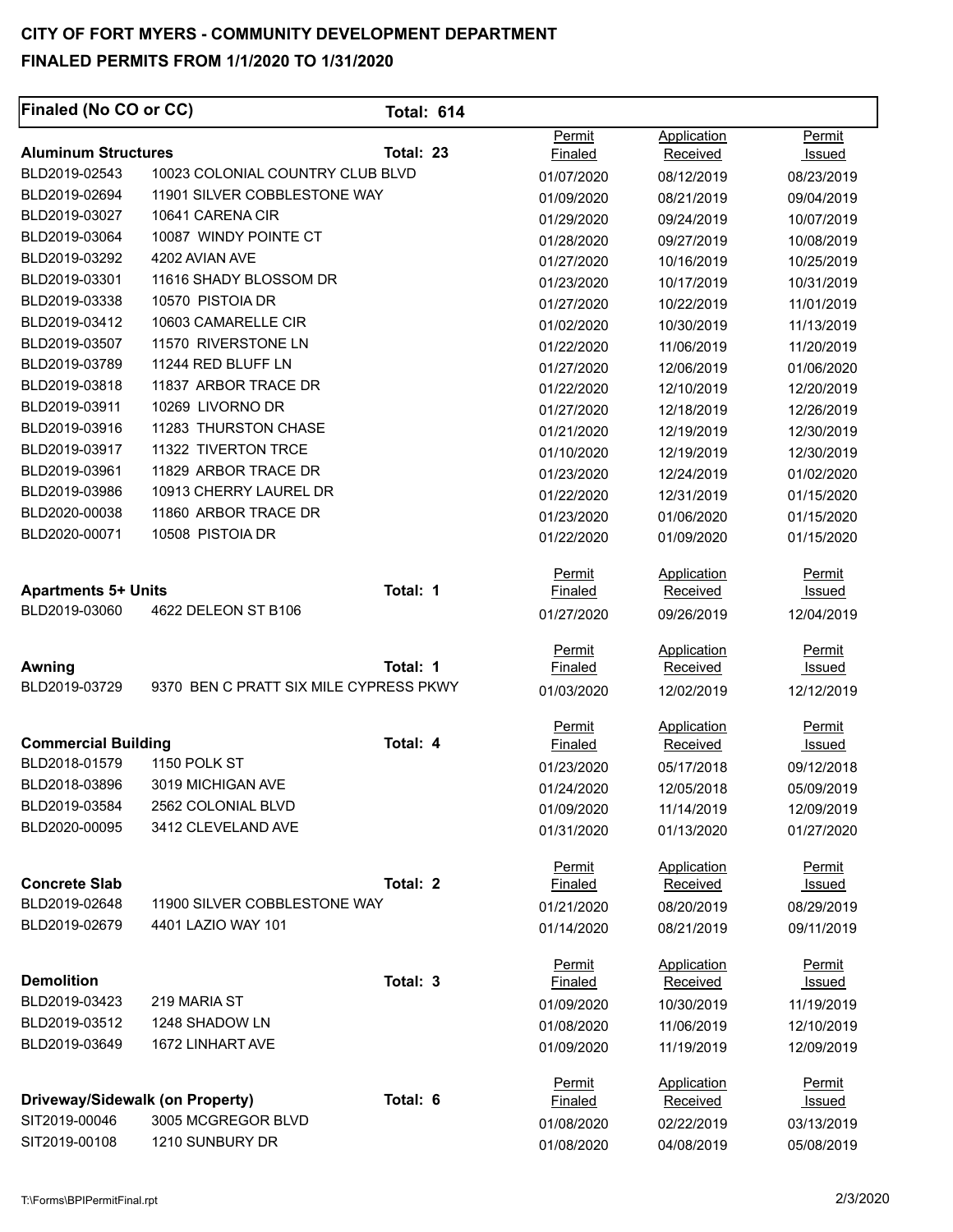| <b>Finaled (No CO or CC)</b>    |                                         | <b>Total: 614</b> |                   |                                |                  |
|---------------------------------|-----------------------------------------|-------------------|-------------------|--------------------------------|------------------|
| Driveway/Sidewalk (on Property) |                                         | Total: 6          | Permit<br>Finaled | Application<br><b>Received</b> | Permit<br>Issued |
| SIT2019-00186                   | 1811 PASSAIC AVE                        |                   | 01/30/2020        | 06/10/2019                     | 06/19/2019       |
| SIT2019-00199                   | 1841 ORTIZ AVE                          |                   | 01/15/2020        | 06/13/2019                     | 07/17/2019       |
| SIT2019-00224                   | 3102 MARKET ST                          |                   | 01/07/2020        | 07/09/2019                     | 07/17/2019       |
| SIT2019-00302                   | 1561 LINHART AVE                        |                   | 01/06/2020        | 08/23/2019                     | 09/04/2019       |
|                                 |                                         |                   |                   |                                |                  |
| <b>Electrical</b>               |                                         | Total: 38         | Permit<br>Finaled | Application<br>Received        | Permit<br>Issued |
| TRD2018-03530                   | 1212 COCONUT DR                         |                   | 01/24/2020        | 12/04/2018                     | 12/06/2018       |
| TRD2019-02073                   | 2950 WINKLER AVE 801                    |                   | 01/09/2020        | 07/23/2019                     | 07/24/2019       |
| TRD2019-02191                   | 1648 GRACE AVE                          |                   | 01/02/2020        | 08/07/2019                     | 08/07/2019       |
| TRD2019-02416                   | 3086 NELSON ST                          |                   | 01/16/2020        | 08/27/2019                     | 08/27/2019       |
| TRD2019-02770                   | 2776 CLEVELAND AVE                      |                   | 01/09/2020        | 09/27/2019                     | 11/18/2019       |
| TRD2019-02772                   | 4068 EDGEWOOD AVE                       |                   | 01/06/2020        | 09/27/2019                     | 09/27/2019       |
| TRD2019-02855                   | 2005 COLONIAL BLVD POLE                 |                   | 01/07/2020        | 10/04/2019                     | 11/18/2019       |
| TRD2019-02857                   | 2264 DR MARTIN LUTHER KING JR BLVD POLE |                   | 01/16/2020        | 10/04/2019                     | 10/11/2019       |
| TRD2019-03009                   | 1754 MAPLE AVE                          |                   | 01/30/2020        | 10/18/2019                     | 10/18/2019       |
| TRD2019-03127                   | 3315 AVOCADO DR                         |                   | 01/03/2020        | 10/30/2019                     | 10/31/2019       |
| TRD2019-03208                   | 10100 SILVER RIDGE BLVD                 |                   | 01/15/2020        | 11/05/2019                     | 12/16/2019       |
| TRD2019-03289                   | 10551 591 VENETO DR                     |                   | 01/16/2020        | 11/12/2019                     | 11/12/2019       |
| TRD2019-03290                   | 10571 VENETO DR                         |                   | 01/16/2020        | 11/12/2019                     | 11/12/2019       |
| TRD2019-03293                   | 3402 FORUM BLVD                         |                   | 01/13/2020        | 11/12/2019                     | 11/12/2019       |
| TRD2019-03417                   | 10570 PISTOIA DR                        |                   | 01/27/2020        | 11/19/2019                     | 11/20/2019       |
| TRD2019-03448                   | 11628 ONYX CIR                          |                   | 01/07/2020        | 11/20/2019                     | 11/20/2019       |
| TRD2019-03539                   | 4770 LAREDO AVE                         |                   | 01/24/2020        | 12/03/2019                     | 12/04/2019       |
| TRD2019-03616                   | 2121 COLLIER AVE 114                    |                   | 01/30/2020        | 12/12/2019                     | 12/31/2019       |
| TRD2019-03647                   | 9300 VIA SAN GIOVANI - GATE             |                   | 01/10/2020        | 12/16/2019                     | 12/16/2019       |
| TRD2019-03687                   | 1900 CLIFFORD ST 601                    |                   | 01/16/2020        | 12/19/2019                     | 12/19/2019       |
| TRD2019-03706                   | 1877 SUNSET PL                          |                   | 01/07/2020        | 12/24/2019                     | 12/31/2019       |
| TRD2020-00018                   | 2723 SECOND ST                          |                   | 01/10/2020        | 01/03/2020                     | 01/07/2020       |
| TRD2020-00029                   | 4057 CHEROKEE AVE                       |                   | 01/15/2020        | 01/06/2020                     | 01/06/2020       |
| TRD2020-00036                   | 2421 SOUTH ST                           |                   | 01/09/2020        | 01/06/2020                     | 01/06/2020       |
| TRD2020-00041                   | 9307 BRENO DR                           |                   | 01/15/2020        | 01/07/2020                     | 01/07/2020       |
| TRD2020-00042                   | 10932 PISTOIA DR                        |                   | 01/13/2020        | 01/07/2020                     | 01/09/2020       |
| TRD2020-00043                   | 11825 CLIFTON TER                       |                   | 01/23/2020        | 01/07/2020                     | 01/10/2020       |
| TRD2020-00050                   | 10655 PRATO DR                          |                   | 01/21/2020        | 01/07/2020                     | 01/07/2020       |
| TRD2020-00054                   | 10929 PISTOIA DR                        |                   | 01/22/2020        | 01/08/2020                     | 01/09/2020       |
| TRD2020-00055                   | 9958 CHIANA CIR                         |                   | 01/30/2020        | 01/08/2020                     | 01/08/2020       |
| TRD2020-00061                   | 3600 WORK DR. UNIT A                    |                   | 01/31/2020        | 01/08/2020                     | 01/14/2020       |
| TRD2020-00084                   | 4126 RAINBOW DR                         |                   | 01/22/2020        | 01/13/2020                     | 01/13/2020       |
| TRD2020-00087                   | 1921 HENDERSON AVE POLE                 |                   | 01/23/2020        | 01/13/2020                     | 01/15/2020       |
| TRD2020-00088                   | 1654 HARVARD CT                         |                   | 01/31/2020        | 01/13/2020                     | 01/15/2020       |
| TRD2020-00111                   | 1673 MCGREGOR RESERVE DR                |                   | 01/27/2020        | 01/14/2020                     | 01/14/2020       |
| TRD2020-00128                   | 3024 APACHE ST                          |                   | 01/22/2020        | 01/14/2020                     | 01/14/2020       |
| TRD2020-00152                   | 1567 ALHAMBRA DR                        |                   | 01/30/2020        | 01/16/2020                     | 01/17/2020       |
| TRD2020-00153                   | 1770 AQUARIUS CT                        |                   | 01/29/2020        | 01/17/2020                     | 01/21/2020       |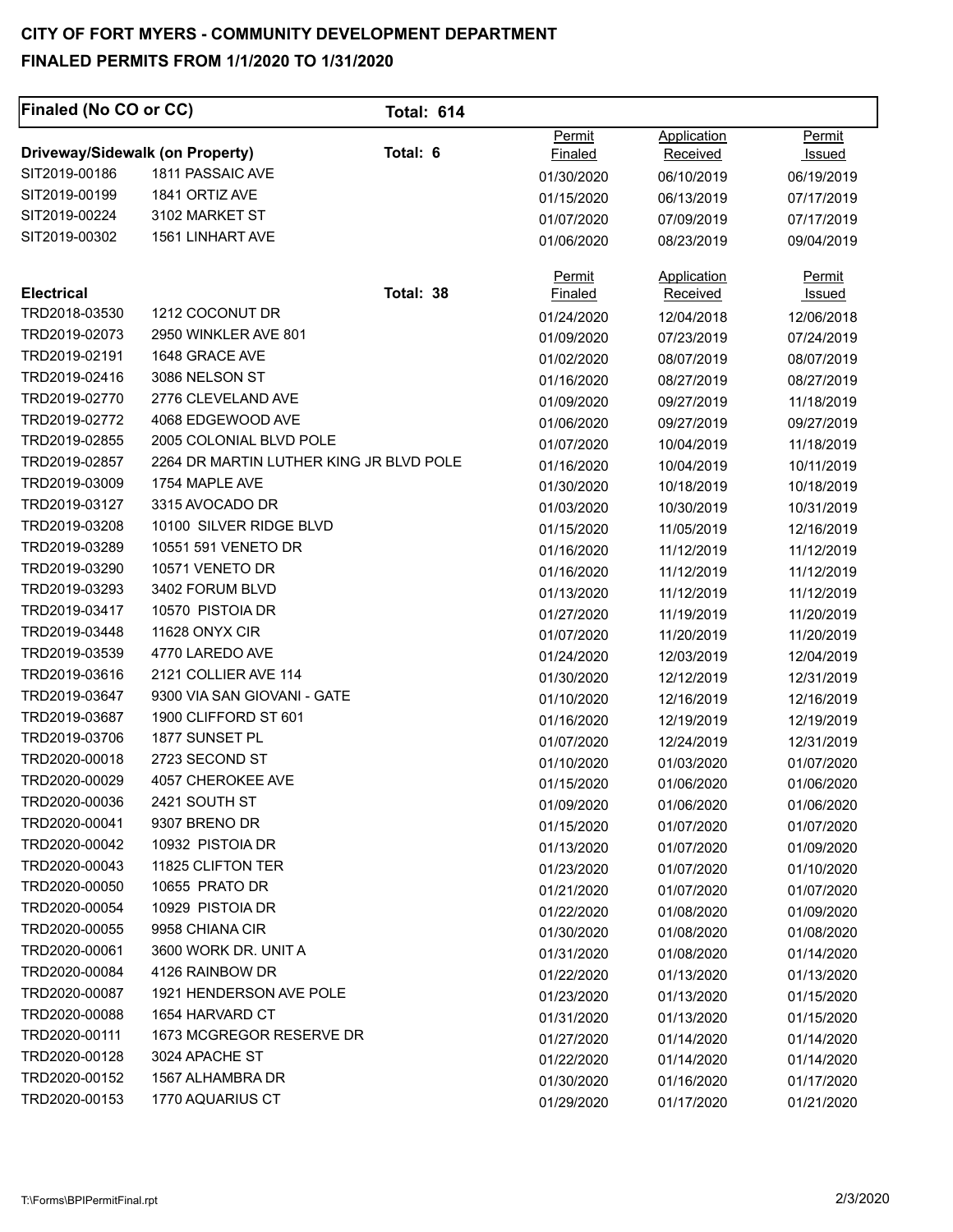| <b>Finaled (No CO or CC)</b> |                                                  | <b>Total: 614</b> |                |                 |               |
|------------------------------|--------------------------------------------------|-------------------|----------------|-----------------|---------------|
|                              |                                                  |                   | Permit         | Application     | Permit        |
| <b>Fence/Wall/Dump Encl</b>  | Total: 42                                        |                   | <b>Finaled</b> | <b>Received</b> | <u>Issued</u> |
| BLD2012-02907                | 3621 3699 WINKLER AVE                            |                   | 01/10/2020     | 12/18/2012      | 01/22/2013    |
| BLD2017-02209                | 1248 MIRACLE LN                                  |                   | 01/09/2020     | 08/03/2017      | 08/11/2017    |
| BLD2018-02643                | 1419 CARLETON PALM CT                            |                   | 01/22/2020     | 07/31/2018      | 08/29/2018    |
| BLD2018-02744                | 1302 CALOOSA VISTA RD                            |                   | 01/22/2020     | 08/08/2018      | 09/10/2018    |
| BLD2018-03335                | 1203 VESPER DR                                   |                   | 01/23/2020     | 10/08/2018      | 11/19/2018    |
| BLD2019-00333                | 1851 COLLIER AVE                                 |                   | 01/23/2020     | 01/30/2019      | 02/11/2019    |
| BLD2019-00532                | 9851 BEN C PRATT SIX MILE CYPRESS PKWY - RETIRED |                   | 01/02/2020     | 02/19/2019      | 04/01/2019    |
| BLD2019-00610                | 9851 BEN C PRATT SIX MILE CYPRESS PKWY - RETIRED |                   | 01/02/2020     | 02/25/2019      | 04/03/2019    |
| BLD2019-01073                | 2735 ORANGE ST                                   |                   | 01/28/2020     | 04/02/2019      | 06/07/2019    |
| BLD2019-01230                | 4365 DUTCHESS PARK RD                            |                   | 01/21/2020     | 04/15/2019      | 04/26/2019    |
| BLD2019-01326                | 2073 LAFAYETTE ST                                |                   | 01/10/2020     | 04/24/2019      | 05/16/2019    |
| BLD2019-01337                | 3893 SPOTTED EAGLE WAY                           |                   | 01/22/2020     | 04/24/2019      | 06/21/2019    |
| BLD2019-01420                | 3210 DR MARTIN LUTHER KING JR BLVD               |                   | 01/09/2020     | 04/30/2019      | 09/06/2019    |
| BLD2019-01621                | 10056 CHESAPEAKE BAY DR                          |                   | 01/22/2020     | 05/16/2019      | 05/24/2019    |
| BLD2019-01683                | 1306 BRADFORD RD                                 |                   | 01/10/2020     | 05/23/2019      | 06/05/2019    |
| BLD2019-01694                | 1561 GRACE AVE                                   |                   | 01/15/2020     | 05/24/2019      | 06/10/2019    |
| BLD2019-01760                | 2257 EUCLID AVE                                  |                   | 01/13/2020     | 05/31/2019      | 06/18/2019    |
| BLD2019-01950                | 9512 RIVER OTTER DR                              |                   | 01/10/2020     | 06/17/2019      | 06/26/2019    |
| BLD2019-02159                | 3875 ELDON ST                                    |                   | 01/10/2020     | 07/05/2019      | 07/18/2019    |
| BLD2019-02163                | 1880 OAKLEY AVE                                  |                   | 01/16/2020     | 07/05/2019      | 07/18/2019    |
| BLD2019-02383                | 3530 OLD METRO PKWY/2800 HUNTER ST               |                   | 01/21/2020     | 07/26/2019      | 08/23/2019    |
| BLD2019-02384                | 1434 WINKLER AVE                                 |                   | 01/03/2020     | 07/26/2019      | 11/01/2019    |
| BLD2019-02420                | 2809 GRAND AVE                                   |                   | 01/08/2020     | 08/01/2019      | 10/01/2019    |
| BLD2019-02428                | 1482 ALCAZAR AVE                                 |                   | 01/15/2020     | 08/01/2019      | 09/04/2019    |
| BLD2019-02460                | 5015 5179 MINA CIR                               |                   | 01/15/2020     | 08/06/2019      | 08/20/2019    |
| BLD2019-02519                | 1605 CORONADO RD                                 |                   | 01/28/2020     | 08/09/2019      | 09/04/2019    |
| BLD2019-02733                | 3843 IRONBRIDGE BLVD                             |                   | 01/15/2020     | 08/26/2019      | 01/02/2020    |
| BLD2019-03062                | 3185 BIRCHIN LN                                  |                   | 01/10/2020     | 09/27/2019      | 10/16/2019    |
| BLD2019-03288                | 1223 BURTWOOD DR                                 |                   | 01/09/2020     | 10/16/2019      | 12/05/2019    |
| BLD2019-03398                | 1220 CALOOSA POINTE                              |                   | 01/03/2020     | 10/29/2019      | 11/13/2019    |
| BLD2019-03468                | 2835 JACKSON ST                                  |                   | 01/13/2020     | 11/04/2019      | 11/20/2019    |
| BLD2019-03621                | 2322 WILLARD ST                                  |                   | 01/06/2020     | 11/18/2019      | 12/02/2019    |
| BLD2019-03642                | 1419 CARLETON PALM CT                            |                   | 01/27/2020     | 11/19/2019      | 12/17/2019    |
| BLD2019-03656                | 3149 BIRCHIN LN                                  |                   | 01/13/2020     | 11/19/2019      | 12/02/2019    |
| BLD2019-03688                | 10289 CREPE JASMINE LN                           |                   | 01/13/2020     | 11/25/2019      | 12/04/2019    |
| BLD2019-03699                | 11465 RIVERSTONE LN                              |                   | 01/08/2020     | 11/26/2019      | 12/04/2019    |
| BLD2019-03734                | 4715 4820 CYPRESS GARDENS LOOP                   |                   | 01/10/2020     | 12/02/2019      | 12/16/2019    |
| BLD2019-03751                | 2701 PRINCE ST                                   |                   | 01/23/2020     | 12/04/2019      | 01/02/2020    |
| BLD2019-03764                | 3500 SOUTH GRIMSLEY CT                           |                   | 01/13/2020     | 12/05/2019      | 12/10/2019    |
| BLD2019-03815                | 4373 DUTCHESS PARK RD                            |                   | 01/16/2020     | 12/10/2019      | 12/18/2019    |
| BLD2019-03824                | 3198 BIRCHIN LN                                  |                   | 01/21/2020     | 12/11/2019      | 12/26/2019    |
| BLD2019-03834                | 1232 CARLENE AVE                                 |                   | 01/13/2020     | 12/11/2019      | 12/19/2019    |
|                              |                                                  |                   |                |                 |               |
|                              |                                                  |                   | <b>Permit</b>  | Application     | Permit        |
| Garage/Carport               | Total: 3                                         |                   | <b>Finaled</b> | Received        | <u>Issued</u> |
| BLD2018-02062                | 3056 SOUTH ST                                    |                   | 01/09/2020     | 06/18/2018      | 07/31/2018    |
| BLD2018-02758                | 66 HACIENDA BLVD                                 |                   | 01/21/2020     | 08/09/2018      | 08/16/2018    |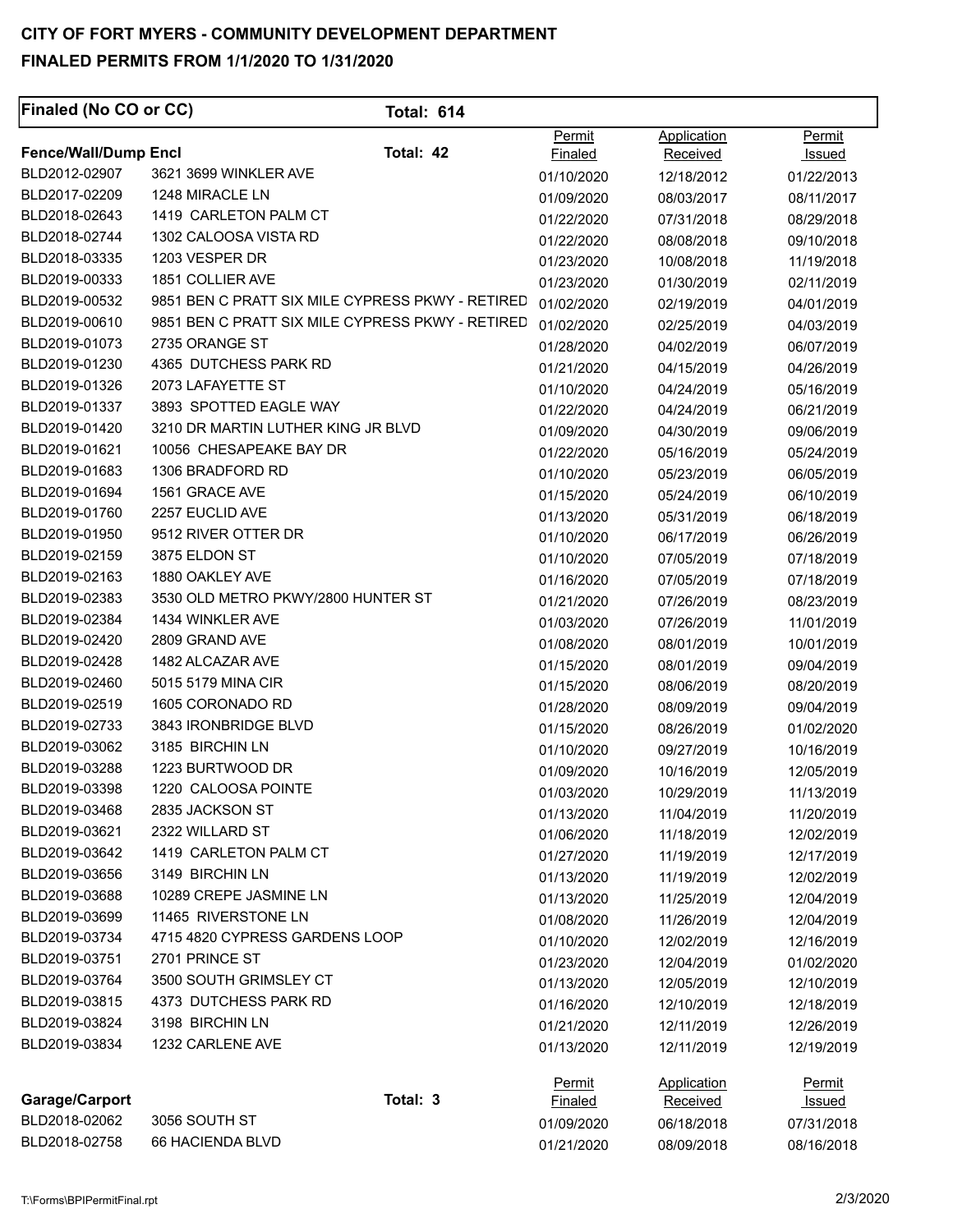| Finaled (No CO or CC)           |                                    | <b>Total: 614</b> |                |                    |               |
|---------------------------------|------------------------------------|-------------------|----------------|--------------------|---------------|
|                                 |                                    | Total: 3          | Permit         | Application        | Permit        |
| Garage/Carport<br>BLD2019-02336 | 1610 HILL AVE                      |                   | Finaled        | Received           | Issued        |
|                                 |                                    |                   | 01/21/2020     | 07/22/2019         | 07/22/2019    |
|                                 |                                    |                   | Permit         | <b>Application</b> | Permit        |
| Gas                             |                                    | Total: 7          | Finaled        | Received           | Issued        |
| TRD2019-00480                   | 1419 CARLETON PALM CT              |                   | 01/28/2020     | 03/01/2019         | 03/05/2019    |
| TRD2019-02628                   | 3805 FOWLER ST UNIT C              |                   | 01/09/2020     | 09/13/2019         | 09/18/2019    |
| TRD2019-02802                   | 7949 DANI DR 100                   |                   | 01/31/2020     | 10/02/2019         | 10/23/2019    |
| TRD2019-03331                   | 4910 4922 SILVER GATE LN           |                   | 01/06/2020     | 11/13/2019         | 11/20/2019    |
| TRD2019-03336                   | 1766 MARLYN RD                     |                   | 01/15/2020     | 11/14/2019         | 11/15/2019    |
| TRD2019-03552                   | 3369 DR MARTIN LUTHER KING JR BLVD |                   | 01/13/2020     | 12/04/2019         | 12/11/2019    |
| TRD2019-03699                   | 12750 GLADSTONE WAY                |                   | 01/14/2020     | 12/23/2019         | 12/23/2019    |
|                                 |                                    |                   | Permit         | Application        | Permit        |
| Generator                       |                                    | Total: 4          | <b>Finaled</b> | Received           | Issued        |
| BLD2018-03368                   | 2200 SECOND ST                     |                   | 01/22/2020     | 10/10/2018         | 12/04/2018    |
| BLD2019-01219                   | 1212 COCONUT DR                    |                   | 01/28/2020     | 04/12/2019         | 05/10/2019    |
| BLD2019-02565                   | 11801 BOURKE PL                    |                   | 01/09/2020     | 08/13/2019         | 09/23/2019    |
| BLD2019-03598                   | 11983 MACQUARIE WAY                |                   | 01/02/2020     | 11/15/2019         | 11/27/2019    |
|                                 |                                    |                   | Permit         | <b>Application</b> | Permit        |
| <b>Ground Sign</b>              |                                    | Total: 5          | Finaled        | Received           | Issued        |
| SIG2019-00098                   | 8081 DANI DR                       |                   | 01/02/2020     | 05/10/2019         | 06/04/2019    |
| SIG2019-00137                   | 10672 COLONIAL BLVD                |                   | 01/03/2020     | 07/03/2019         | 07/18/2019    |
| SIG2019-00186                   | 4715 4795 CYPRESS GARDENS LOOP     |                   | 01/16/2020     | 08/21/2019         | 09/05/2019    |
| SIG2019-00241                   | 4741 LAREDO AVE                    |                   | 01/30/2020     | 11/04/2019         | 12/02/2019    |
| SIG2020-00001                   | 3714 FOWLER ST                     |                   | 01/16/2020     | 01/03/2020         | 01/14/2020    |
|                                 |                                    |                   | Permit         | Application        | <b>Permit</b> |
| <b>Irrigation Sprinklers</b>    |                                    | Total: 5          | Finaled        | Received           | <u>Issued</u> |
| TRD2019-03074                   | 10513 CASELLA WAY Building 22      |                   | 01/22/2020     | 10/24/2019         | 10/24/2019    |
| TRD2019-03602                   | 9373 LAREDO AVE BLDG 6             |                   | 01/08/2020     | 12/10/2019         | 12/19/2019    |
| TRD2019-03724                   | 10680 COLONIAL BLVD                |                   | 01/03/2020     | 12/31/2019         | 12/31/2019    |
| TRD2020-00162                   | 3732 IRONBRIDGE BLVD               |                   | 01/23/2020     | 01/17/2020         | 01/17/2020    |
| TRD2020-00189                   | 11784 GRAND BELVEDERE WAY          |                   | 01/30/2020     | 01/22/2020         | 01/22/2020    |
|                                 |                                    |                   | Permit         | <b>Application</b> | Permit        |
| <b>Mechanical</b>               |                                    | <b>Total: 144</b> | <b>Finaled</b> | Received           | Issued        |
| TRD2017-03592                   | 2090 W FIRST ST J410               |                   | 01/23/2020     | 12/14/2017         | 12/14/2017    |
| TRD2018-01786                   | 4790 S CLEVELAND AVE 1607          |                   | 01/29/2020     | 06/15/2018         | 06/15/2018    |
| TRD2018-03112                   | 10504 SEVILLA DR 102               |                   | 01/22/2020     | 10/15/2018         | 10/15/2018    |
| TRD2018-03534                   | 2743 FIRST ST 605                  |                   | 01/13/2020     | 12/04/2018         | 12/04/2018    |
| TRD2019-00569                   | 10490 CURRY PALM LN                |                   | 01/15/2020     | 03/08/2019         | 05/16/2019    |
| TRD2019-00999                   | 5211 CEDARBEND DR 2                |                   | 01/21/2020     | 04/19/2019         | 04/24/2019    |
| TRD2019-01000                   | 7984 TIGER PALM WAY                |                   | 01/22/2020     | 04/19/2019         | 04/23/2019    |
| TRD2019-01009                   | 2929 WINKLER AVE 1005              |                   | 01/22/2020     | 04/22/2019         | 05/03/2019    |
| TRD2019-01012                   | 79 POINSETTIA DR                   |                   | 01/10/2020     | 04/22/2019         | 07/22/2019    |
| TRD2019-01022                   | 1350 ORTIZ AVE                     |                   | 01/23/2020     | 04/24/2019         | 04/30/2019    |
| TRD2019-01234                   | 15 WINEWOOD CT                     |                   | 01/06/2020     | 05/14/2019         | 05/24/2019    |
| TRD2019-01294                   | 2090 W FIRST ST H1008              |                   | 01/31/2020     | 05/16/2019         | 06/26/2019    |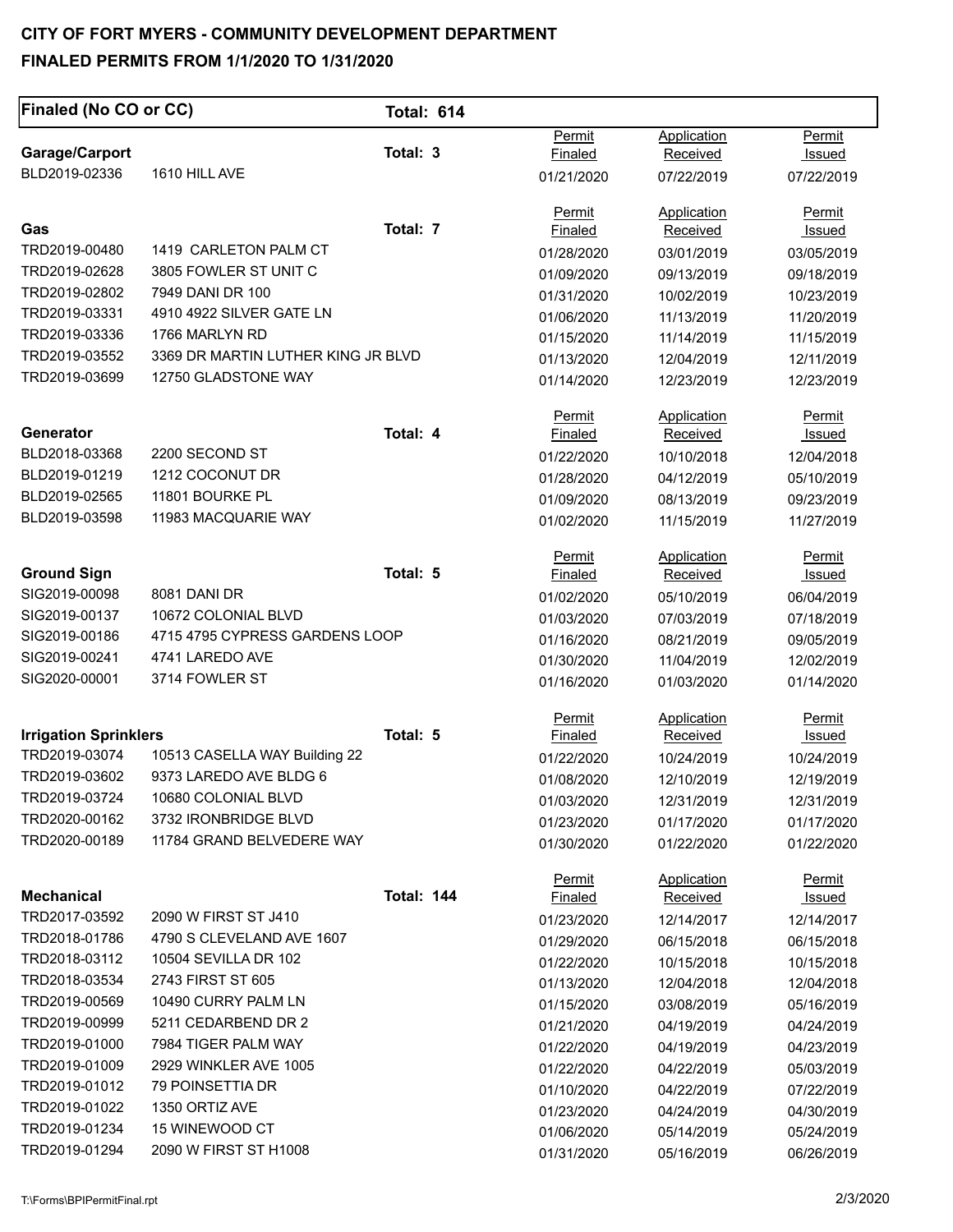| <b>Finaled (No CO or CC)</b> | <b>Total: 614</b>                    |                |                 |               |
|------------------------------|--------------------------------------|----------------|-----------------|---------------|
|                              |                                      | Permit         | Application     | Permit        |
| <b>Mechanical</b>            | <b>Total: 144</b>                    | <b>Finaled</b> | <b>Received</b> | <u>Issued</u> |
| TRD2019-01432                | <b>7949 DANI DR</b>                  | 01/27/2020     | 05/30/2019      | 07/10/2019    |
| TRD2019-01443                | 1444 PARK SHORE CIR 2                | 01/31/2020     | 05/31/2019      | 05/31/2019    |
| TRD2019-01460                | 3614 CLERMONT ST                     | 01/02/2020     | 06/03/2019      | 06/03/2019    |
| TRD2019-01754                | 2613 ST CHARLES ST                   | 01/30/2020     | 06/24/2019      | 06/25/2019    |
| TRD2019-01831                | 5217 CEDARBEND DR 4                  | 01/30/2020     | 07/01/2019      | 07/05/2019    |
| TRD2019-01929                | 4346 JAMI CT                         | 01/07/2020     | 07/11/2019      | 07/11/2019    |
| TRD2019-01991                | 1514 RANSOM ST                       | 01/10/2020     | 07/16/2019      | 07/17/2019    |
| TRD2019-02026                | 7419 HERITAGE PALMS ESTATES DR       | 01/27/2020     | 07/18/2019      | 07/19/2019    |
| TRD2019-02069                | 2121 COLLIER AVE 516                 | 01/15/2020     | 07/23/2019      | 07/23/2019    |
| TRD2019-02083                | 4023 CHERRYBROOK LOOP                | 01/16/2020     | 07/24/2019      | 07/24/2019    |
| TRD2019-02216                | 12832 KINGSMILL WAY                  | 01/27/2020     | 08/09/2019      | 08/12/2019    |
| TRD2019-02287                | 5331 SUMMERLIN RD 3101               | 01/14/2020     | 08/14/2019      | 08/15/2019    |
| TRD2019-02318                | 3822 BROADWAY STE B                  | 01/31/2020     | 08/16/2019      | 08/16/2019    |
| TRD2019-02385                | 1947 SUNSET PL                       | 01/22/2020     | 08/23/2019      | 01/15/2020    |
| TRD2019-02399                | 4125 CLEVELAND AVE                   | 01/13/2020     | 08/26/2019      | 09/04/2019    |
| TRD2019-02459                | 4125 CLEVELAND AVE                   | 01/13/2020     | 08/29/2019      | 09/04/2019    |
| TRD2019-02483                | 2723 SECOND ST                       | 01/27/2020     | 09/03/2019      | 09/03/2019    |
| TRD2019-02515                | 2121 COLLIER AVE 201                 | 01/15/2020     | 09/04/2019      | 09/06/2019    |
| TRD2019-02615                | 10063 COLONIAL COUNTRY CLUB BLVD     | 01/09/2020     | 09/12/2019      | 10/10/2019    |
| TRD2019-02694                | 10487 WASHINGTONIA PALM WAY 3611     | 01/03/2020     | 09/19/2019      | 09/20/2019    |
| TRD2019-02724                | 11025 Wine Palm Rd                   | 01/22/2020     | 09/23/2019      | 09/24/2019    |
| TRD2019-02792                | 10022 MAJESTIC AVE                   | 01/30/2020     | 10/01/2019      | 10/04/2019    |
| TRD2019-02877                | 10465 CURRY PALM LN                  | 01/15/2020     | 10/07/2019      | 10/08/2019    |
| TRD2019-02894                | 4107 CHERRYBROOK LOOP                | 01/24/2020     | 10/09/2019      | 10/09/2019    |
| TRD2019-02918                | 9588 HEMINGWAY LN 3502               | 01/30/2020     | 10/10/2019      | 10/11/2019    |
| TRD2019-02949                | 10932 PISTOIA DR                     | 01/13/2020     | 10/14/2019      | 01/09/2020    |
| TRD2019-02953                | 11245 SUFFIELD ST                    | 01/28/2020     | 10/14/2019      | 10/15/2019    |
| TRD2019-02959                | 11228 SPARKLEBERRY DR                | 01/29/2020     | 10/15/2019      | 10/15/2019    |
| TRD2019-02977                | 8342 BERNWOOD COVE LOOP 811          | 01/22/2020     | 10/16/2019      | 10/16/2019    |
| TRD2019-02979                | 1663 RUDY CT                         | 01/30/2020     | 10/16/2019      | 10/16/2019    |
| TRD2019-02989                | 10118 COLONIAL COUNTRY CLUB BLVD 401 | 01/14/2020     | 10/16/2019      | 10/18/2019    |
| TRD2019-03028                | 1252 CALOOSA DR                      | 01/10/2020     | 10/21/2019      | 10/21/2019    |
| TRD2019-03042                | 10341 GLASTONBURY CIR 102            | 01/09/2020     | 10/22/2019      | 10/23/2019    |
| TRD2019-03140                | 1239 WALDEN DR                       | 01/24/2020     | 10/31/2019      | 11/01/2019    |
| TRD2019-03159                | 10046 VIA COLOMBA CIR 202            | 01/22/2020     | 10/31/2019      | 11/18/2019    |
| TRD2019-03169                | 8118 FELISA CT                       | 01/09/2020     | 11/01/2019      | 11/07/2019    |
| TRD2019-03239                | 9594 HEMINGWAY LN 3601               | 01/03/2020     | 11/06/2019      | 12/10/2019    |
| TRD2019-03265                | 9563 HEMINGWAY LN 4507               | 01/22/2020     | 11/08/2019      | 11/14/2019    |
| TRD2019-03268                | 10010 SKY VIEW WAY 405               | 01/22/2020     | 11/08/2019      | 11/08/2019    |
| TRD2019-03299                | 2090 W FIRST ST J2410                | 01/09/2020     | 11/12/2019      | 11/13/2019    |
| TRD2019-03327                | 10820 PALAZZO WAY 302                | 01/22/2020     | 11/13/2019      | 11/13/2019    |
| TRD2019-03332                | 2244 WINKLER AVE 105                 | 01/22/2020     | 11/13/2019      | 11/13/2019    |
| TRD2019-03350                | 2832 VIA PIAZZA LOOP                 | 01/07/2020     | 11/14/2019      | 11/14/2019    |
| TRD2019-03363                | 10638 PELICAN PRESERVE BLVD B        | 01/22/2020     | 11/14/2019      | 11/15/2019    |
| TRD2019-03400                | 11628 ONYX CIR                       | 01/07/2020     | 11/15/2019      | 11/22/2019    |
| TRD2019-03408                | 10720 RAVENNA WAY 405                | 01/09/2020     |                 |               |
| TRD2019-03409                | 11825 CLIFTON TER                    |                | 11/18/2019      | 11/25/2019    |
|                              |                                      | 01/22/2020     | 11/18/2019      | 01/06/2020    |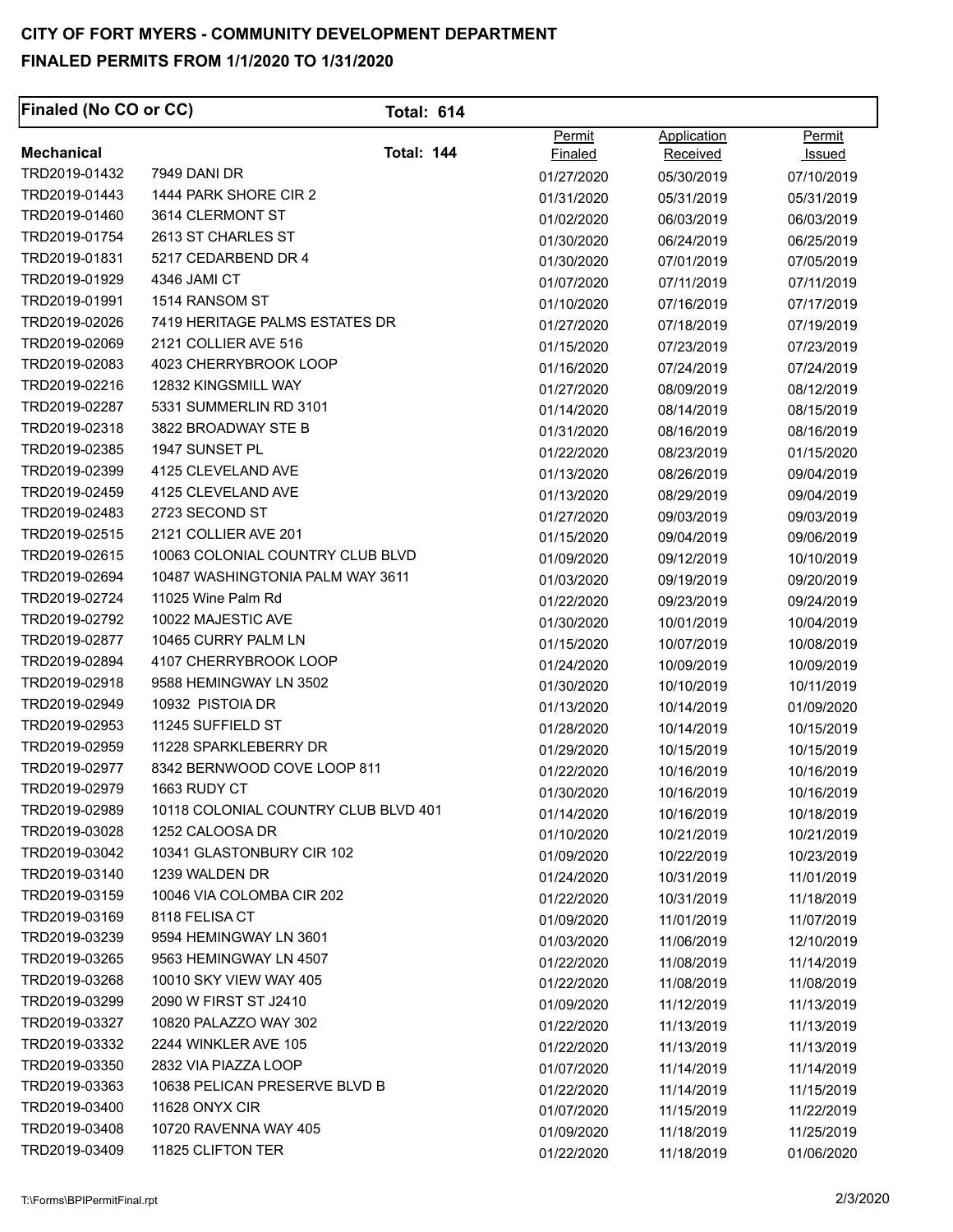| Permit<br>Application<br>Permit<br><b>Total: 144</b><br><b>Mechanical</b><br>Finaled<br>Received<br><u>Issued</u><br>TRD2019-03415<br>10503 WINGED ELM LN<br>01/23/2020<br>11/18/2019<br>11/18/2019<br>10571 VENETO DR<br>TRD2019-03419<br>01/16/2020<br>11/19/2019<br>12/02/2019<br>TRD2019-03420<br>10551 591 VENETO DR<br>01/16/2020<br>11/19/2019<br>12/02/2019<br>11019 WINE PALM RD<br>TRD2019-03453<br>01/16/2020<br>11/20/2019<br>11/20/2019<br>TRD2019-03454<br>10020 OAKHURST WAY<br>01/07/2020<br>11/20/2019<br>11/21/2019<br>TRD2019-03493<br>4790 S CLEVELAND AVE 1406<br>01/22/2020<br>11/22/2019<br>11/26/2019<br>10415 MATERITA DR<br>TRD2019-03496<br>01/16/2020<br>11/25/2019<br>11/25/2019<br>2071 BAYSIDE PKWY<br>TRD2019-03516<br>01/27/2020<br>11/27/2019<br>11/27/2019<br>1282 MIRACLE LN<br>TRD2019-03545<br>01/22/2020<br>12/03/2019<br>12/05/2019<br>TRD2019-03546<br>3028 CORTEZ BLVD<br>01/29/2020<br>12/04/2019<br>12/09/2019<br>4650 S CLEVELAND AVE Ste13A<br>TRD2019-03572<br>01/09/2020<br>12/06/2019<br>12/13/2019<br>TRD2019-03578<br>2090 W FIRST ST H1908<br>01/09/2020<br>12/06/2019<br>12/11/2019<br>4360 LAZIO WAY 1002<br>TRD2019-03580<br>01/29/2020<br>12/09/2019<br>12/10/2019<br>1470 PARK SHORE CIR 3<br>TRD2019-03583<br>01/23/2020<br>12/09/2019<br>12/19/2019<br>TRD2019-03598<br>8597 ATHENA CT<br>01/14/2020<br>12/10/2019<br>12/10/2019<br>TRD2019-03599<br>11245 SPARKLEBERRY DR<br>01/22/2020<br>12/10/2019<br>12/10/2019<br>10530 CARENA CIR<br>TRD2019-03610<br>01/07/2020<br>12/11/2019<br>12/11/2019<br>10009 SKY VIEW WAY 1904<br>TRD2019-03614<br>01/07/2020<br>12/12/2019<br>12/12/2019<br>2090 W FIRST ST G907<br>TRD2019-03615<br>01/24/2020<br>12/12/2019<br>12/12/2019<br>TRD2019-03625<br>11075 WINE PALM RD<br>01/09/2020<br>12/12/2019<br>12/16/2019<br>12810 GUILDFORD TER<br>TRD2019-03634<br>01/22/2020<br>12/13/2019<br>12/18/2019<br>10069 POPPY HILL DR<br>TRD2019-03637<br>01/22/2020<br>12/13/2019<br>12/16/2019<br>10413 BLUE BEACH LN<br>TRD2019-03645<br>01/10/2020<br>12/17/2019<br>12/16/2019<br>10361 BUTTERFLY PALM DR 735<br>TRD2019-03651<br>01/06/2020<br>12/16/2019<br>12/17/2019<br>TRD2019-03657<br>10359 CAROLINA WILLOW DR<br>01/23/2020<br>12/16/2019<br>12/19/2019<br>9630 HEMINGWAY LN 4108<br>TRD2019-03660<br>01/09/2020<br>12/17/2019<br>12/18/2019<br>11150 LAUGHTON CIR<br>TRD2019-03663<br>01/10/2020<br>12/17/2019<br>01/03/2020<br>8202 SILVER BIRCH WAY<br>TRD2019-03665<br>01/06/2020<br>12/17/2019<br>12/18/2019<br>3364 ANTICA ST<br>TRD2019-03675<br>01/10/2020<br>12/18/2019<br>12/20/2019<br>TRD2019-03677<br>2817 VIA PIAZZA LOOP<br>01/09/2020<br>12/18/2019<br>12/18/2019<br>TRD2019-03678<br>11003 MILL CREEK WAY 1702<br>01/27/2020<br>12/18/2019<br>12/20/2019<br>TRD2019-03680<br>10046 VIA COLOMBA CIR 101<br>01/02/2020<br>12/18/2019<br>12/18/2019<br>TRD2019-03683<br>10411 MCARTHUR PALM LN 2424<br>01/06/2020<br>12/19/2019<br>12/31/2019<br>TRD2019-03684<br>1515 HOUGH ST # 103<br>01/22/2020<br>12/19/2019<br>12/19/2019<br>TRD2019-03685<br>1515 HOUGH ST # 101<br>01/22/2020<br>12/19/2019<br>12/19/2019<br>TRD2019-03686<br>1331 KENTUCKY AVE<br>01/22/2020<br>12/19/2019<br>12/19/2019<br>7268 SUGAR PALM CT<br>TRD2019-03689<br>01/06/2020<br>12/19/2019<br>12/20/2019<br>TRD2019-03690<br>2511 CORTEZ BLVD<br>01/09/2020<br>12/19/2019<br>12/23/2019<br>8587 ATHENA CT<br>TRD2019-03693<br>01/22/2020<br>12/20/2019<br>12/20/2019<br>TRD2019-03695<br>9182 WATER TUPELO RD<br>01/13/2020<br>12/23/2019<br>12/23/2019<br>TRD2019-03696<br>11008 MILL CREEK WAY 2103<br>01/03/2020<br>12/23/2019<br>12/23/2019<br>TRD2019-03698<br>10127 COLONIAL COUNTRY CLUB BLVD 1603<br>01/22/2020<br>12/23/2019<br>12/30/2019<br>TRD2019-03701<br>1921 JEFFERSON AVE<br>01/07/2020<br>12/23/2019<br>01/03/2020<br>TRD2019-03702<br>11307 SPARKLEBERRY DR<br>01/16/2020<br>12/23/2019<br>12/26/2019<br>TRD2019-03703<br>9342 INDEPENDENCE WAY<br>01/13/2020<br>12/23/2019<br>12/26/2019<br>TRD2019-03709<br>8151 PACIFIC BEACH DR<br>01/02/2020<br>12/24/2019<br>12/26/2019<br>TRD2019-03711<br>1307 WALDEN DR<br>01/15/2020<br>12/26/2019<br>12/26/2019 | Finaled (No CO or CC) | <b>Total: 614</b> |  |  |
|-------------------------------------------------------------------------------------------------------------------------------------------------------------------------------------------------------------------------------------------------------------------------------------------------------------------------------------------------------------------------------------------------------------------------------------------------------------------------------------------------------------------------------------------------------------------------------------------------------------------------------------------------------------------------------------------------------------------------------------------------------------------------------------------------------------------------------------------------------------------------------------------------------------------------------------------------------------------------------------------------------------------------------------------------------------------------------------------------------------------------------------------------------------------------------------------------------------------------------------------------------------------------------------------------------------------------------------------------------------------------------------------------------------------------------------------------------------------------------------------------------------------------------------------------------------------------------------------------------------------------------------------------------------------------------------------------------------------------------------------------------------------------------------------------------------------------------------------------------------------------------------------------------------------------------------------------------------------------------------------------------------------------------------------------------------------------------------------------------------------------------------------------------------------------------------------------------------------------------------------------------------------------------------------------------------------------------------------------------------------------------------------------------------------------------------------------------------------------------------------------------------------------------------------------------------------------------------------------------------------------------------------------------------------------------------------------------------------------------------------------------------------------------------------------------------------------------------------------------------------------------------------------------------------------------------------------------------------------------------------------------------------------------------------------------------------------------------------------------------------------------------------------------------------------------------------------------------------------------------------------------------------------------------------------------------------------------------------------------------------------------------------------------------------------------------------------------------------------------------------------------------------------------------------------------------------------------------------------------------------------------------------------------------------------------------------------------------------------------------------------------------------------------------------------------------------------------------------------------------------------------------------------------------------------------------------------------------------------------------------------------------------------------------------------------------------------------------------------------------------------------------------------------------------------------|-----------------------|-------------------|--|--|
|                                                                                                                                                                                                                                                                                                                                                                                                                                                                                                                                                                                                                                                                                                                                                                                                                                                                                                                                                                                                                                                                                                                                                                                                                                                                                                                                                                                                                                                                                                                                                                                                                                                                                                                                                                                                                                                                                                                                                                                                                                                                                                                                                                                                                                                                                                                                                                                                                                                                                                                                                                                                                                                                                                                                                                                                                                                                                                                                                                                                                                                                                                                                                                                                                                                                                                                                                                                                                                                                                                                                                                                                                                                                                                                                                                                                                                                                                                                                                                                                                                                                                                                                                                               |                       |                   |  |  |
|                                                                                                                                                                                                                                                                                                                                                                                                                                                                                                                                                                                                                                                                                                                                                                                                                                                                                                                                                                                                                                                                                                                                                                                                                                                                                                                                                                                                                                                                                                                                                                                                                                                                                                                                                                                                                                                                                                                                                                                                                                                                                                                                                                                                                                                                                                                                                                                                                                                                                                                                                                                                                                                                                                                                                                                                                                                                                                                                                                                                                                                                                                                                                                                                                                                                                                                                                                                                                                                                                                                                                                                                                                                                                                                                                                                                                                                                                                                                                                                                                                                                                                                                                                               |                       |                   |  |  |
|                                                                                                                                                                                                                                                                                                                                                                                                                                                                                                                                                                                                                                                                                                                                                                                                                                                                                                                                                                                                                                                                                                                                                                                                                                                                                                                                                                                                                                                                                                                                                                                                                                                                                                                                                                                                                                                                                                                                                                                                                                                                                                                                                                                                                                                                                                                                                                                                                                                                                                                                                                                                                                                                                                                                                                                                                                                                                                                                                                                                                                                                                                                                                                                                                                                                                                                                                                                                                                                                                                                                                                                                                                                                                                                                                                                                                                                                                                                                                                                                                                                                                                                                                                               |                       |                   |  |  |
|                                                                                                                                                                                                                                                                                                                                                                                                                                                                                                                                                                                                                                                                                                                                                                                                                                                                                                                                                                                                                                                                                                                                                                                                                                                                                                                                                                                                                                                                                                                                                                                                                                                                                                                                                                                                                                                                                                                                                                                                                                                                                                                                                                                                                                                                                                                                                                                                                                                                                                                                                                                                                                                                                                                                                                                                                                                                                                                                                                                                                                                                                                                                                                                                                                                                                                                                                                                                                                                                                                                                                                                                                                                                                                                                                                                                                                                                                                                                                                                                                                                                                                                                                                               |                       |                   |  |  |
|                                                                                                                                                                                                                                                                                                                                                                                                                                                                                                                                                                                                                                                                                                                                                                                                                                                                                                                                                                                                                                                                                                                                                                                                                                                                                                                                                                                                                                                                                                                                                                                                                                                                                                                                                                                                                                                                                                                                                                                                                                                                                                                                                                                                                                                                                                                                                                                                                                                                                                                                                                                                                                                                                                                                                                                                                                                                                                                                                                                                                                                                                                                                                                                                                                                                                                                                                                                                                                                                                                                                                                                                                                                                                                                                                                                                                                                                                                                                                                                                                                                                                                                                                                               |                       |                   |  |  |
|                                                                                                                                                                                                                                                                                                                                                                                                                                                                                                                                                                                                                                                                                                                                                                                                                                                                                                                                                                                                                                                                                                                                                                                                                                                                                                                                                                                                                                                                                                                                                                                                                                                                                                                                                                                                                                                                                                                                                                                                                                                                                                                                                                                                                                                                                                                                                                                                                                                                                                                                                                                                                                                                                                                                                                                                                                                                                                                                                                                                                                                                                                                                                                                                                                                                                                                                                                                                                                                                                                                                                                                                                                                                                                                                                                                                                                                                                                                                                                                                                                                                                                                                                                               |                       |                   |  |  |
|                                                                                                                                                                                                                                                                                                                                                                                                                                                                                                                                                                                                                                                                                                                                                                                                                                                                                                                                                                                                                                                                                                                                                                                                                                                                                                                                                                                                                                                                                                                                                                                                                                                                                                                                                                                                                                                                                                                                                                                                                                                                                                                                                                                                                                                                                                                                                                                                                                                                                                                                                                                                                                                                                                                                                                                                                                                                                                                                                                                                                                                                                                                                                                                                                                                                                                                                                                                                                                                                                                                                                                                                                                                                                                                                                                                                                                                                                                                                                                                                                                                                                                                                                                               |                       |                   |  |  |
|                                                                                                                                                                                                                                                                                                                                                                                                                                                                                                                                                                                                                                                                                                                                                                                                                                                                                                                                                                                                                                                                                                                                                                                                                                                                                                                                                                                                                                                                                                                                                                                                                                                                                                                                                                                                                                                                                                                                                                                                                                                                                                                                                                                                                                                                                                                                                                                                                                                                                                                                                                                                                                                                                                                                                                                                                                                                                                                                                                                                                                                                                                                                                                                                                                                                                                                                                                                                                                                                                                                                                                                                                                                                                                                                                                                                                                                                                                                                                                                                                                                                                                                                                                               |                       |                   |  |  |
|                                                                                                                                                                                                                                                                                                                                                                                                                                                                                                                                                                                                                                                                                                                                                                                                                                                                                                                                                                                                                                                                                                                                                                                                                                                                                                                                                                                                                                                                                                                                                                                                                                                                                                                                                                                                                                                                                                                                                                                                                                                                                                                                                                                                                                                                                                                                                                                                                                                                                                                                                                                                                                                                                                                                                                                                                                                                                                                                                                                                                                                                                                                                                                                                                                                                                                                                                                                                                                                                                                                                                                                                                                                                                                                                                                                                                                                                                                                                                                                                                                                                                                                                                                               |                       |                   |  |  |
|                                                                                                                                                                                                                                                                                                                                                                                                                                                                                                                                                                                                                                                                                                                                                                                                                                                                                                                                                                                                                                                                                                                                                                                                                                                                                                                                                                                                                                                                                                                                                                                                                                                                                                                                                                                                                                                                                                                                                                                                                                                                                                                                                                                                                                                                                                                                                                                                                                                                                                                                                                                                                                                                                                                                                                                                                                                                                                                                                                                                                                                                                                                                                                                                                                                                                                                                                                                                                                                                                                                                                                                                                                                                                                                                                                                                                                                                                                                                                                                                                                                                                                                                                                               |                       |                   |  |  |
|                                                                                                                                                                                                                                                                                                                                                                                                                                                                                                                                                                                                                                                                                                                                                                                                                                                                                                                                                                                                                                                                                                                                                                                                                                                                                                                                                                                                                                                                                                                                                                                                                                                                                                                                                                                                                                                                                                                                                                                                                                                                                                                                                                                                                                                                                                                                                                                                                                                                                                                                                                                                                                                                                                                                                                                                                                                                                                                                                                                                                                                                                                                                                                                                                                                                                                                                                                                                                                                                                                                                                                                                                                                                                                                                                                                                                                                                                                                                                                                                                                                                                                                                                                               |                       |                   |  |  |
|                                                                                                                                                                                                                                                                                                                                                                                                                                                                                                                                                                                                                                                                                                                                                                                                                                                                                                                                                                                                                                                                                                                                                                                                                                                                                                                                                                                                                                                                                                                                                                                                                                                                                                                                                                                                                                                                                                                                                                                                                                                                                                                                                                                                                                                                                                                                                                                                                                                                                                                                                                                                                                                                                                                                                                                                                                                                                                                                                                                                                                                                                                                                                                                                                                                                                                                                                                                                                                                                                                                                                                                                                                                                                                                                                                                                                                                                                                                                                                                                                                                                                                                                                                               |                       |                   |  |  |
|                                                                                                                                                                                                                                                                                                                                                                                                                                                                                                                                                                                                                                                                                                                                                                                                                                                                                                                                                                                                                                                                                                                                                                                                                                                                                                                                                                                                                                                                                                                                                                                                                                                                                                                                                                                                                                                                                                                                                                                                                                                                                                                                                                                                                                                                                                                                                                                                                                                                                                                                                                                                                                                                                                                                                                                                                                                                                                                                                                                                                                                                                                                                                                                                                                                                                                                                                                                                                                                                                                                                                                                                                                                                                                                                                                                                                                                                                                                                                                                                                                                                                                                                                                               |                       |                   |  |  |
|                                                                                                                                                                                                                                                                                                                                                                                                                                                                                                                                                                                                                                                                                                                                                                                                                                                                                                                                                                                                                                                                                                                                                                                                                                                                                                                                                                                                                                                                                                                                                                                                                                                                                                                                                                                                                                                                                                                                                                                                                                                                                                                                                                                                                                                                                                                                                                                                                                                                                                                                                                                                                                                                                                                                                                                                                                                                                                                                                                                                                                                                                                                                                                                                                                                                                                                                                                                                                                                                                                                                                                                                                                                                                                                                                                                                                                                                                                                                                                                                                                                                                                                                                                               |                       |                   |  |  |
|                                                                                                                                                                                                                                                                                                                                                                                                                                                                                                                                                                                                                                                                                                                                                                                                                                                                                                                                                                                                                                                                                                                                                                                                                                                                                                                                                                                                                                                                                                                                                                                                                                                                                                                                                                                                                                                                                                                                                                                                                                                                                                                                                                                                                                                                                                                                                                                                                                                                                                                                                                                                                                                                                                                                                                                                                                                                                                                                                                                                                                                                                                                                                                                                                                                                                                                                                                                                                                                                                                                                                                                                                                                                                                                                                                                                                                                                                                                                                                                                                                                                                                                                                                               |                       |                   |  |  |
|                                                                                                                                                                                                                                                                                                                                                                                                                                                                                                                                                                                                                                                                                                                                                                                                                                                                                                                                                                                                                                                                                                                                                                                                                                                                                                                                                                                                                                                                                                                                                                                                                                                                                                                                                                                                                                                                                                                                                                                                                                                                                                                                                                                                                                                                                                                                                                                                                                                                                                                                                                                                                                                                                                                                                                                                                                                                                                                                                                                                                                                                                                                                                                                                                                                                                                                                                                                                                                                                                                                                                                                                                                                                                                                                                                                                                                                                                                                                                                                                                                                                                                                                                                               |                       |                   |  |  |
|                                                                                                                                                                                                                                                                                                                                                                                                                                                                                                                                                                                                                                                                                                                                                                                                                                                                                                                                                                                                                                                                                                                                                                                                                                                                                                                                                                                                                                                                                                                                                                                                                                                                                                                                                                                                                                                                                                                                                                                                                                                                                                                                                                                                                                                                                                                                                                                                                                                                                                                                                                                                                                                                                                                                                                                                                                                                                                                                                                                                                                                                                                                                                                                                                                                                                                                                                                                                                                                                                                                                                                                                                                                                                                                                                                                                                                                                                                                                                                                                                                                                                                                                                                               |                       |                   |  |  |
|                                                                                                                                                                                                                                                                                                                                                                                                                                                                                                                                                                                                                                                                                                                                                                                                                                                                                                                                                                                                                                                                                                                                                                                                                                                                                                                                                                                                                                                                                                                                                                                                                                                                                                                                                                                                                                                                                                                                                                                                                                                                                                                                                                                                                                                                                                                                                                                                                                                                                                                                                                                                                                                                                                                                                                                                                                                                                                                                                                                                                                                                                                                                                                                                                                                                                                                                                                                                                                                                                                                                                                                                                                                                                                                                                                                                                                                                                                                                                                                                                                                                                                                                                                               |                       |                   |  |  |
|                                                                                                                                                                                                                                                                                                                                                                                                                                                                                                                                                                                                                                                                                                                                                                                                                                                                                                                                                                                                                                                                                                                                                                                                                                                                                                                                                                                                                                                                                                                                                                                                                                                                                                                                                                                                                                                                                                                                                                                                                                                                                                                                                                                                                                                                                                                                                                                                                                                                                                                                                                                                                                                                                                                                                                                                                                                                                                                                                                                                                                                                                                                                                                                                                                                                                                                                                                                                                                                                                                                                                                                                                                                                                                                                                                                                                                                                                                                                                                                                                                                                                                                                                                               |                       |                   |  |  |
|                                                                                                                                                                                                                                                                                                                                                                                                                                                                                                                                                                                                                                                                                                                                                                                                                                                                                                                                                                                                                                                                                                                                                                                                                                                                                                                                                                                                                                                                                                                                                                                                                                                                                                                                                                                                                                                                                                                                                                                                                                                                                                                                                                                                                                                                                                                                                                                                                                                                                                                                                                                                                                                                                                                                                                                                                                                                                                                                                                                                                                                                                                                                                                                                                                                                                                                                                                                                                                                                                                                                                                                                                                                                                                                                                                                                                                                                                                                                                                                                                                                                                                                                                                               |                       |                   |  |  |
|                                                                                                                                                                                                                                                                                                                                                                                                                                                                                                                                                                                                                                                                                                                                                                                                                                                                                                                                                                                                                                                                                                                                                                                                                                                                                                                                                                                                                                                                                                                                                                                                                                                                                                                                                                                                                                                                                                                                                                                                                                                                                                                                                                                                                                                                                                                                                                                                                                                                                                                                                                                                                                                                                                                                                                                                                                                                                                                                                                                                                                                                                                                                                                                                                                                                                                                                                                                                                                                                                                                                                                                                                                                                                                                                                                                                                                                                                                                                                                                                                                                                                                                                                                               |                       |                   |  |  |
|                                                                                                                                                                                                                                                                                                                                                                                                                                                                                                                                                                                                                                                                                                                                                                                                                                                                                                                                                                                                                                                                                                                                                                                                                                                                                                                                                                                                                                                                                                                                                                                                                                                                                                                                                                                                                                                                                                                                                                                                                                                                                                                                                                                                                                                                                                                                                                                                                                                                                                                                                                                                                                                                                                                                                                                                                                                                                                                                                                                                                                                                                                                                                                                                                                                                                                                                                                                                                                                                                                                                                                                                                                                                                                                                                                                                                                                                                                                                                                                                                                                                                                                                                                               |                       |                   |  |  |
|                                                                                                                                                                                                                                                                                                                                                                                                                                                                                                                                                                                                                                                                                                                                                                                                                                                                                                                                                                                                                                                                                                                                                                                                                                                                                                                                                                                                                                                                                                                                                                                                                                                                                                                                                                                                                                                                                                                                                                                                                                                                                                                                                                                                                                                                                                                                                                                                                                                                                                                                                                                                                                                                                                                                                                                                                                                                                                                                                                                                                                                                                                                                                                                                                                                                                                                                                                                                                                                                                                                                                                                                                                                                                                                                                                                                                                                                                                                                                                                                                                                                                                                                                                               |                       |                   |  |  |
|                                                                                                                                                                                                                                                                                                                                                                                                                                                                                                                                                                                                                                                                                                                                                                                                                                                                                                                                                                                                                                                                                                                                                                                                                                                                                                                                                                                                                                                                                                                                                                                                                                                                                                                                                                                                                                                                                                                                                                                                                                                                                                                                                                                                                                                                                                                                                                                                                                                                                                                                                                                                                                                                                                                                                                                                                                                                                                                                                                                                                                                                                                                                                                                                                                                                                                                                                                                                                                                                                                                                                                                                                                                                                                                                                                                                                                                                                                                                                                                                                                                                                                                                                                               |                       |                   |  |  |
|                                                                                                                                                                                                                                                                                                                                                                                                                                                                                                                                                                                                                                                                                                                                                                                                                                                                                                                                                                                                                                                                                                                                                                                                                                                                                                                                                                                                                                                                                                                                                                                                                                                                                                                                                                                                                                                                                                                                                                                                                                                                                                                                                                                                                                                                                                                                                                                                                                                                                                                                                                                                                                                                                                                                                                                                                                                                                                                                                                                                                                                                                                                                                                                                                                                                                                                                                                                                                                                                                                                                                                                                                                                                                                                                                                                                                                                                                                                                                                                                                                                                                                                                                                               |                       |                   |  |  |
|                                                                                                                                                                                                                                                                                                                                                                                                                                                                                                                                                                                                                                                                                                                                                                                                                                                                                                                                                                                                                                                                                                                                                                                                                                                                                                                                                                                                                                                                                                                                                                                                                                                                                                                                                                                                                                                                                                                                                                                                                                                                                                                                                                                                                                                                                                                                                                                                                                                                                                                                                                                                                                                                                                                                                                                                                                                                                                                                                                                                                                                                                                                                                                                                                                                                                                                                                                                                                                                                                                                                                                                                                                                                                                                                                                                                                                                                                                                                                                                                                                                                                                                                                                               |                       |                   |  |  |
|                                                                                                                                                                                                                                                                                                                                                                                                                                                                                                                                                                                                                                                                                                                                                                                                                                                                                                                                                                                                                                                                                                                                                                                                                                                                                                                                                                                                                                                                                                                                                                                                                                                                                                                                                                                                                                                                                                                                                                                                                                                                                                                                                                                                                                                                                                                                                                                                                                                                                                                                                                                                                                                                                                                                                                                                                                                                                                                                                                                                                                                                                                                                                                                                                                                                                                                                                                                                                                                                                                                                                                                                                                                                                                                                                                                                                                                                                                                                                                                                                                                                                                                                                                               |                       |                   |  |  |
|                                                                                                                                                                                                                                                                                                                                                                                                                                                                                                                                                                                                                                                                                                                                                                                                                                                                                                                                                                                                                                                                                                                                                                                                                                                                                                                                                                                                                                                                                                                                                                                                                                                                                                                                                                                                                                                                                                                                                                                                                                                                                                                                                                                                                                                                                                                                                                                                                                                                                                                                                                                                                                                                                                                                                                                                                                                                                                                                                                                                                                                                                                                                                                                                                                                                                                                                                                                                                                                                                                                                                                                                                                                                                                                                                                                                                                                                                                                                                                                                                                                                                                                                                                               |                       |                   |  |  |
|                                                                                                                                                                                                                                                                                                                                                                                                                                                                                                                                                                                                                                                                                                                                                                                                                                                                                                                                                                                                                                                                                                                                                                                                                                                                                                                                                                                                                                                                                                                                                                                                                                                                                                                                                                                                                                                                                                                                                                                                                                                                                                                                                                                                                                                                                                                                                                                                                                                                                                                                                                                                                                                                                                                                                                                                                                                                                                                                                                                                                                                                                                                                                                                                                                                                                                                                                                                                                                                                                                                                                                                                                                                                                                                                                                                                                                                                                                                                                                                                                                                                                                                                                                               |                       |                   |  |  |
|                                                                                                                                                                                                                                                                                                                                                                                                                                                                                                                                                                                                                                                                                                                                                                                                                                                                                                                                                                                                                                                                                                                                                                                                                                                                                                                                                                                                                                                                                                                                                                                                                                                                                                                                                                                                                                                                                                                                                                                                                                                                                                                                                                                                                                                                                                                                                                                                                                                                                                                                                                                                                                                                                                                                                                                                                                                                                                                                                                                                                                                                                                                                                                                                                                                                                                                                                                                                                                                                                                                                                                                                                                                                                                                                                                                                                                                                                                                                                                                                                                                                                                                                                                               |                       |                   |  |  |
|                                                                                                                                                                                                                                                                                                                                                                                                                                                                                                                                                                                                                                                                                                                                                                                                                                                                                                                                                                                                                                                                                                                                                                                                                                                                                                                                                                                                                                                                                                                                                                                                                                                                                                                                                                                                                                                                                                                                                                                                                                                                                                                                                                                                                                                                                                                                                                                                                                                                                                                                                                                                                                                                                                                                                                                                                                                                                                                                                                                                                                                                                                                                                                                                                                                                                                                                                                                                                                                                                                                                                                                                                                                                                                                                                                                                                                                                                                                                                                                                                                                                                                                                                                               |                       |                   |  |  |
|                                                                                                                                                                                                                                                                                                                                                                                                                                                                                                                                                                                                                                                                                                                                                                                                                                                                                                                                                                                                                                                                                                                                                                                                                                                                                                                                                                                                                                                                                                                                                                                                                                                                                                                                                                                                                                                                                                                                                                                                                                                                                                                                                                                                                                                                                                                                                                                                                                                                                                                                                                                                                                                                                                                                                                                                                                                                                                                                                                                                                                                                                                                                                                                                                                                                                                                                                                                                                                                                                                                                                                                                                                                                                                                                                                                                                                                                                                                                                                                                                                                                                                                                                                               |                       |                   |  |  |
|                                                                                                                                                                                                                                                                                                                                                                                                                                                                                                                                                                                                                                                                                                                                                                                                                                                                                                                                                                                                                                                                                                                                                                                                                                                                                                                                                                                                                                                                                                                                                                                                                                                                                                                                                                                                                                                                                                                                                                                                                                                                                                                                                                                                                                                                                                                                                                                                                                                                                                                                                                                                                                                                                                                                                                                                                                                                                                                                                                                                                                                                                                                                                                                                                                                                                                                                                                                                                                                                                                                                                                                                                                                                                                                                                                                                                                                                                                                                                                                                                                                                                                                                                                               |                       |                   |  |  |
|                                                                                                                                                                                                                                                                                                                                                                                                                                                                                                                                                                                                                                                                                                                                                                                                                                                                                                                                                                                                                                                                                                                                                                                                                                                                                                                                                                                                                                                                                                                                                                                                                                                                                                                                                                                                                                                                                                                                                                                                                                                                                                                                                                                                                                                                                                                                                                                                                                                                                                                                                                                                                                                                                                                                                                                                                                                                                                                                                                                                                                                                                                                                                                                                                                                                                                                                                                                                                                                                                                                                                                                                                                                                                                                                                                                                                                                                                                                                                                                                                                                                                                                                                                               |                       |                   |  |  |
|                                                                                                                                                                                                                                                                                                                                                                                                                                                                                                                                                                                                                                                                                                                                                                                                                                                                                                                                                                                                                                                                                                                                                                                                                                                                                                                                                                                                                                                                                                                                                                                                                                                                                                                                                                                                                                                                                                                                                                                                                                                                                                                                                                                                                                                                                                                                                                                                                                                                                                                                                                                                                                                                                                                                                                                                                                                                                                                                                                                                                                                                                                                                                                                                                                                                                                                                                                                                                                                                                                                                                                                                                                                                                                                                                                                                                                                                                                                                                                                                                                                                                                                                                                               |                       |                   |  |  |
|                                                                                                                                                                                                                                                                                                                                                                                                                                                                                                                                                                                                                                                                                                                                                                                                                                                                                                                                                                                                                                                                                                                                                                                                                                                                                                                                                                                                                                                                                                                                                                                                                                                                                                                                                                                                                                                                                                                                                                                                                                                                                                                                                                                                                                                                                                                                                                                                                                                                                                                                                                                                                                                                                                                                                                                                                                                                                                                                                                                                                                                                                                                                                                                                                                                                                                                                                                                                                                                                                                                                                                                                                                                                                                                                                                                                                                                                                                                                                                                                                                                                                                                                                                               |                       |                   |  |  |
|                                                                                                                                                                                                                                                                                                                                                                                                                                                                                                                                                                                                                                                                                                                                                                                                                                                                                                                                                                                                                                                                                                                                                                                                                                                                                                                                                                                                                                                                                                                                                                                                                                                                                                                                                                                                                                                                                                                                                                                                                                                                                                                                                                                                                                                                                                                                                                                                                                                                                                                                                                                                                                                                                                                                                                                                                                                                                                                                                                                                                                                                                                                                                                                                                                                                                                                                                                                                                                                                                                                                                                                                                                                                                                                                                                                                                                                                                                                                                                                                                                                                                                                                                                               |                       |                   |  |  |
|                                                                                                                                                                                                                                                                                                                                                                                                                                                                                                                                                                                                                                                                                                                                                                                                                                                                                                                                                                                                                                                                                                                                                                                                                                                                                                                                                                                                                                                                                                                                                                                                                                                                                                                                                                                                                                                                                                                                                                                                                                                                                                                                                                                                                                                                                                                                                                                                                                                                                                                                                                                                                                                                                                                                                                                                                                                                                                                                                                                                                                                                                                                                                                                                                                                                                                                                                                                                                                                                                                                                                                                                                                                                                                                                                                                                                                                                                                                                                                                                                                                                                                                                                                               |                       |                   |  |  |
|                                                                                                                                                                                                                                                                                                                                                                                                                                                                                                                                                                                                                                                                                                                                                                                                                                                                                                                                                                                                                                                                                                                                                                                                                                                                                                                                                                                                                                                                                                                                                                                                                                                                                                                                                                                                                                                                                                                                                                                                                                                                                                                                                                                                                                                                                                                                                                                                                                                                                                                                                                                                                                                                                                                                                                                                                                                                                                                                                                                                                                                                                                                                                                                                                                                                                                                                                                                                                                                                                                                                                                                                                                                                                                                                                                                                                                                                                                                                                                                                                                                                                                                                                                               |                       |                   |  |  |
|                                                                                                                                                                                                                                                                                                                                                                                                                                                                                                                                                                                                                                                                                                                                                                                                                                                                                                                                                                                                                                                                                                                                                                                                                                                                                                                                                                                                                                                                                                                                                                                                                                                                                                                                                                                                                                                                                                                                                                                                                                                                                                                                                                                                                                                                                                                                                                                                                                                                                                                                                                                                                                                                                                                                                                                                                                                                                                                                                                                                                                                                                                                                                                                                                                                                                                                                                                                                                                                                                                                                                                                                                                                                                                                                                                                                                                                                                                                                                                                                                                                                                                                                                                               |                       |                   |  |  |
|                                                                                                                                                                                                                                                                                                                                                                                                                                                                                                                                                                                                                                                                                                                                                                                                                                                                                                                                                                                                                                                                                                                                                                                                                                                                                                                                                                                                                                                                                                                                                                                                                                                                                                                                                                                                                                                                                                                                                                                                                                                                                                                                                                                                                                                                                                                                                                                                                                                                                                                                                                                                                                                                                                                                                                                                                                                                                                                                                                                                                                                                                                                                                                                                                                                                                                                                                                                                                                                                                                                                                                                                                                                                                                                                                                                                                                                                                                                                                                                                                                                                                                                                                                               |                       |                   |  |  |
|                                                                                                                                                                                                                                                                                                                                                                                                                                                                                                                                                                                                                                                                                                                                                                                                                                                                                                                                                                                                                                                                                                                                                                                                                                                                                                                                                                                                                                                                                                                                                                                                                                                                                                                                                                                                                                                                                                                                                                                                                                                                                                                                                                                                                                                                                                                                                                                                                                                                                                                                                                                                                                                                                                                                                                                                                                                                                                                                                                                                                                                                                                                                                                                                                                                                                                                                                                                                                                                                                                                                                                                                                                                                                                                                                                                                                                                                                                                                                                                                                                                                                                                                                                               |                       |                   |  |  |
|                                                                                                                                                                                                                                                                                                                                                                                                                                                                                                                                                                                                                                                                                                                                                                                                                                                                                                                                                                                                                                                                                                                                                                                                                                                                                                                                                                                                                                                                                                                                                                                                                                                                                                                                                                                                                                                                                                                                                                                                                                                                                                                                                                                                                                                                                                                                                                                                                                                                                                                                                                                                                                                                                                                                                                                                                                                                                                                                                                                                                                                                                                                                                                                                                                                                                                                                                                                                                                                                                                                                                                                                                                                                                                                                                                                                                                                                                                                                                                                                                                                                                                                                                                               |                       |                   |  |  |
|                                                                                                                                                                                                                                                                                                                                                                                                                                                                                                                                                                                                                                                                                                                                                                                                                                                                                                                                                                                                                                                                                                                                                                                                                                                                                                                                                                                                                                                                                                                                                                                                                                                                                                                                                                                                                                                                                                                                                                                                                                                                                                                                                                                                                                                                                                                                                                                                                                                                                                                                                                                                                                                                                                                                                                                                                                                                                                                                                                                                                                                                                                                                                                                                                                                                                                                                                                                                                                                                                                                                                                                                                                                                                                                                                                                                                                                                                                                                                                                                                                                                                                                                                                               |                       |                   |  |  |
|                                                                                                                                                                                                                                                                                                                                                                                                                                                                                                                                                                                                                                                                                                                                                                                                                                                                                                                                                                                                                                                                                                                                                                                                                                                                                                                                                                                                                                                                                                                                                                                                                                                                                                                                                                                                                                                                                                                                                                                                                                                                                                                                                                                                                                                                                                                                                                                                                                                                                                                                                                                                                                                                                                                                                                                                                                                                                                                                                                                                                                                                                                                                                                                                                                                                                                                                                                                                                                                                                                                                                                                                                                                                                                                                                                                                                                                                                                                                                                                                                                                                                                                                                                               |                       |                   |  |  |
|                                                                                                                                                                                                                                                                                                                                                                                                                                                                                                                                                                                                                                                                                                                                                                                                                                                                                                                                                                                                                                                                                                                                                                                                                                                                                                                                                                                                                                                                                                                                                                                                                                                                                                                                                                                                                                                                                                                                                                                                                                                                                                                                                                                                                                                                                                                                                                                                                                                                                                                                                                                                                                                                                                                                                                                                                                                                                                                                                                                                                                                                                                                                                                                                                                                                                                                                                                                                                                                                                                                                                                                                                                                                                                                                                                                                                                                                                                                                                                                                                                                                                                                                                                               |                       |                   |  |  |
|                                                                                                                                                                                                                                                                                                                                                                                                                                                                                                                                                                                                                                                                                                                                                                                                                                                                                                                                                                                                                                                                                                                                                                                                                                                                                                                                                                                                                                                                                                                                                                                                                                                                                                                                                                                                                                                                                                                                                                                                                                                                                                                                                                                                                                                                                                                                                                                                                                                                                                                                                                                                                                                                                                                                                                                                                                                                                                                                                                                                                                                                                                                                                                                                                                                                                                                                                                                                                                                                                                                                                                                                                                                                                                                                                                                                                                                                                                                                                                                                                                                                                                                                                                               |                       |                   |  |  |
|                                                                                                                                                                                                                                                                                                                                                                                                                                                                                                                                                                                                                                                                                                                                                                                                                                                                                                                                                                                                                                                                                                                                                                                                                                                                                                                                                                                                                                                                                                                                                                                                                                                                                                                                                                                                                                                                                                                                                                                                                                                                                                                                                                                                                                                                                                                                                                                                                                                                                                                                                                                                                                                                                                                                                                                                                                                                                                                                                                                                                                                                                                                                                                                                                                                                                                                                                                                                                                                                                                                                                                                                                                                                                                                                                                                                                                                                                                                                                                                                                                                                                                                                                                               |                       |                   |  |  |
|                                                                                                                                                                                                                                                                                                                                                                                                                                                                                                                                                                                                                                                                                                                                                                                                                                                                                                                                                                                                                                                                                                                                                                                                                                                                                                                                                                                                                                                                                                                                                                                                                                                                                                                                                                                                                                                                                                                                                                                                                                                                                                                                                                                                                                                                                                                                                                                                                                                                                                                                                                                                                                                                                                                                                                                                                                                                                                                                                                                                                                                                                                                                                                                                                                                                                                                                                                                                                                                                                                                                                                                                                                                                                                                                                                                                                                                                                                                                                                                                                                                                                                                                                                               |                       |                   |  |  |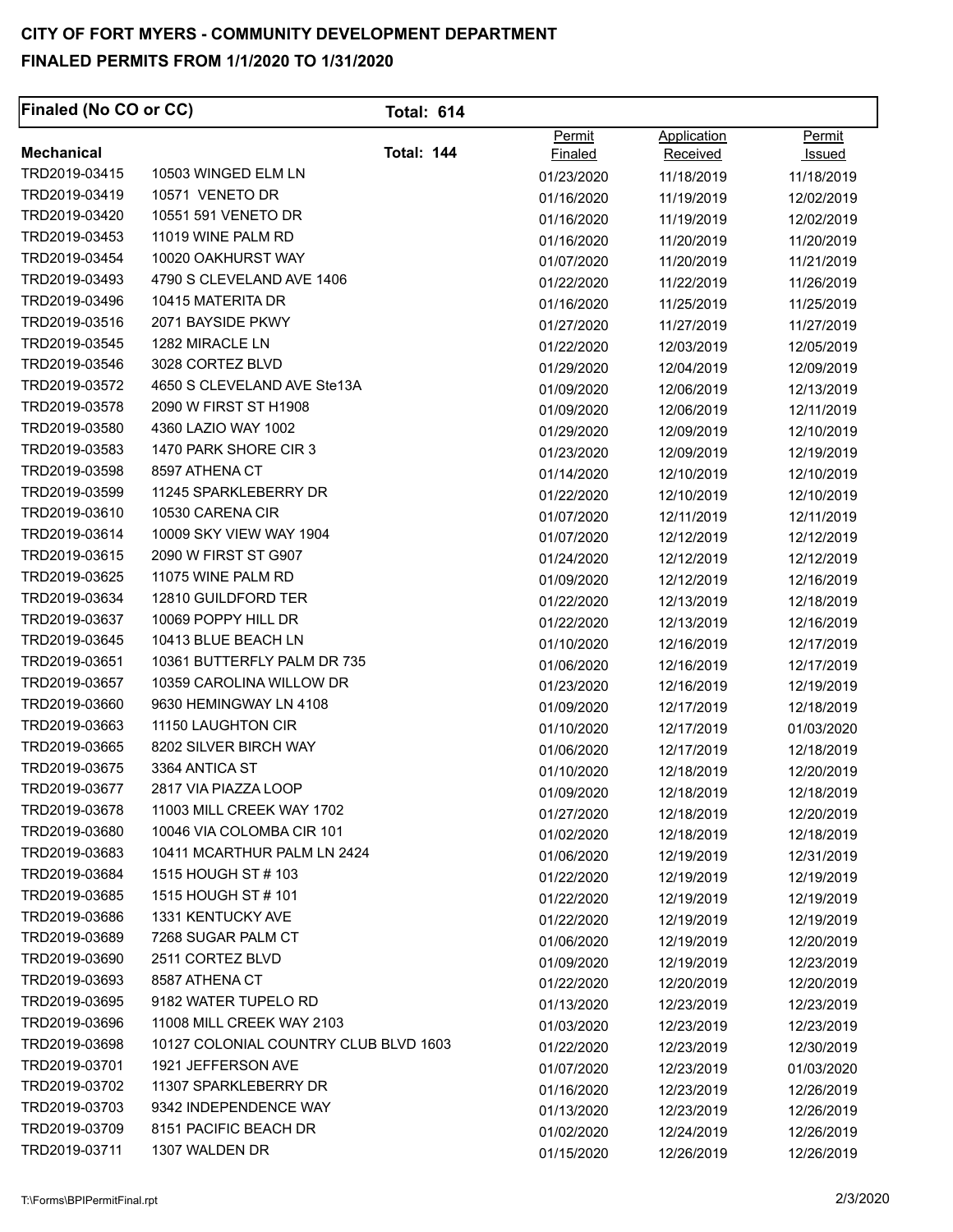| <b>Finaled (No CO or CC)</b>   |                                  | <b>Total: 614</b> |                                 |                         |                                |
|--------------------------------|----------------------------------|-------------------|---------------------------------|-------------------------|--------------------------------|
| <b>Mechanical</b>              |                                  | <b>Total: 144</b> | Permit                          | Application             | Permit                         |
| TRD2019-03713                  | 13001 PENNINGTON PL 102          |                   | <b>Finaled</b>                  | Received                | Issued                         |
| TRD2019-03714                  | 4241 BELLASOL CIR 1911           |                   | 01/22/2020                      | 12/26/2019              | 12/27/2019                     |
| TRD2019-03719                  | 2885 PALM BEACH BLVD 205         |                   | 01/09/2020                      | 12/27/2019              | 12/27/2019                     |
| TRD2019-03722                  | 4317 NEW ST                      |                   | 01/10/2020                      | 12/30/2019              | 12/30/2019                     |
| TRD2020-00004                  | 3950 WINKLER AVE EXT             |                   | 01/23/2020                      | 12/30/2019              | 12/31/2019<br>01/10/2020       |
| TRD2020-00006                  | 10011 SKY VIEW WAY 1804          |                   | 01/30/2020                      | 01/02/2020              |                                |
| TRD2020-00015                  | 8206 PACIFIC BEACH DR            |                   | 01/22/2020                      | 01/02/2020              | 01/03/2020                     |
| TRD2020-00020                  | 4391 CORTINA CIR 243             |                   | 01/09/2020                      | 01/03/2020              | 01/03/2020                     |
| TRD2020-00024                  | 826 JARMILLA LN                  |                   | 01/27/2020                      | 01/03/2020              | 01/07/2020                     |
| TRD2020-00031                  | 11115 WINE PALM RD               |                   | 01/23/2020                      | 01/06/2020              | 01/06/2020                     |
| TRD2020-00045                  | 8313 BERNWOOD COVE LOOP 1206     |                   | 01/28/2020                      | 01/06/2020              | 01/07/2020                     |
| TRD2020-00047                  | 9958 CHIANA CIR                  |                   | 01/22/2020                      | 01/07/2020              | 01/07/2020                     |
| TRD2020-00048                  | 9237 INDEPENDENCE WAY            |                   | 01/23/2020                      | 01/07/2020              | 01/08/2020                     |
| TRD2020-00052                  | 9326 AVIANO DR 202               |                   | 01/24/2020                      | 01/07/2020              | 01/09/2020                     |
| TRD2020-00056                  | 10071 SPYGLASS HILL LN           |                   | 01/29/2020                      | 01/07/2020              | 01/08/2020                     |
|                                | 1654 HARVARD CT                  |                   | 01/14/2020                      | 01/08/2020              | 01/08/2020                     |
| TRD2020-00063<br>TRD2020-00074 | 8753 MELOSIA ST 8207             |                   | 01/31/2020                      | 01/08/2020              | 01/13/2020                     |
|                                | 3765 WINKLER AVE 711             |                   | 01/22/2020                      | 01/09/2020              | 01/10/2020                     |
| TRD2020-00085                  |                                  |                   | 01/28/2020                      | 01/13/2020              | 01/13/2020                     |
| TRD2020-00086                  | 10673 CAMARELLE CIR              |                   | 01/28/2020                      | 01/13/2020              | 01/14/2020                     |
| TRD2020-00092                  | 12970 PENNINGTON PL 101          |                   | 01/22/2020                      | 01/13/2020              | 01/13/2020                     |
| TRD2020-00095                  | 10508 CARENA CIR                 |                   | 01/22/2020                      | 01/13/2020              | 01/14/2020                     |
| TRD2020-00100                  | 1920 VIRGINIA AVE 1101           |                   | 01/27/2020                      | 01/14/2020              | 01/22/2020                     |
| TRD2020-00102                  | 10538 WASHINGTONIA PALM WAY 4812 |                   | 01/23/2020                      | 01/14/2020              | 01/15/2020                     |
| TRD2020-00105                  | 9071 SHADOW GLEN WAY             |                   | 01/22/2020                      | 01/14/2020              | 01/14/2020                     |
| TRD2020-00108                  | 10508 WASHINGTONIA PALM WAY 4523 |                   | 01/23/2020                      | 01/14/2020              | 01/15/2020                     |
| TRD2020-00114                  | 1670 MORENO AVE                  |                   | 01/24/2020                      | 01/14/2020              | 01/15/2020                     |
| TRD2020-00115                  | 10285 BISMARK PALM WAY 1012      |                   | 01/24/2020                      | 01/14/2020              | 01/15/2020                     |
| TRD2020-00124                  | 3781 WINKLER AVE 437             |                   | 01/28/2020                      | 01/14/2020              | 01/15/2020                     |
| TRD2020-00126                  | 3136 BLOUNT ST                   |                   | 01/24/2020                      | 01/14/2020              | 01/14/2020                     |
| TRD2020-00130                  | 2875 PALM BEACH BLVD 108         |                   | 01/27/2020                      | 01/14/2020              | 01/15/2020                     |
| TRD2020-00137                  | 4036 WASHINGTON AVE              |                   | 01/27/2020                      | 01/15/2020              | 01/16/2020                     |
| TRD2020-00139                  | 2112 MITCHELL CT                 |                   | 01/31/2020                      | 01/15/2020              | 01/15/2020                     |
| TRD2020-00145                  | 9594 HEMINGWAY LN 3608           |                   | 01/22/2020                      | 01/16/2020              | 01/16/2020                     |
| TRD2020-00146                  | 10021 COLONIAL COUNTRY CLUB BLVD |                   | 01/24/2020                      | 01/16/2020              | 01/16/2020                     |
| TRD2020-00150                  | 4232 LIRON AVE 101               |                   | 01/27/2020                      | 01/16/2020              | 01/21/2020                     |
| TRD2020-00184                  | 10519 AZZURRA DR                 |                   | 01/28/2020                      | 01/22/2020              | 01/22/2020                     |
| TRD2020-00199                  | 10075 OAKHURST WAY               |                   | 01/31/2020                      | 01/22/2020              | 01/23/2020                     |
| TRD2020-00203                  | 10133 COLONIAL COUNTRY CLUB 1305 |                   | 01/30/2020                      | 01/22/2020              | 01/23/2020                     |
| <b>Other/Siding</b>            |                                  | Total: 1          | <b>Permit</b><br><b>Finaled</b> | Application<br>Received | <u>Permit</u><br><u>Issued</u> |
| BLD2019-03282                  | 4244 EDGEWOOD AVE                |                   | 01/22/2020                      | 10/15/2019              | 10/15/2019                     |
|                                |                                  |                   | Permit                          | Application             | Permit                         |
| Plumbing                       |                                  | Total: 33         | Finaled                         | Received                | <u>Issued</u>                  |
| TRD2019-02004                  | 2203 FOWLER ST                   |                   | 01/22/2020                      | 07/17/2019              | 08/02/2019                     |
| TRD2019-02005                  | 2211 FOWLER ST                   |                   | 01/22/2020                      | 07/17/2019              | 08/02/2019                     |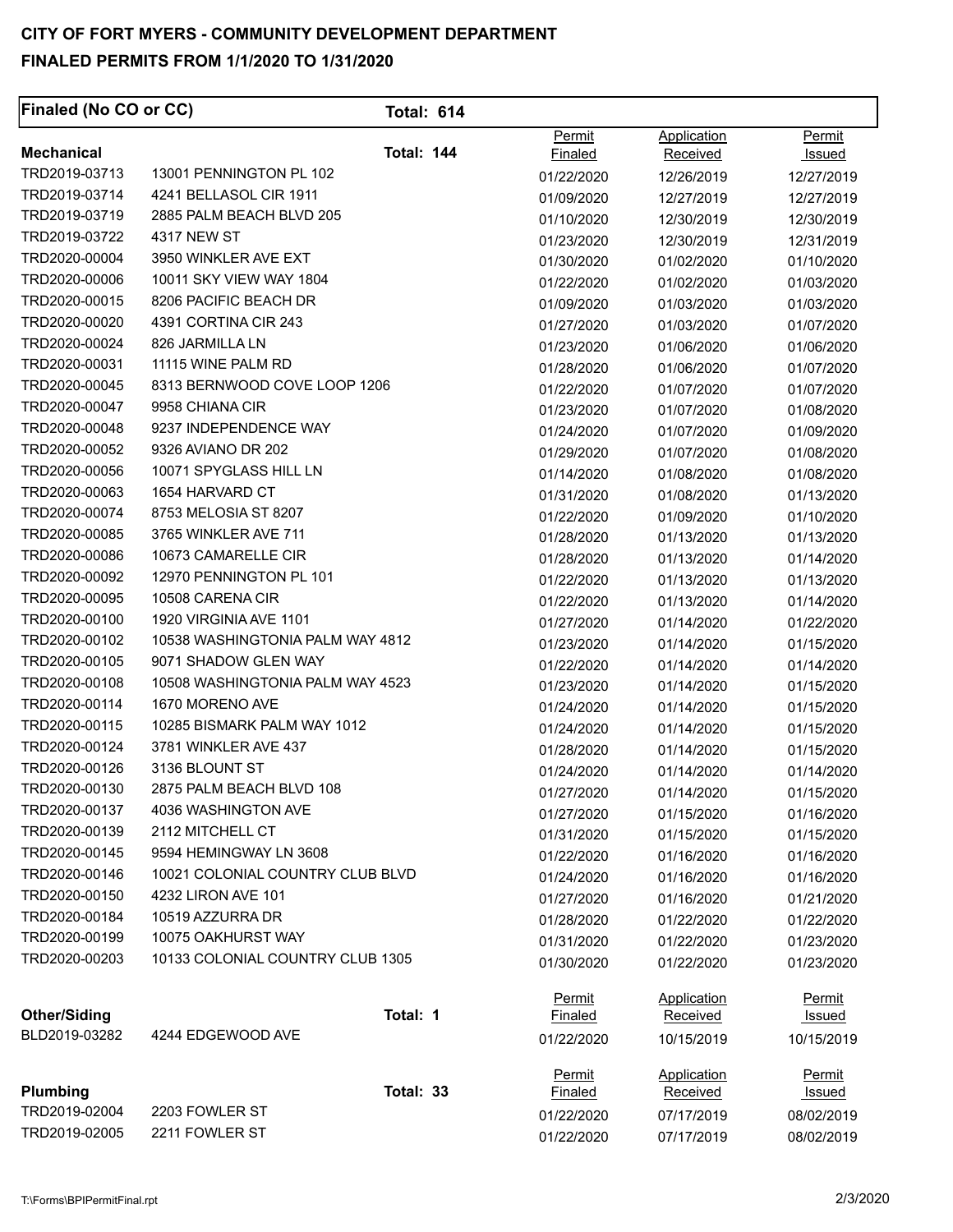| <b>Finaled (No CO or CC)</b> |                                  | <b>Total: 614</b> |                   |                                |                                |
|------------------------------|----------------------------------|-------------------|-------------------|--------------------------------|--------------------------------|
|                              |                                  |                   | Permit            | Application                    | Permit                         |
| Plumbing                     |                                  | Total: 33         | Finaled           | <b>Received</b>                | Issued                         |
| TRD2019-02006                | 2217 FOWLER ST                   |                   | 01/22/2020        | 07/17/2019                     | 08/02/2019                     |
| TRD2019-02007                | 2219 FOWLER                      |                   | 01/22/2020        | 07/17/2019                     | 08/02/2019                     |
| TRD2019-02010                | 2225 FOWLER ST                   |                   | 01/22/2020        | 07/18/2019                     | 08/02/2019                     |
| TRD2019-02016                | 2227 FOWLER ST                   |                   | 01/22/2020        | 07/18/2019                     | 08/02/2019                     |
| TRD2019-02054                | 1910 VIRGINIA AVE 1002           |                   | 01/07/2020        | 07/22/2019                     | 07/22/2019                     |
| TRD2019-02179                | 1910 VIRGINIA AVE 401            |                   | 01/22/2020        | 08/05/2019                     | 08/05/2019                     |
| TRD2019-02242                | 3290 ANTICA ST                   |                   | 01/27/2020        | 08/12/2019                     | 08/12/2019                     |
| TRD2019-02354                | 3978 W RIVERSIDE DR              |                   | 01/07/2020        | 08/21/2019                     | 09/16/2019                     |
| TRD2019-02406                | 2223 FOWLER ST                   |                   | 01/22/2020        | 08/27/2019                     | 09/10/2019                     |
| TRD2019-02407                | 2209 FOWLER ST                   |                   | 01/22/2020        | 08/27/2019                     | 09/10/2019                     |
| TRD2019-03160                | 2121 COLLIER AVE 114             |                   | 01/29/2020        | 10/31/2019                     | 11/04/2019                     |
| TRD2019-03260                | 10022 SKY VIEW WAY 1002          |                   | 01/16/2020        | 11/08/2019                     | 11/12/2019                     |
| TRD2019-03642                | 3329 CYPRESS LEGENDS CR 1005     |                   | 01/31/2020        | 12/16/2019                     | 12/16/2019                     |
| TRD2019-03654                | 10119 COLONIAL COUNTRY CLUB 1903 |                   | 01/10/2020        | 12/16/2019                     | 12/18/2019                     |
| TRD2019-03721                | 3522 E RIVERSIDE DR              |                   | 01/10/2020        | 12/30/2019                     | 12/31/2019                     |
| TRD2020-00008                | 1910 VIRGINIA AVE 1102           |                   | 01/22/2020        | 01/02/2020                     | 01/08/2020                     |
| TRD2020-00023                | 2424 EDWARDS DR                  |                   | 01/13/2020        | 01/06/2020                     | 01/07/2020                     |
| TRD2020-00026                | 5300 5360 SUMMERLIN RD           |                   | 01/13/2020        | 01/06/2020                     | 01/07/2020                     |
| TRD2020-00035                | 1439 ARGYLE DR                   |                   | 01/10/2020        | 01/06/2020                     | 01/06/2020                     |
| TRD2020-00078                | 4214 SCOTT AVE                   |                   | 01/23/2020        | 01/10/2020                     | 01/14/2020                     |
| TRD2020-00117                | 10285 BISMARK PALM WAY 1012      |                   | 01/24/2020        | 01/14/2020                     | 01/15/2020                     |
| TRD2020-00129                | 10508 WASHINGTONIA PALM WAY 4523 |                   | 01/23/2020        | 01/14/2020                     | 01/16/2020                     |
| TRD2020-00142                | 3325 CYPRESS LEGENDS CR #1624    |                   | 01/31/2020        | 01/16/2020                     | 01/17/2020                     |
| TRD2020-00144                | 1901 CLIFFORD ST 1004            |                   | 01/22/2020        | 01/16/2020                     | 01/16/2020                     |
| TRD2020-00148                | 1767 CORONADO RD                 |                   | 01/22/2020        | 01/16/2020                     | 01/16/2020                     |
| TRD2020-00168                | 2656 CORTEZ BLVD                 |                   | 01/24/2020        | 01/21/2020                     | 01/21/2020                     |
| TRD2020-00172                | 3363 CYPRESS LEGENDS CIR 1233    |                   | 01/31/2020        | 01/21/2020                     | 01/22/2020                     |
| TRD2020-00174                | 2121 COLLIER AVE 304             |                   | 01/23/2020        | 01/21/2020                     | 01/21/2020                     |
| TRD2020-00183                | 4460 LAGG AVE                    |                   | 01/28/2020        | 01/22/2020                     | 01/22/2020                     |
| TRD2020-00202                | 1920 VIRGINIA AVE 801            |                   | 01/28/2020        | 01/22/2020                     | 01/22/2020                     |
| TRD2020-00249                | 1901 CLIFFORD ST 902             |                   | 01/31/2020        | 01/29/2020                     | 01/29/2020                     |
|                              |                                  |                   | Permit            | <b>Application</b>             | <b>Permit</b>                  |
| <b>Pool - Above Ground</b>   |                                  | Total: 1          | <b>Finaled</b>    | <b>Received</b>                | <b>Issued</b>                  |
| PSP2019-00238                | 10508 PISTOIA DR                 |                   | 01/27/2020        | 10/14/2019                     | 10/23/2019                     |
| <b>Pool - Below Ground</b>   |                                  | Total: 9          | Permit<br>Finaled | <b>Application</b><br>Received | <b>Permit</b><br><u>Issued</u> |
| PSP2018-00324                | 3005 MCGREGOR BLVD               |                   | 01/22/2020        | 12/18/2018                     | 02/11/2019                     |
| PSP2019-00137                | 11327 WINE PALM RD               |                   | 01/09/2020        | 06/12/2019                     | 06/25/2019                     |
| PSP2019-00209                | 10225 LIVORNO DR                 |                   |                   |                                |                                |
| PSP2019-00221                | 11030 ESTEBAN DR                 |                   | 01/17/2020        | 09/13/2019                     | 10/02/2019                     |
| PSP2019-00224                | 3908 KING EDWARDS ST             |                   | 01/03/2020        | 09/24/2019                     | 10/03/2019                     |
| PSP2019-00225                | 4118 LEMONGRASS DR               |                   | 01/30/2020        | 09/24/2019                     | 10/17/2019                     |
| PSP2019-00234                | 10470 PRATO DR                   |                   | 01/28/2020        | 09/24/2019                     | 10/17/2019                     |
| PSP2019-00260                | 10927 DENNINGTON RD              |                   | 01/29/2020        | 10/08/2019                     | 10/17/2019                     |
| PSP2019-00263                | 11820 CLIFTON TER                |                   | 01/21/2020        | 10/23/2019                     | 11/01/2019                     |
|                              |                                  |                   | 01/24/2020        | 10/29/2019                     | 11/06/2019                     |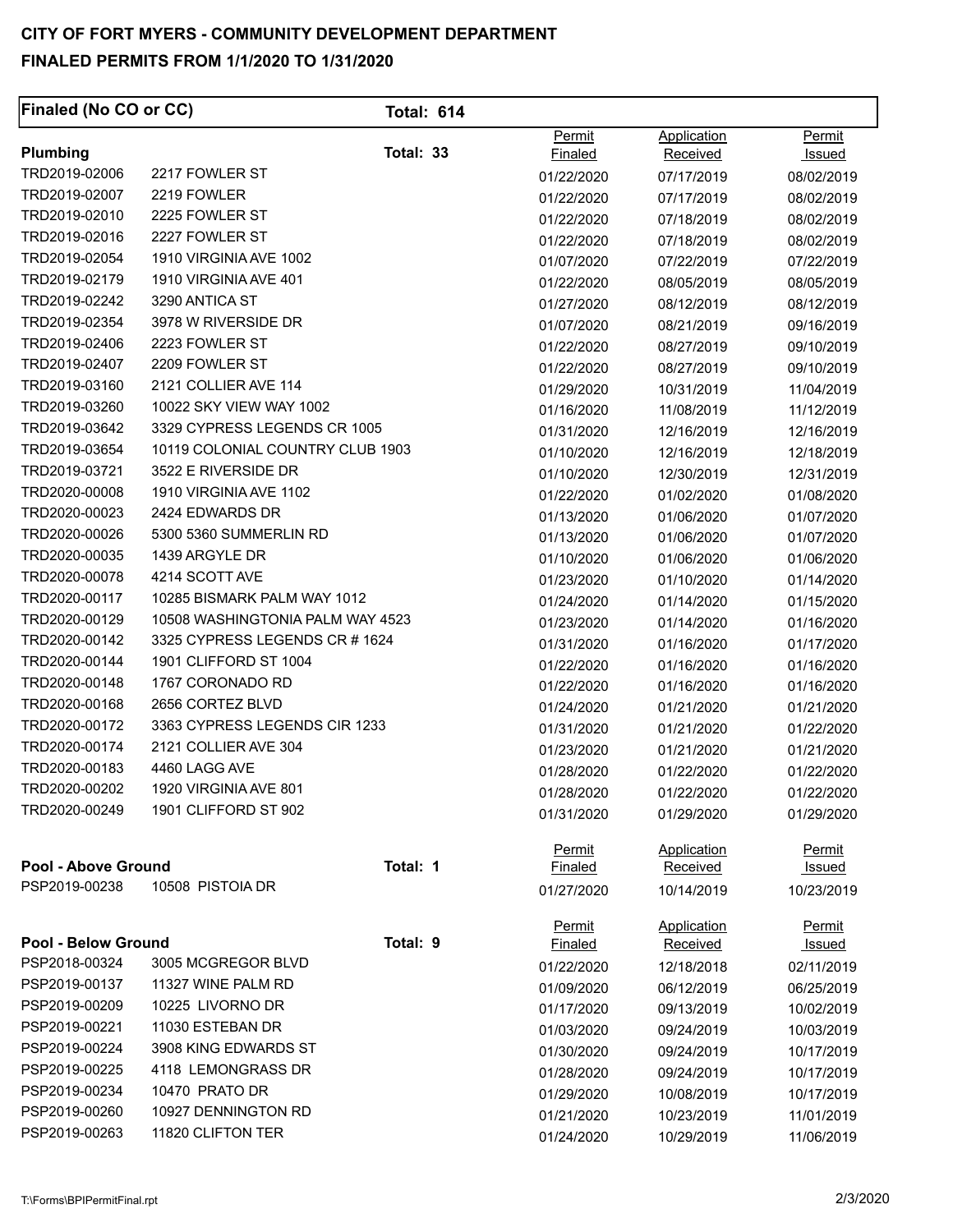#### PSP2019-00239 11860 ARBOR TRACE DR PSP2019-00242 11829 ARBOR TRACE DR PSP2019-00244 11837 ARBOR TRACE DR **Finaled (No CO or CC) Pool w/ Spa - Below Ground**  PSP2019-00046 1419 CARLETON PALM CT PSP2019-00110 10288 LIVORNO DR PSP2019-00149 10496 SOLARO ST PSP2019-00189 10520 AZZURRA DR PSP2019-00206 11418 BATTERSEA PL PSP2019-00208 11954 BAY OAK DR PSP2019-00211 11929 BAY OAK DR PSP2019-00219 11419 BATTERSEA PL PSP2019-00227 11712 OAKWOOD PRESERVE PL PSP2019-00228 11283 THURSTON CHASE PSP2019-00250 10913 CHERRY LAUREL DR PSP2019-00258 11292 THURSTON CHASE PSP2019-00266 11322 TIVERTON TRCE **Total: 614 Total: 16**  Permit Finaled 01/24/2020 01/28/2020 01/31/2020 01/14/2020 01/10/2020 01/28/2020 01/22/2020 01/24/2020 01/15/2020 01/15/2020 01/28/2020 01/28/2020 01/22/2020 01/27/2020 01/23/2020 01/10/2020 Application **Received** 03/13/2019 05/15/2019 06/28/2019 08/20/2019 09/12/2019 09/13/2019 09/13/2019 09/20/2019 09/26/2019 10/02/2019 10/14/2019 10/14/2019 10/14/2019 10/17/2019 10/22/2019 10/31/2019 Permit **Issued** 04/11/2019 06/12/2019 07/10/2019 09/03/2019 09/25/2019 10/07/2019 10/08/2019 10/01/2019 10/25/2019 10/09/2019 10/23/2019 10/25/2019 10/24/2019 10/29/2019 10/31/2019 11/08/2019 **Re-Roof**  TRD2019-01241 TRD2019-01462 TRD2019-01467 TRD2019-01771 TRD2019-01830 TRD2019-01883 TRD2019-02044 TRD2019-02067 TRD2019-02114 TRD2019-02195 TRD2019-02526 TRD2019-02567 TRD2019-02609 TRD2019-02673 TRD2019-02684 TRD2019-02728 TRD2019-02783 TRD2019-02837 TRD2019-02934 TRD2019-02946 TRD2019-03044 TRD2019-03045 TRD2019-03057 TRD2019-03060 TRD2019-03076 TRD2019-03151 TRD2019-03176 TRD2019-03188 1906 GOLF VIEW AVE 10330 WHITE PALM WAY 10332 WHITE PALM WAY 1036 ROSE AVE 10509 BELLAGIO DR 1868 HILL AVE 757 DELLENA LN 9064 SHADOW GLEN WAY 9152 SHADOW GLEN WAY 2601 FOWLER ST 26 CARROTWOOD CT 10307 WHITE PALM WAY 9224 INDEPENDENCE WAY 4125 CLEVELAND AVE 1441 GARDENIA AVE 33 BARKLEY CIR 1540 BARCELONA AVE 3931 W RIVERSIDE DR 10309 WHITE PALM WAY 1720 MARLYN RD 9031 PROSPERITY WAY 9035 PROSPERITY WAY 1720 MARLYN RD 2440 THOMPSON ST 2359 FRANKLIN ST 9166 RIVER OTTER DR 2430 FRANKLIN ST 10332 WHISPERING PALMS DR **Total: 69 Permit** Finaled 01/22/2020 01/10/2020 01/10/2020 01/02/2020 01/22/2020 01/13/2020 01/22/2020 01/28/2020 01/22/2020 01/10/2020 01/09/2020 01/10/2020 01/14/2020 01/13/2020 01/28/2020 01/27/2020 01/06/2020 01/03/2020 01/10/2020 01/30/2020 01/07/2020 01/07/2020 01/30/2020 01/31/2020 01/24/2020 01/24/2020 01/07/2020 01/10/2020 **Application** Received 05/15/2019 06/03/2019 06/03/2019 06/25/2019 07/01/2019 07/08/2019 07/22/2019 07/23/2019 07/30/2019 08/07/2019 09/05/2019 09/06/2019 09/11/2019 09/18/2019 09/19/2019 09/24/2019 09/30/2019 10/03/2019 10/10/2019 10/14/2019 10/22/2019 10/22/2019 10/23/2019 10/23/2019 10/24/2019 10/31/2019 11/01/2019 11/04/2019 Permit Issued 05/16/2019 06/03/2019 06/03/2019 06/25/2019 07/01/2019 07/08/2019 07/22/2019 07/24/2019 07/30/2019 08/07/2019 09/05/2019 09/06/2019 09/12/2019 09/19/2019 09/19/2019 09/24/2019 09/30/2019 10/04/2019 10/22/2019 10/14/2019 10/22/2019 10/22/2019 10/23/2019 10/23/2019 10/24/2019 11/01/2019 11/01/2019 11/04/2019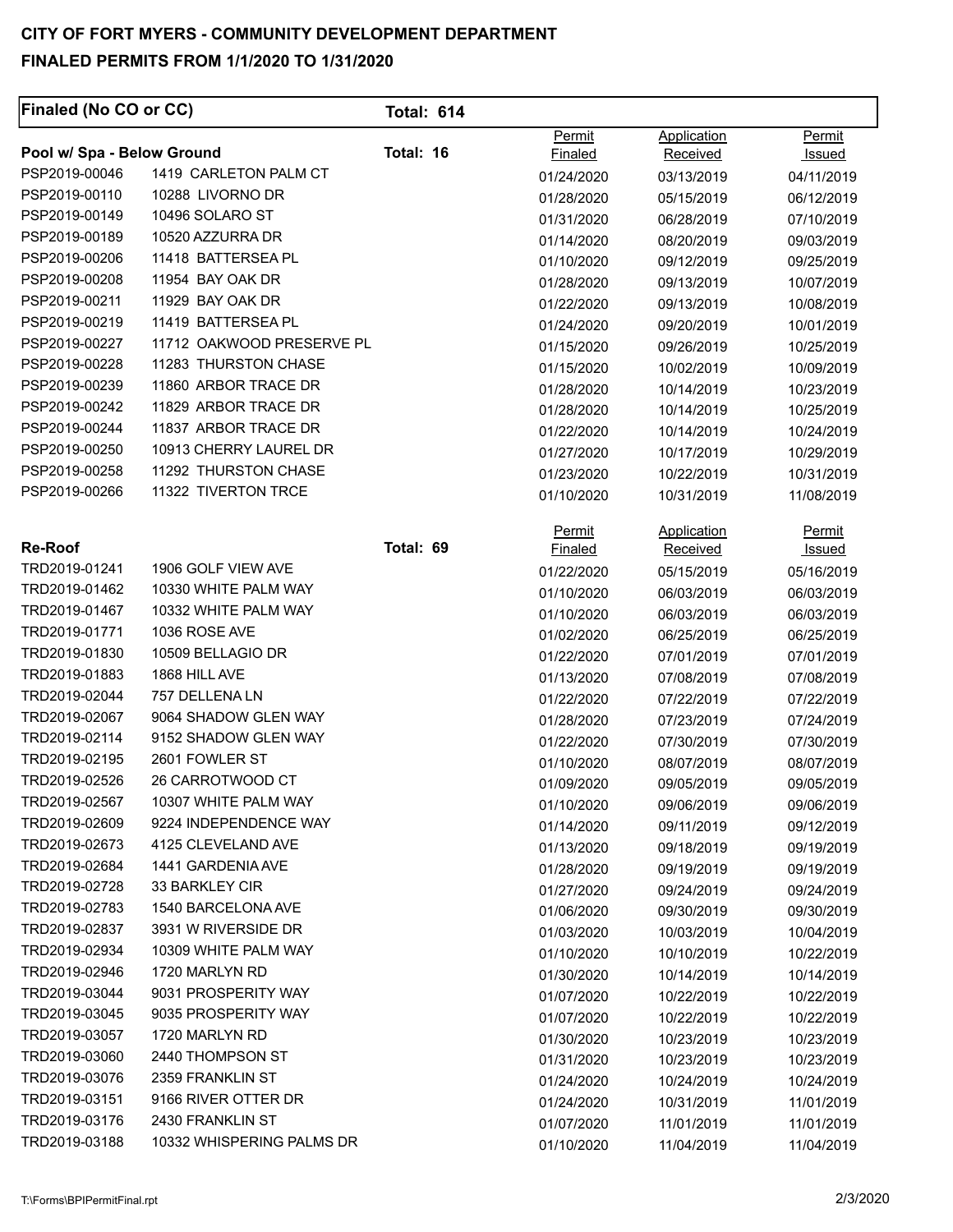| <b>Finaled (No CO or CC)</b> |                                           | <b>Total: 614</b> |                          |                                |                         |
|------------------------------|-------------------------------------------|-------------------|--------------------------|--------------------------------|-------------------------|
| <b>Re-Roof</b>               |                                           | Total: 69         | Permit                   | Application<br>Received        | Permit                  |
| TRD2019-03189                | 10344 WHISPERING PALMS DR                 |                   | <b>Finaled</b>           |                                | Issued                  |
| TRD2019-03190                | 10351 WHISPERING PALMS DR                 |                   | 01/28/2020               | 11/04/2019                     | 11/04/2019              |
| TRD2019-03191                | 10303 WHISPERING PALMS DR                 |                   | 01/27/2020               | 11/04/2019                     | 11/04/2019              |
| TRD2019-03192                | 10339 WHISPERING PALMS DR                 |                   | 01/27/2020               | 11/04/2019                     | 11/04/2019              |
| TRD2019-03193                | 10303 WHISPERING PALMS DR                 |                   | 01/09/2020               | 11/04/2019                     | 11/04/2019              |
| TRD2019-03199                | 3321 MCGREGOR BLVD                        |                   | 01/27/2020               | 11/04/2019                     | 11/04/2019              |
| TRD2019-03216                | 2845 MEADOW AVE                           |                   | 01/09/2020               | 11/04/2019                     | 11/05/2019              |
| TRD2019-03223                | 2258 JEFFCOTT ST                          |                   | 01/22/2020               | 11/05/2019                     | 11/06/2019              |
| TRD2019-03235                | 2825 WINKLER AVE                          |                   | 01/07/2020               | 11/06/2019                     | 11/06/2019              |
| TRD2019-03264                | 11030 WINE PALM RD                        |                   | 01/30/2020               | 11/06/2019                     | 11/06/2019              |
| TRD2019-03376                | 9223 INDEPENDENCE WAY                     |                   | 01/10/2020               | 11/08/2019                     | 11/08/2019              |
| TRD2019-03399                | 4325 MICHIGAN AVE LINK                    |                   | 01/13/2020               | 11/15/2019                     | 11/15/2019              |
| TRD2019-03421                | 1225 SUNBURY DR                           |                   | 01/14/2020               | 11/15/2019                     | 11/15/2019              |
| TRD2019-03487                | 2526 SECOND ST                            |                   | 01/06/2020               | 11/19/2019                     | 11/19/2019              |
| TRD2019-03494                | 1681 MARAVILLA AVE                        |                   | 01/02/2020               | 11/22/2019                     | 11/26/2019              |
| TRD2019-03511                | 2756 LARMIE ST                            |                   | 01/13/2020               | 11/22/2019                     | 11/25/2019              |
| TRD2019-03530                | 1232 CARLENE AVE                          |                   | 01/22/2020               | 11/27/2019                     | 11/27/2019              |
| TRD2019-03537                | 1355 RIO VISTA                            |                   | 01/15/2020               | 12/02/2019                     | 12/02/2019              |
| TRD2019-03560                | 2034 CANAL ST -                           |                   | 01/22/2020               | 12/03/2019                     | 12/04/2019              |
| TRD2019-03595                | 9106 LINKS DR                             |                   | 01/31/2020               | 12/05/2019                     | 12/06/2019              |
| TRD2019-03626                | 2761 RHODE ISLAND AVE                     |                   | 01/13/2020               | 12/10/2019                     | 12/10/2019              |
| TRD2019-03629                | 1951 COLLIER AVE                          |                   | 01/23/2020               | 12/12/2019                     | 12/13/2019              |
| TRD2019-03648                | 4391 PALM PL                              |                   | 01/09/2020               | 12/13/2019                     | 12/13/2019              |
| TRD2019-03668                | 1489 GROVE AVE                            |                   | 01/22/2020               | 12/16/2019                     | 12/16/2019              |
| TRD2019-03670                | 9291 INDEPENDENCE WAY                     |                   | 01/22/2020               | 12/17/2019                     | 12/17/2019              |
| TRD2019-03674                | 2862 VIA CAMPANIA ST                      |                   | 01/15/2020               | 12/17/2019                     | 12/17/2019              |
| TRD2019-03694                | 1786 WOODLAWN AVE                         |                   | 01/30/2020               | 12/18/2019                     | 12/18/2019              |
| TRD2019-03700                | 4480 MEADE AVE                            |                   | 01/16/2020               | 12/23/2019                     | 12/26/2019              |
| TRD2019-03712                | 9935 HORSE CREEK RD                       |                   | 01/10/2020               | 12/23/2019                     | 12/30/2019              |
| TRD2019-03716                | 627 VERONICA S SHOEMAKER BLVD             |                   | 01/22/2020               | 12/26/2019                     | 12/26/2019              |
| TRD2019-03717                | 10327 WHITE PALM WAY                      |                   | 01/10/2020               | 12/27/2019                     | 12/27/2019              |
| TRD2019-03718                | 10329 WHITE PALM WAY                      |                   | 01/22/2020               | 12/27/2019                     | 12/30/2019              |
| TRD2019-03720                | 10096 OAKHURST WAY                        |                   | 01/22/2020               | 12/27/2019                     | 12/30/2019              |
| TRD2020-00001                | 1220 WALES DR                             |                   | 01/24/2020               | 12/30/2019                     | 12/31/2019              |
| TRD2020-00027                | 3216 WILLIN ST                            |                   | 01/16/2020               | 01/02/2020                     | 01/03/2020              |
| TRD2020-00039                | 107 PALM TREE LN                          |                   | 01/15/2020               | 01/06/2020                     | 01/07/2020              |
| TRD2020-00040                | 121 PALM TREE LN                          |                   | 01/31/2020               | 01/07/2020                     | 01/07/2020              |
| TRD2020-00066                | 3005 MANGO ST                             |                   | 01/31/2020               | 01/07/2020                     | 01/07/2020              |
| TRD2020-00080                | 3381 EDGEWOOD AVE                         |                   | 01/24/2020               | 01/09/2020                     | 01/09/2020              |
| TRD2020-00110                | 2750 BROADWAY                             |                   | 01/22/2020               | 01/10/2020                     | 01/10/2020              |
| TRD2020-00171                | 1460 MARAVILLA AVE                        |                   | 01/29/2020               | 01/14/2020                     | 01/14/2020              |
|                              |                                           |                   | 01/31/2020               | 01/21/2020                     | 01/21/2020              |
|                              | <b>Right of Way - Commercial Driveway</b> | Total: 17         | <b>Permit</b><br>Finaled | <b>Application</b><br>Received | <u>Permit</u><br>Issued |
| SER2019-00080                | 2301 FIRST ST                             |                   |                          |                                |                         |
| SER2019-00121                | 2301 FIRST ST                             |                   | 01/22/2020<br>01/06/2020 | 06/21/2019                     | 06/21/2019              |
| SER2019-00126                | 2301 FIRST ST                             |                   |                          | 08/26/2019                     | 08/26/2019              |
|                              |                                           |                   | 01/06/2020               | 10/07/2019                     | 10/07/2019              |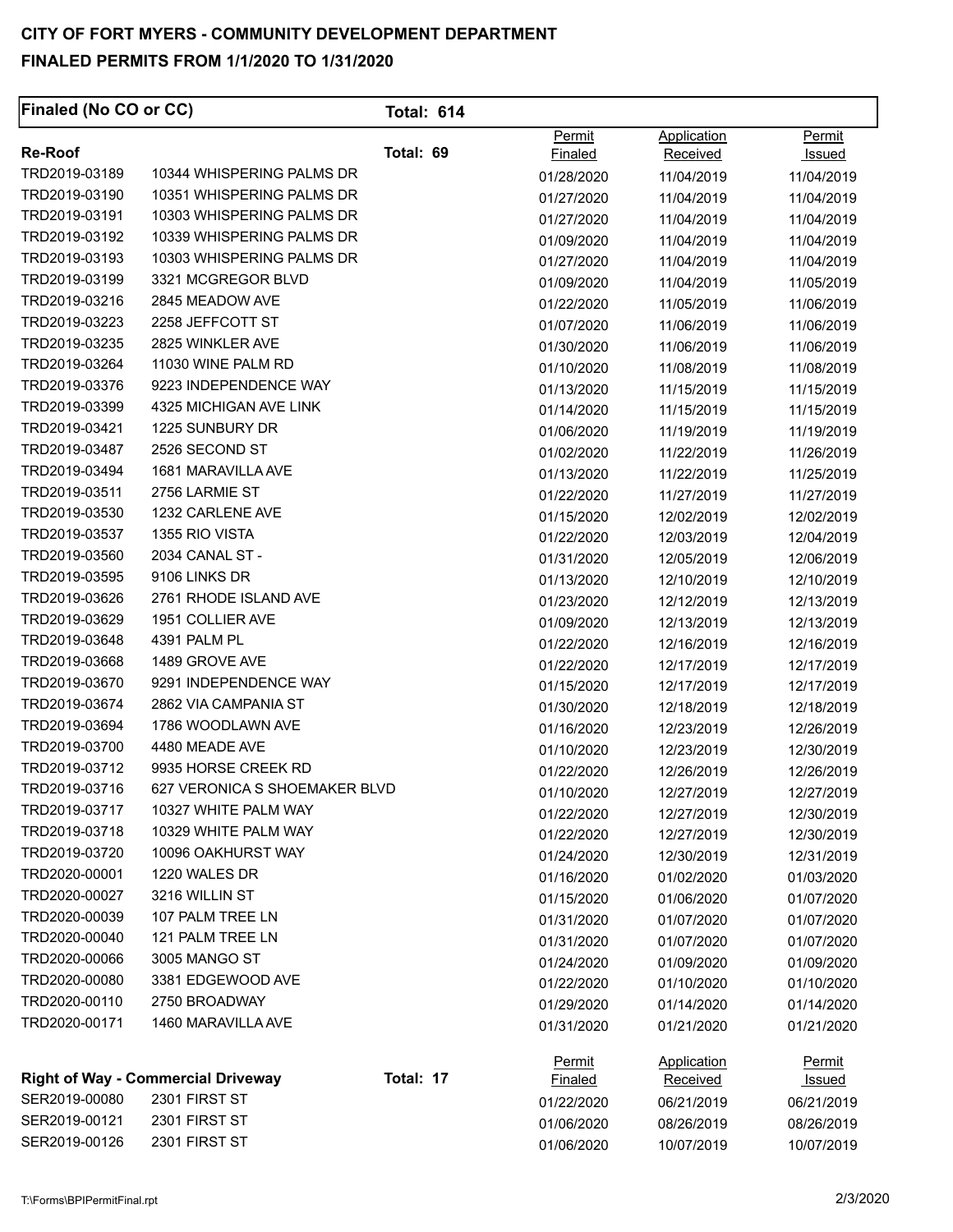| Finaled (No CO or CC)                       |                                           | <b>Total: 614</b> |                          |                                |                                |
|---------------------------------------------|-------------------------------------------|-------------------|--------------------------|--------------------------------|--------------------------------|
|                                             | <b>Right of Way - Commercial Driveway</b> | Total: 17         | Permit<br>Finaled        | Application<br><b>Received</b> | Permit<br>Issued               |
| SER2019-00136                               | 2301 FIRST ST                             |                   | 01/06/2020               | 10/18/2019                     | 10/18/2019                     |
| SER2019-00150                               | 2301 FIRST ST                             |                   | 01/06/2020               | 11/26/2019                     | 11/26/2019                     |
| SER2019-00156                               | 2301 FIRST ST                             |                   | 01/22/2020               | 12/04/2019                     | 12/04/2019                     |
| SER2019-00157                               | 2301 FIRST ST                             |                   | 01/06/2020               | 12/04/2019                     | 12/04/2019                     |
| SER2019-00158                               | 2301 FIRST ST                             |                   | 01/22/2020               | 12/05/2019                     | 12/05/2019                     |
| SER2019-00159                               | 2301 FIRST ST                             |                   | 01/29/2020               | 12/05/2019                     | 12/05/2019                     |
| SER2019-00160                               | 2301 FIRST ST                             |                   | 01/27/2020               | 12/05/2019                     | 12/05/2019                     |
| SER2019-00164                               | 2301 FIRST ST                             |                   | 01/27/2020               | 12/09/2019                     | 01/27/2020                     |
| SER2019-00167                               | 2301 FIRST ST                             |                   | 01/06/2020               | 12/16/2019                     | 12/16/2019                     |
| SER2019-00169                               | 2301 FIRST ST                             |                   | 01/21/2020               | 12/17/2019                     | 12/17/2019                     |
| SER2019-00178                               | 2301 FIRST ST                             |                   | 01/09/2020               | 12/18/2019                     | 12/18/2019                     |
| SIT2015-00306                               | 12005 COMMERCE LAKES DR                   |                   | 01/23/2020               | 10/28/2015                     | 01/21/2016                     |
| SIT2018-00408                               | 7925 7977 DANI DR                         |                   | 01/10/2020               | 12/20/2018                     | 01/02/2019                     |
| SIT2019-00261                               | 2224 2236 FIRST ST                        |                   | 01/16/2020               | 07/29/2019                     | 08/12/2019                     |
|                                             |                                           |                   | Permit                   | Application                    | Permit                         |
| <b>Right of Way - Single Driveway</b>       |                                           | Total: 3          | <b>Finaled</b>           | <b>Received</b>                | Issued                         |
| SIT2018-00212                               | 3436 JEFFCOTT ST                          |                   | 01/16/2020               | 06/04/2018                     | 09/20/2018                     |
| SIT2019-00341                               | 1561 LINHART AVE                          |                   | 01/13/2020               | 09/23/2019                     | 09/27/2019                     |
| SIT2019-00377                               | 3308 BASSIE CT                            |                   | 01/17/2020               | 10/18/2019                     | 11/22/2019                     |
|                                             |                                           |                   | Permit                   | Application                    | Permit                         |
| Roofing                                     |                                           | Total: 4          | Finaled                  | Received                       | <u>Issued</u>                  |
| TRD2019-01924                               | 2948 HANSON ST                            |                   | 01/14/2020               | 07/11/2019                     | 07/11/2019                     |
| TRD2019-02268                               | 2974 JACKSON ST                           |                   | 01/21/2020               | 08/13/2019                     | 08/13/2019                     |
| TRD2019-02880                               | 2246 WILLARD ST                           |                   | 01/23/2020               | 10/08/2019                     | 10/08/2019                     |
| TRD2020-00103                               | 4126 PALM BEACH BLVD                      |                   | 01/22/2020               | 01/14/2020                     | 01/15/2020                     |
| <b>Sealing &amp; Striping</b>               |                                           | Total: 2          | <b>Permit</b>            | Application                    | Permit                         |
| SIT2019-00290                               | 2701 PRINCE ST                            |                   | <b>Finaled</b>           | Received                       | <u>Issued</u>                  |
| SIT2019-00406                               | 3091 EVANS AVE                            |                   | 01/30/2020               | 08/16/2019                     | 09/17/2019                     |
|                                             |                                           |                   | 01/10/2020               | 11/14/2019                     | 12/11/2019                     |
| <b>Sealing &amp; Striping - No Reconfig</b> |                                           | Total: 5          | <b>Permit</b><br>Finaled | Application<br>Received        | <b>Permit</b><br><u>Issued</u> |
| SIT2019-00090                               | 2542 FIRST ST                             |                   | 01/30/2020               | 03/22/2019                     | 05/06/2019                     |
| SIT2019-00310                               | 1409 COLONIAL BLVD                        |                   | 01/21/2020               | 08/27/2019                     | 10/08/2019                     |
| SIT2019-00355                               | 3086 CLEVELAND AVE                        |                   | 01/10/2020               | 10/01/2019                     | 10/15/2019                     |
| SIT2019-00396                               | 3830 EVANS AVE                            |                   | 01/10/2020               | 11/06/2019                     | 11/21/2019                     |
| SIT2019-00418                               | 2110 FIRST ST                             |                   | 01/27/2020               | 11/21/2019                     | 12/09/2019                     |
|                                             |                                           |                   | Permit                   | Application                    | Permit                         |
| <b>Sheds/Utility Structure</b>              |                                           | Total: 3          | Finaled                  | Received                       | <u>Issued</u>                  |
| BLD2018-00920                               | 1481 ALHAMBRA DR                          |                   | 01/10/2020               | 03/28/2018                     | 07/20/2018                     |
| BLD2019-03558                               | 2400 WELCH ST                             |                   | 01/21/2020               | 11/12/2019                     | 01/10/2020                     |
| BLD2019-03837                               | 2903 CALVIN BLVD                          |                   | 01/21/2020               | 12/11/2019                     | 12/19/2019                     |
|                                             |                                           |                   | Permit                   | Application                    | Permit                         |
| <b>Shutter</b>                              |                                           | Total: 21         | <b>Finaled</b>           | Received                       | <u>Issued</u>                  |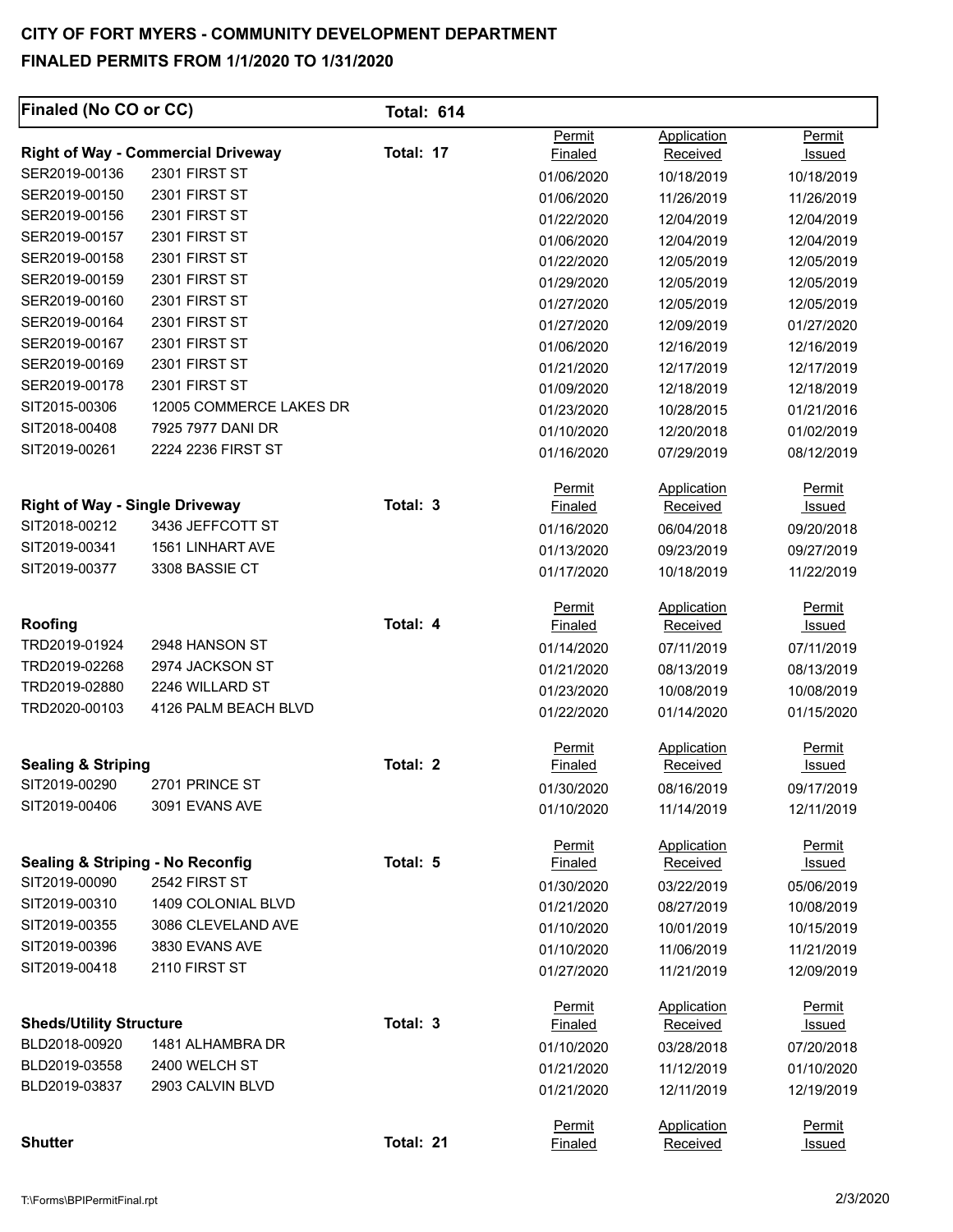| <b>Finaled (No CO or CC)</b> |                                       | <b>Total: 614</b> |                |             |               |
|------------------------------|---------------------------------------|-------------------|----------------|-------------|---------------|
|                              |                                       |                   | Permit         | Application | Permit        |
| <b>Shutter</b>               | Total: 21                             |                   | <b>Finaled</b> | Received    | <u>Issued</u> |
| BLD2015-00118                | 4688 ELEVATION WAY                    |                   | 01/31/2020     | 01/16/2015  | 02/04/2015    |
| BLD2018-03861                | 2264 WINKLER AVE 302                  |                   | 01/22/2020     | 12/03/2018  | 04/23/2019    |
| BLD2019-00743                | 4250 AVIAN AVE                        |                   | 01/22/2020     | 03/05/2019  | 03/05/2019    |
| BLD2019-01063                | 10478 CASELLA WAY 201                 |                   | 01/06/2020     | 03/29/2019  | 04/09/2019    |
| BLD2019-01072                | 10121 COLONIAL COUNTRY CLUB BLVD 1802 |                   | 01/03/2020     | 04/02/2019  | 04/08/2019    |
| BLD2019-01429                | 10291 GLASTONBURY CIR 102             |                   | 01/29/2020     | 05/01/2019  | 08/14/2019    |
| BLD2019-03374                | 4549 WATERSCAPE LN                    |                   | 01/16/2020     | 10/25/2019  | 10/25/2019    |
| BLD2019-03378                | 4545 WATERSCAPE LN                    |                   | 01/16/2020     | 10/25/2019  | 10/28/2019    |
| BLD2019-03493                | 10711 PALAZZO WAY 404                 |                   | 01/10/2020     | 11/05/2019  | 11/14/2019    |
| BLD2019-03569                | 12180 SUSSEX ST                       |                   | 01/09/2020     | 11/14/2019  | 11/14/2019    |
| BLD2019-03615                | 3429 DR MARTIN LUTHER KING JR BLVD    |                   | 01/14/2020     | 11/18/2019  | 12/05/2019    |
| BLD2019-03687                | 3501 ARCLIGHT CT                      |                   | 01/31/2020     | 11/22/2019  | 01/06/2020    |
| BLD2019-03704                | 4234 AVIAN AVE                        |                   | 01/10/2020     | 11/26/2019  | 12/02/2019    |
| BLD2019-03755                | 10504 CASELLA WAY 4521                |                   | 01/09/2020     | 12/04/2019  | 01/03/2020    |
| BLD2019-03756                | 10240 WASHINGTONIA PALM WAY 2011      |                   | 01/23/2020     | 12/04/2019  | 01/15/2020    |
| BLD2019-03766                | 10431 SPRUCE PINE CT                  |                   | 01/29/2020     | 12/05/2019  | 12/05/2019    |
| BLD2019-03791                | 3147 ANTICA ST                        |                   | 01/09/2020     | 12/09/2019  | 12/09/2019    |
| BLD2019-03835                | 10509 CASELLA WAY 101                 |                   | 01/16/2020     | 12/11/2019  | 12/26/2019    |
| BLD2019-03869                | 10538 MIGLIERA WAY                    |                   | 01/22/2020     | 12/16/2019  | 12/17/2019    |
| BLD2019-03879                | 10509 CASELLA WAY 102                 |                   | 01/15/2020     | 12/17/2019  | 12/26/2019    |
| BLD2020-00018                | 11518 GIULIA DR                       |                   | 01/14/2020     | 01/02/2020  | 01/02/2020    |
|                              |                                       |                   | Permit         | Application | <u>Permit</u> |
| <b>Shutter w/ Elec</b>       | Total: 29                             |                   | <b>Finaled</b> | Received    | <u>Issued</u> |
| BLD2019-01129                | 12312 LITCHFIELD LN                   |                   | 01/24/2020     | 04/05/2019  | 04/05/2019    |
| BLD2019-01740                | 12162 SUSSEX ST                       |                   | 01/23/2020     | 05/30/2019  | 07/24/2019    |
| BLD2019-01782                | 10636 PISTOIA DR                      |                   | 01/15/2020     | 06/03/2019  | 06/05/2019    |
| BLD2019-02221                | 10402 PRATO DR                        |                   | 01/07/2020     | 07/11/2019  | 09/11/2019    |
| BLD2019-02598                | 3488 BRIDGEWELL CT                    |                   | 01/22/2020     | 08/15/2019  | 08/15/2019    |
| BLD2019-02953                | 10711 PRATO DR                        |                   | 01/22/2020     | 09/18/2019  | 10/18/2019    |
| BLD2019-03117                | 9487 RIVER OTTER DR                   |                   | 01/10/2020     | 10/04/2019  | 11/21/2019    |
| BLD2019-03131                | 12337 LITCHFIELD LN                   |                   | 01/14/2020     | 10/07/2019  | 10/08/2019    |
| BLD2019-03448                | 10464 MIGLIERA WAY                    |                   | 01/24/2020     | 11/01/2019  | 11/19/2019    |
| BLD2019-03449                | 12840 NEW MARKET ST                   |                   | 01/10/2020     | 11/01/2019  | 11/08/2019    |
| BLD2019-03542                | 10362 FONTANELLA DR                   |                   | 01/23/2020     | 11/08/2019  | 12/06/2019    |
| BLD2019-03543                | 7334 HERITAGE PALM ESTATES DRIVE      |                   | 01/30/2020     | 11/08/2019  | 01/22/2020    |
| BLD2019-03544                | 11085 YELLOW POPL AR DR               |                   | 01/22/2020     | 11/08/2019  | 01/08/2020    |
| BLD2019-03546                | 4474 MYSTIC BLUE WAY                  |                   | 01/22/2020     | 11/08/2019  | 11/18/2019    |
| BLD2019-03620                | 11069 ESTEBAN DR                      |                   | 01/10/2020     | 11/18/2019  | 11/19/2019    |
| BLD2019-03624                | 10373 FONTANELLA DR                   |                   | 01/27/2020     | 11/18/2019  | 11/19/2019    |
| BLD2019-03627                | 11962 BOURKE PL                       |                   | 01/24/2020     | 11/18/2019  | 11/19/2019    |
| BLD2019-03628                | 4681 WATERCOLOR WAY                   |                   | 01/28/2020     | 11/18/2019  | 11/18/2019    |
| BLD2019-03651                | 10023 TURTLE HILL DR                  |                   | 01/16/2020     | 11/19/2019  | 11/20/2019    |
| BLD2019-03758                | 10415 MATERITA DR                     |                   | 01/22/2020     | 12/04/2019  | 12/04/2019    |
| BLD2019-03790                | 10499 WINGED ELM LN                   |                   | 01/07/2020     | 12/09/2019  | 12/10/2019    |
| BLD2019-03872                | 11112 SEMINOLE PALM WAY               |                   | 01/22/2020     | 12/16/2019  | 12/23/2019    |
| BLD2019-03881                | 12708 GLADSTONE WAY                   |                   | 01/02/2020     | 12/17/2019  | 12/17/2019    |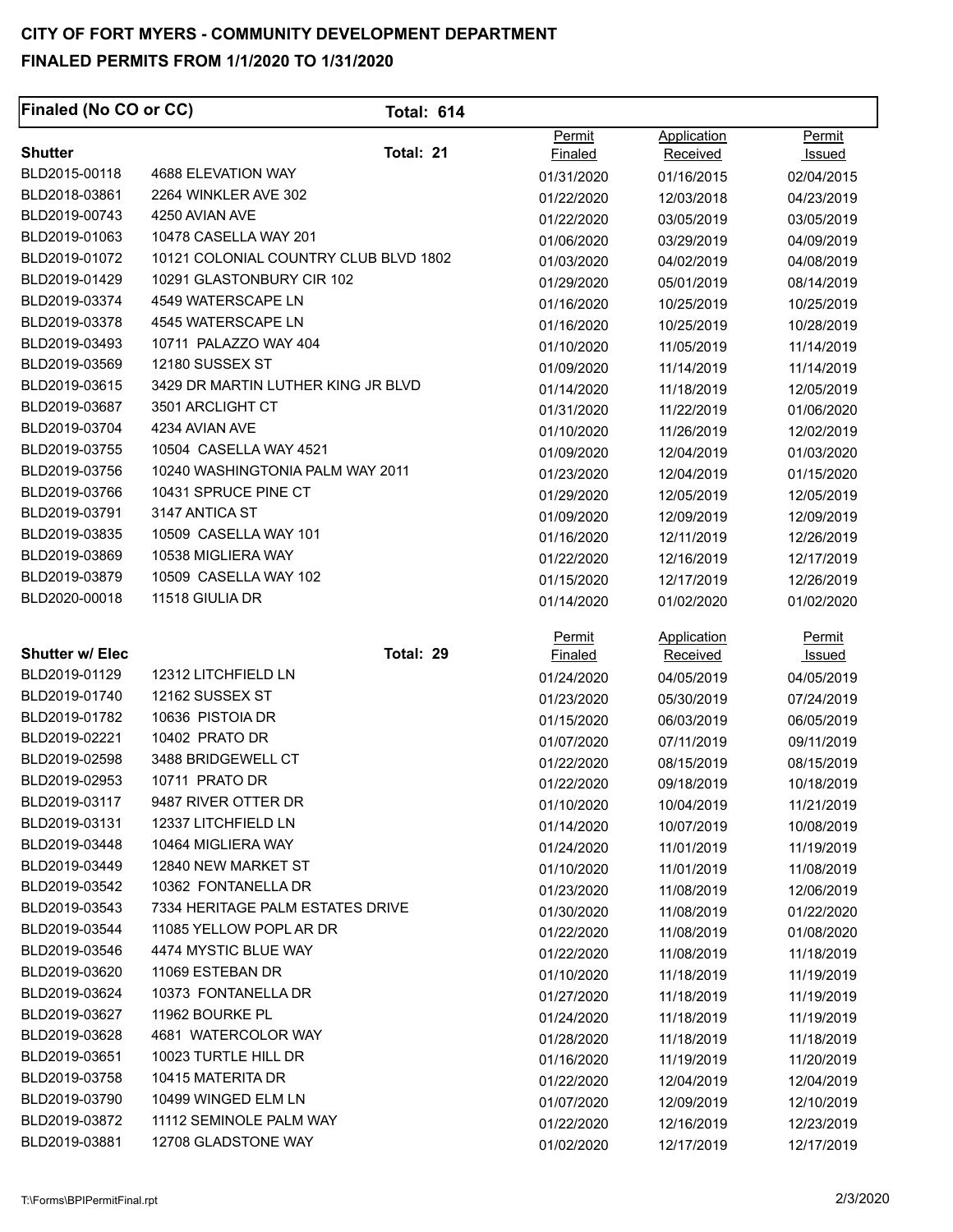| <b>Finaled (No CO or CC)</b>  |                                  | <b>Total: 614</b> |                |                    |               |
|-------------------------------|----------------------------------|-------------------|----------------|--------------------|---------------|
|                               |                                  |                   | Permit         | Application        | Permit        |
| <b>Shutter w/ Elec</b>        |                                  | Total: 29         | <b>Finaled</b> | Received           | Issued        |
| BLD2020-00040                 | 9095 WATER TUPELO RD             |                   | 01/22/2020     | 01/06/2020         | 01/06/2020    |
| BLD2020-00062                 | 4196 BISQUE LN                   |                   | 01/23/2020     | 01/08/2020         | 01/14/2020    |
| BLD2020-00089                 | 1464 ARGYLE DR                   |                   | 01/31/2020     | 01/13/2020         | 01/15/2020    |
| BLD2020-00157                 | 10708 CETRELLA DR                |                   | 01/29/2020     | 01/21/2020         | 01/21/2020    |
| BLD2020-00158                 | 10563 CARENA CIR                 |                   | 01/29/2020     | 01/21/2020         | 01/21/2020    |
| BLD2020-00196                 | 1779 WOODLAWN AVE                |                   | 01/31/2020     | 01/22/2020         | 01/24/2020    |
|                               |                                  |                   | Permit         | <b>Application</b> | Permit        |
| <b>Single Family</b>          |                                  | Total: 10         | Finaled        | Received           | <b>Issued</b> |
| BLD2017-00883                 | 683 PINE ST                      |                   | 01/07/2020     | 03/24/2017         | 04/04/2017    |
| BLD2018-03845                 | 1243 PLUMOSA DR                  |                   | 01/21/2020     | 11/30/2018         | 02/05/2019    |
| BLD2019-00905                 | 10478 WINGED ELM LN              |                   | 01/31/2020     | 03/18/2019         | 01/02/2020    |
| BLD2019-01927                 | 130 PALM TREE LN                 |                   | 01/23/2020     | 06/13/2019         | 11/27/2019    |
| BLD2019-02125                 | 10622 CAMARELLE CIR              |                   | 01/28/2020     | 07/01/2019         | 07/17/2019    |
| BLD2019-02419                 | 3843 LORA ST                     |                   | 01/27/2020     | 07/31/2019         | 09/03/2019    |
| BLD2019-02615                 | 3005 MCGREGOR BLVD               |                   | 01/08/2020     | 08/16/2019         | 08/26/2019    |
| BLD2019-03553                 | 1242 FLORIDA AVE                 |                   | 01/14/2020     | 11/12/2019         | 11/12/2019    |
| BLD2019-03661                 | 105 FAIRVIEW AVE                 |                   | 01/21/2020     | 11/19/2019         | 12/06/2019    |
| BLD2019-03870                 | 3324 HANDY CT                    |                   | 01/09/2020     | 12/16/2019         | 12/31/2019    |
|                               |                                  |                   | <b>Permit</b>  | <b>Application</b> | <b>Permit</b> |
| <b>Single Family Attached</b> |                                  | Total: 1          | <b>Finaled</b> | Received           | Issued        |
| BLD2018-03003                 | 1843 BRAMAN AVE                  |                   | 01/10/2020     | 08/31/2018         | 09/18/2018    |
|                               |                                  |                   | Permit         | <b>Application</b> | Permit        |
| <b>Site Work/Utilities</b>    |                                  | Total: 8          | Finaled        | Received           | <u>Issued</u> |
| SIT2017-00323                 | 3732 IRONBRIDGE BLVD             |                   | 01/17/2020     | 11/22/2017         | 03/20/2018    |
| SIT2018-00150                 | 5015 5179 MINA CIR               |                   | 01/09/2020     | 04/26/2018         | 05/30/2018    |
| SIT2018-00181                 | 7925 7977 DANI DR                |                   | 01/17/2020     | 05/09/2018         | 11/13/2018    |
| SIT2018-00327                 | 3900 PORTOFINO COVE BLVD         |                   | 01/16/2020     | 10/02/2018         | 11/14/2018    |
| SIT2018-00352                 | 2605 EDISON AVE                  |                   | 01/10/2020     | 10/25/2018         | 07/16/2019    |
| SIT2019-00059                 | 10680 COLONIAL BLVD              |                   | 01/23/2020     | 02/28/2019         | 05/07/2019    |
| SIT2019-00211                 | 2073 LAFAYETTE ST                |                   | 01/13/2020     | 06/26/2019         | 07/22/2019    |
| SIT2019-00388                 | 3405 METRO PARKWAY FUEL BUILDING |                   | 01/16/2020     | 10/29/2019         | 12/17/2019    |
|                               |                                  |                   | <b>Permit</b>  | Application        | Permit        |
| Solar<br>TRD2019-03128        |                                  | Total: 9          | Finaled        | Received           | <u>Issued</u> |
|                               | 1270 CALOOSA POINTE              |                   | 01/16/2020     | 10/30/2019         | 10/31/2019    |
| TRD2019-03252                 | 12 GEORGE TOWN                   |                   | 01/03/2020     | 11/07/2019         | 11/21/2019    |
| TRD2019-03452                 | 9321 INDEPENDENCE WAY            |                   | 01/28/2020     | 11/20/2019         | 11/20/2019    |
| TRD2019-03497                 | 10435 MIGLIERA WAY               |                   | 01/22/2020     | 11/25/2019         | 12/04/2019    |
| TRD2019-03499                 | 2905 MAGNOLIA ST                 |                   | 01/29/2020     | 11/26/2019         | 12/04/2019    |
| TRD2019-03646                 | 1307 MELALEUCA LN                |                   | 01/16/2020     | 12/16/2019         | 12/17/2019    |
| TRD2019-03688                 | 3543 AVOCADO DR                  |                   | 01/16/2020     | 12/19/2019         | 01/02/2020    |
| TRD2020-00077                 | 1654 HARVARD CT                  |                   | 01/31/2020     | 01/10/2020         | 01/27/2020    |
| TRD2020-00155                 | 1552 BAMBOO CIR                  |                   | 01/28/2020     | 01/16/2020         | 01/21/2020    |
|                               |                                  |                   | Permit         | <b>Application</b> | <b>Permit</b> |
| Spa - Below Ground            |                                  | Total: 1          | Finaled        | Received           | <u>Issued</u> |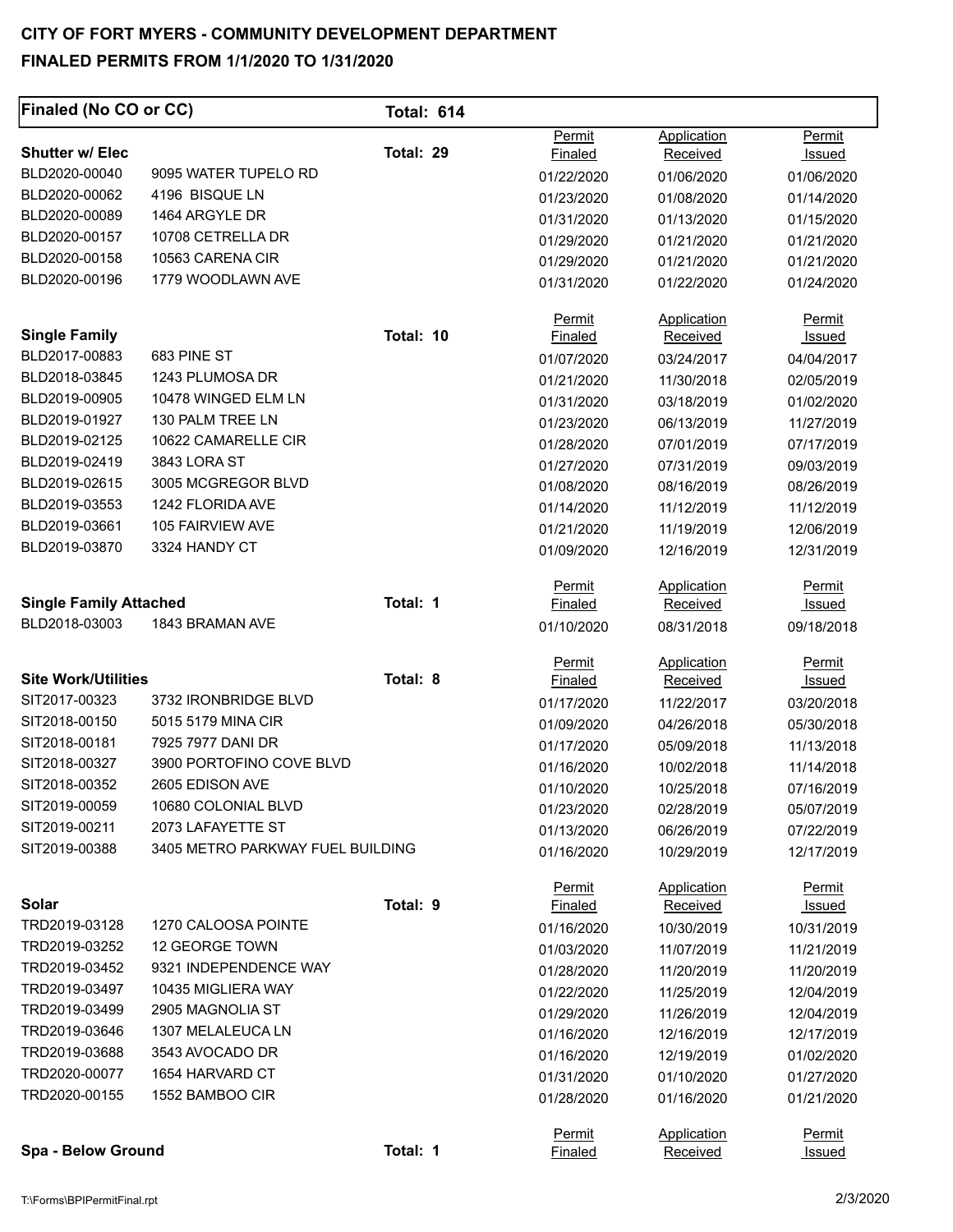# **CITY OF FORT MYERS - COMMUNITY DEVELOPMENT DEPARTMENT**

#### **FINALED PERMITS FROM 1/1/2020 TO 1/31/2020**

| <b>Finaled (No CO or CC)</b>        |                                    | <b>Total: 614</b> |                |                    |               |
|-------------------------------------|------------------------------------|-------------------|----------------|--------------------|---------------|
|                                     |                                    |                   | Permit         | Application        | Permit        |
| Spa - Below Ground<br>PSP2019-00194 | 12129 CHRASFIELD CHASE             | Total: 1          | <u>Finaled</u> | Received           | <u>Issued</u> |
|                                     |                                    |                   | 01/10/2020     | 08/23/2019         | 11/07/2019    |
|                                     |                                    |                   | Permit         | Application        | <b>Permit</b> |
| <b>Tree Removal</b>                 |                                    | Total: 1          | <b>Finaled</b> | Received           | Issued        |
| SIT2019-00088                       | 8341 DANI DR                       |                   | 01/09/2020     | 03/21/2019         | 10/15/2019    |
|                                     |                                    |                   | Permit         | <b>Application</b> | Permit        |
| <b>Utility Connection</b>           |                                    | Total: 5          | Finaled        | Received           | Issued        |
| SIT2018-00407                       | 7925 7977 DANI DR                  |                   | 01/10/2020     | 12/19/2018         | 01/03/2019    |
| SIT2019-00183                       | 1360 ALHAMBRA DR                   |                   | 01/13/2020     | 06/05/2019         | 10/29/2019    |
| SIT2019-00244                       | 2061 MCGREGOR BLVD                 |                   | 01/29/2020     | 07/22/2019         | 08/07/2019    |
| SIT2019-00359                       | 3369 DR MARTIN LUTHER KING JR BLVD |                   | 01/29/2020     | 10/07/2019         | 11/04/2019    |
| SIT2019-00410                       | 2155 ROCKFILL RD                   |                   | 01/16/2020     | 11/15/2019         | 12/09/2019    |
|                                     |                                    |                   | Permit         | Application        | Permit        |
| <b>Wall Sign</b>                    |                                    | Total: 13         | Finaled        | Received           | <u>Issued</u> |
| SIG2014-00183                       | 2976 CLEVELAND AVE B               |                   | 01/09/2020     | 07/17/2014         | 07/28/2014    |
| SIG2019-00195                       | 5050 MASON CORBIN CT               |                   | 01/13/2020     | 09/03/2019         | 11/12/2019    |
| SIG2019-00202                       | 4610 S CLEVELAND AVE               |                   | 01/13/2020     | 09/11/2019         | 09/30/2019    |
| SIG2019-00203                       | 4610 S CLEVELAND AVE               |                   | 01/13/2020     | 09/11/2019         | 09/30/2019    |
| SIG2019-00210                       | 4028 CLEVELAND AVE                 |                   | 01/22/2020     | 09/23/2019         | 10/23/2019    |
| SIG2019-00228                       | 4329 CLEVELAND AVE 401             |                   | 01/28/2020     | 10/17/2019         | 11/22/2019    |
| SIG2019-00239                       | 4741 LAREDO AVE                    |                   | 01/30/2020     | 10/31/2019         | 12/02/2019    |
| SIG2019-00243                       | 7949 DANI DR 100                   |                   | 01/31/2020     | 11/06/2019         | 12/26/2019    |
| SIG2019-00244                       | 7949 DANI DR 100                   |                   | 01/31/2020     | 11/06/2019         | 12/26/2019    |
| SIG2019-00250                       | 1904 BOYSCOUT DR                   |                   | 01/03/2020     | 11/15/2019         | 12/03/2019    |
| SIG2019-00251                       | 1916 BOYSCOUT DR                   |                   | 01/03/2020     | 11/15/2019         | 12/03/2019    |
| SIG2019-00259                       | 2399 CHAMPION RING RD              |                   | 01/16/2020     | 11/22/2019         | 12/06/2019    |
| SIG2019-00269                       | 4107 PALM BEACH BLVD 4199          |                   | 01/15/2020     | 12/06/2019         | 01/07/2020    |
|                                     |                                    |                   | <b>Permit</b>  | Application        | <b>Permit</b> |
| <b>Windows/Doors/Shutters</b>       |                                    | Total: 26         | <b>Finaled</b> | <b>Received</b>    | <u>Issued</u> |
| BLD2018-01306                       | 2350 W FIRST ST 702                |                   | 01/22/2020     | 04/26/2018         | 06/01/2018    |
| BLD2018-01858                       | 3870 ELDON ST                      |                   | 01/13/2020     | 06/04/2018         | 06/12/2018    |
| BLD2019-00102                       | 10288 CREPE JASMINE LN             |                   | 01/31/2020     | 01/11/2019         | 09/05/2019    |
| BLD2019-00818                       | 10497 WASHINGTONIA PALM WAY 3726   |                   | 01/09/2020     | 03/13/2019         | 04/04/2019    |
| BLD2019-01467                       | 1368 NUNA AVE                      |                   | 01/07/2020     | 05/06/2019         | 05/10/2019    |
| BLD2019-01872                       | 3706 BROADWAY 13                   |                   | 01/15/2020     | 06/10/2019         | 06/24/2019    |
| BLD2019-02121                       | 10317 CAROLINA WILLOW DR           |                   | 01/09/2020     | 07/01/2019         | 07/10/2019    |
| BLD2019-02306                       | 1174 NUNA AVE                      |                   | 01/14/2020     | 07/17/2019         | 07/29/2019    |
| BLD2019-02712                       | 2121 COLLIER AVE 401               |                   | 01/31/2020     | 08/22/2019         | 09/04/2019    |
| BLD2019-02955                       | 48 BROADWAY CIR                    |                   | 01/13/2020     | 09/18/2019         | 09/27/2019    |
| BLD2019-02971                       | 3755 PRINCETON ST                  |                   | 01/21/2020     | 09/20/2019         | 10/02/2019    |
| BLD2019-03073                       | 3370 HIGHLAND AVE                  |                   | 01/27/2020     | 09/30/2019         | 10/03/2019    |
| BLD2019-03095                       | 10032 SALINA ST                    |                   | 01/22/2020     | 10/02/2019         | 10/18/2019    |
| BLD2019-03400                       | 11047 SEMINOLE PALM WAY            |                   | 01/24/2020     | 10/29/2019         | 11/12/2019    |
| BLD2019-03441                       | 1248 MORNINGSIDE DR                |                   | 01/21/2020     | 10/31/2019         | 11/12/2019    |
| BLD2019-03443                       | 3169 ANTICA ST                     |                   | 01/21/2020     | 10/31/2019         | 12/05/2019    |
|                                     |                                    |                   |                |                    |               |